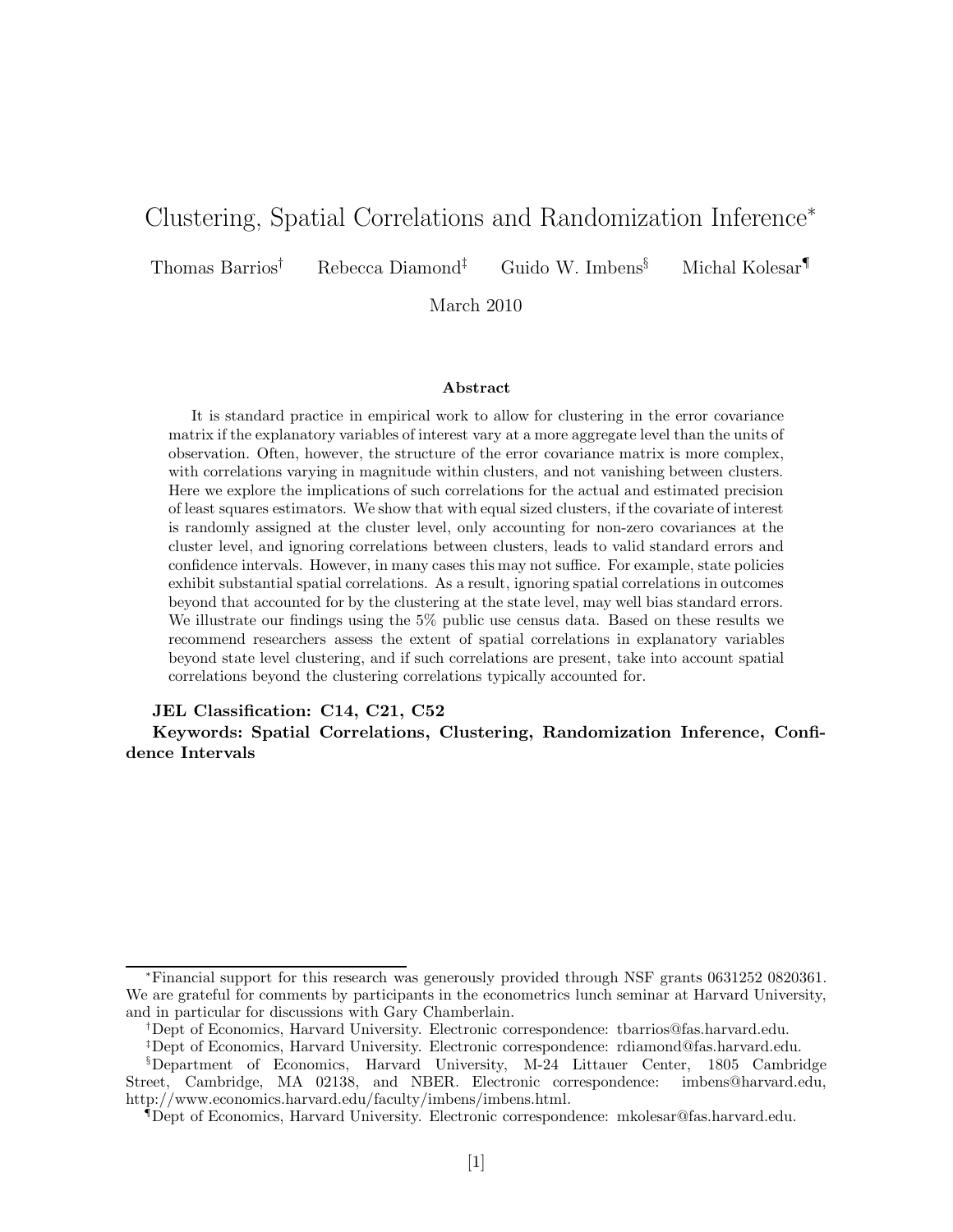## 1 Introduction

Many economic studies analyze the effects of interventions on economic behavior, using outcome data that are measured on units at a more disaggregate level than that of the intervention of interest. For example, outcomes may be measured at the individual level, whereas interventions or treatments vary only at the state level, or outcomes may be measured at the firm level, whereas regulations apply at the industry level. Often the program effects are estimated using least squares regression. Since the work by Moulton (Moulton, 1986, 1990; Moulton and Randolph, 1989), empirical researchers in economics are generally aware of the potential implications of within-cluster correlations in the outcomes on the precision of such estimates, and often incorporate within-cluster correlations in the specification of the error covariance matrix. However, there may well be more complex correlations patterns in the data. Correlations in outcomes between individuals may extend beyond state boundaries, or correlations between firm outcomes may extend beyond firms within the same narrowly defined industry groups.

In this paper we investigate the implications, for the sampling variation in least squares estimators, of the presence of correlation structures beyond those which are constant within clusters, and which vanish between clusters. Using for illustrative purposes census data with states as the clusters and individuals as the units,<sup>1</sup> we allow for spatial correlation patterns that vary in magnitude within states, as well as allow for positive correlations between individual level outcomes for individuals in different, but nearby, states. The first question addressed in this paper is whether such correlations are present to a substantially meaningful degree. We address this question by estimating spatial correlations for various individual level variables, including log earnings, years of education and hours worked. We find that, indeed, such correlations are present, with substantial correlations within divisions of states, and correlations within puma's (public use microdata area) considerably larger than within-state correlations. Second, we investigate whether accounting for correlations of such magnitude is important for the properties of confidence intervals for the effects of state-level regulations. Note that whereas clustering corrections in settings where the covariates vary only at the cluster level always increase standard errors, general spatial correlations can improve precision. In fact, in settings where smooth spatial correlations in outcomes are strong, regression discontinuity designs can exploit the presence of covariates which vary only at the cluster level. See Black (1999) for an application of regression discontinuity designs in such a setting, and Imbens and Lemieux (2008) and Lee and Lemieux (2009) for recent surveys. In our discussion of the second question we report both theoretical results, as well as demonstrate their relevance using illustrations based on earnings data and state regulations. We show that if regulations are as good as randomly assigned to clusters, implying there is no spatial correlation in the regulations beyond the clusters, some variance estimators that incorporate only cluster-level outcome correlations, remain valid despite the misspecification of the error-covariance matrix. Whether this theoretical result is useful in practice depends on the actual spatial correlation patterns of the regulations. We

<sup>&</sup>lt;sup>1</sup>We are grateful to Ruggles, Sobek, Alexander, Fitch, Goeken, Hall, King, and Ronnander for making the PUMS data avaiable. See Ruggles, Sobek, Alexander, Fitch, Goeken, Hall, King, and Ronnander (2008) for details.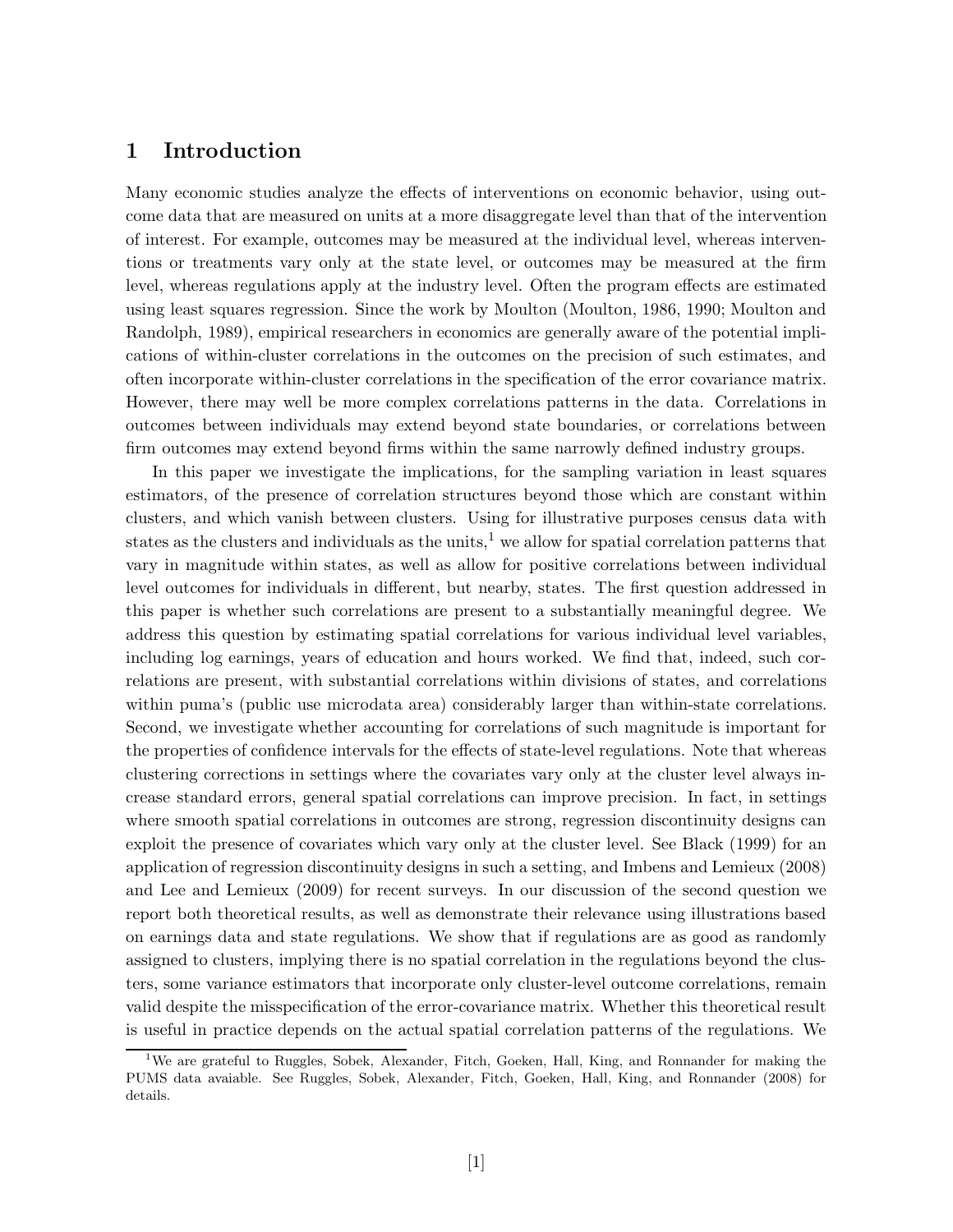provide some illustrations that show that, given the spatial correlation patterns we find in the individual level variables, spatial correlations in regulations may or may not have a substantial impact on the precision of estimates of treatment effects.

The paper draws on three literatures that have largely evolved separately. First, the literature on clustering and difference-in-differences estimation, where one focus is on adjustments to standard errors to take into account clustering of explanatory variables. See, e.g., Moulton (1986, 1990), Bertrand, Duflo, and Mullainathan (2004), Donald and Lang (2007), Hansen (2009), and the textbook discussions in Angrist and Pischke (2009) and Wooldridge (2002). Second, the literature on spatial statistics. Here a major focus is on the specification and estimation of the covariance structure of spatially linked data. For discussions in the econometric literature see Conley (1999), and for textbook discussions see Schabenberger and Gotway (2004), Arbia (2006), Cressie (1993), and Anselin, Florax, and Rey (2004). In interesting recent work Bester, Conley and Hansen (2009) and Ibragimov and Müller (2009) link some of the inferential issues in the spatial and clustering literatures. Finally, we use results from the literature on randomization inference, most directly on the calculation of exact p-values going back to Fisher (1925), and results on the exact bias and variance of estimators under randomization (Neyman, 1923, reprinted, 1990). For a recent general discussion of randomization inference see Rosenbaum (2002). Although the calculation of exact p-values based on randomization inference is frequently used in the spatial statistics literature (e.g., Schabenberger and Gotway, 2004), and sometimes in the clustering literature (Bertrand, Duflo and Mullainathan, 2004; Abadie, Diamond, and Hainmueller, 2009; Small, Ten Have, and Rosenbaum, 2008), Neyman's approach to constructing confidence intervals using the randomization distribution is rarely used in these settings. We will argue that the randomization perspective provides useful insights into the interpretation of confidence intervals in the context of spatially linked data.

The paper is organized as follows. In Section 2 we introduce the basic setting. Next, in Section 3, we establish, using census data on earnings, education and hours worked, the presence of spatial correlation patterns beyond the within-state correlations typically allowed for. Specifically, we show that for these variables the constant-within-state component of the total variance that is often the only one explicitly taken into account, is only a small part of the overall covariance structure. Nevertheless, we find that in some cases standard confidence intervals for regression parameters based on incorporating only within-state correlations are quite similar to those based on more accurate approximations to the actual covariance matrix. In Section 4 we introduce an alternative approach to constructing confidence intervals, based on randomization inference and originating in the work by Neyman (1923), that sheds light on these results. Initially we focus on the case with randomization at the unit level. Section 5 extends this to the case with cluster-level randomization. In Section 6, we present some theoretical results on the implications of correlation structures. We show that if cluster-level covariates are as good as randomly assigned to the clusters, the standard variance estimator based on within-cluster correlations is robust to misspecification of the error-covariance matrix, as long as the clusters are of equal size. Next, in Section 7 we investigate the presence of spatial correlations of some state regulations using Mantel-type tests from the spatial statistics literature. We find that a number of regulations exhibit substantial regional correlations. As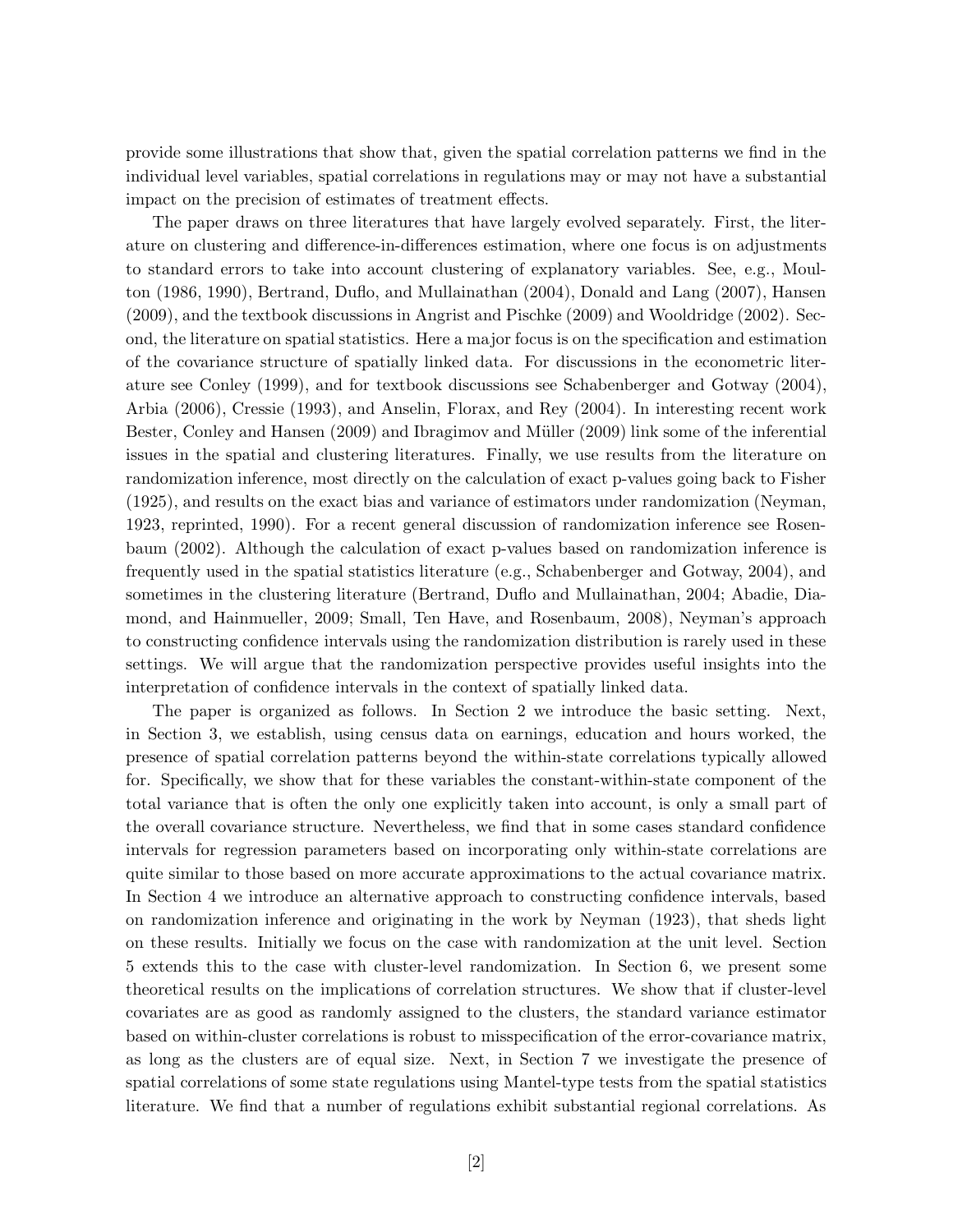a practical recommendation we suggest that researchers carry out such tests to investigate whether ignoring between state correlations in the specification of covariance structures may be misleading. If substantial spatial correlations between covariates are present, the error correlation structure must be modelled carefully. Section 9 concludes.

### 2 Set Up

Consider a setting where we have information on N units, say individuals, indexed by  $i =$  $1, \ldots, N$ . Associated with each unit is a location  $Z_i$ . For most of the paper we focus on exact repeated sampling results, keeping the number of units as well as their locations fixed. We think of  $Z_i$  as the pair of variables measuring latitude and longitude for individual i. Associated with the locations  $z$  is a clustering structure. In general we can think of  $z$  taking on values in a set  $\mathcal{Z}$ , and the clustering forming a partition of the set  $\mathcal{Z}$ . In our application to data on individuals, the clustering structure comes from the partition of the United States into areas, at various levels of disaggregation. Specifically, in that case we consider, in increasing order of aggregation, pumas, states, and divisions.<sup>2</sup> Thus, associated with a location  $z$  is a unique puma  $P(z)$ . Associated with a puma p is a unique state  $S(p)$ , and, finally, associated with a state s is a unique division  $D(s)$ . For individual i, with location  $Z_i$ , let  $P_i$ ,  $S_i$ , and  $D_i$ , denote the puma, state, and division associated with the location  $Z_i$ . The distance  $d(z, z')$  between two locations  $z$  and  $z'$  is defined as the shortest distance, in miles, on the earth's surface connecting the two points.<sup>3</sup>

In this paper we focus primarily on estimating the slope coefficient  $\beta$  in a linear regression of of some outcome  $Y_i$  (e.g., individual level earnings) on an intervention  $W_i$  (e.g., a state level regulation), of the form

$$
Y_i = \alpha + \beta \cdot W_i + \varepsilon_i. \tag{2.1}
$$

The explanatory variable  $W_i$  may vary only at a more aggregate level than the outcome  $Y_i$ . For ease of exposition, and for some of the theoretical results, we focus on the case with  $W_i$  binary, and varying at the state level, and we abstract from the presence of additional covariates.

Let  $\varepsilon$  denote the N-vector with typical element  $\varepsilon_i$ , and let **Y**, **W**, **P**, **C**, and **D**, denote the N vectors with typical elements  $Y_i$ ,  $W_i$ ,  $P_i$ ,  $S_i$ , and  $D_i$ . Let  $\theta = (\alpha, \beta)'$ ,  $X_i = (1, W_i)$ , and **X** and **Z** the  $N \times 2$  matrix with ith rows equal to  $X_i$  and  $Z_i$  respectively, so that we can write in matrix notation

$$
\mathbf{Y} = \iota \cdot \alpha + \mathbf{W} \cdot \beta + \varepsilon = \mathbf{X}\theta + \varepsilon. \tag{2.2}
$$

Let  $N_1 = \sum_{i=1}^{N} W_i$ ,  $N_0 = N - N_1$ , and  $\overline{W} = N_1/N$ .

$$
d(z,z') = 3,959 \times \arccos(\cos(z_{\text{long}} - z'_{\text{long}}) \cdot \cos(z_{\text{lat}}) \cdot \cos(z'_{\text{lat}}) + \sin(z_{\text{lat}}) \cdot \sin(z'_{\text{lat}})).
$$

 $2$ There are 2,057 pumas, 49 states, and 9 divisions in our sample. See http://www.census.gov/geo/www/us\_regdiv.pdf for the definitions of the divisions.

<sup>&</sup>lt;sup>3</sup>Let  $z = (z_{\text{lat}}, z_{\text{long}})$  be the latitude and longitude of a location. Then the formula for the distance in miles between two locations  $z$  and  $z'$  we use is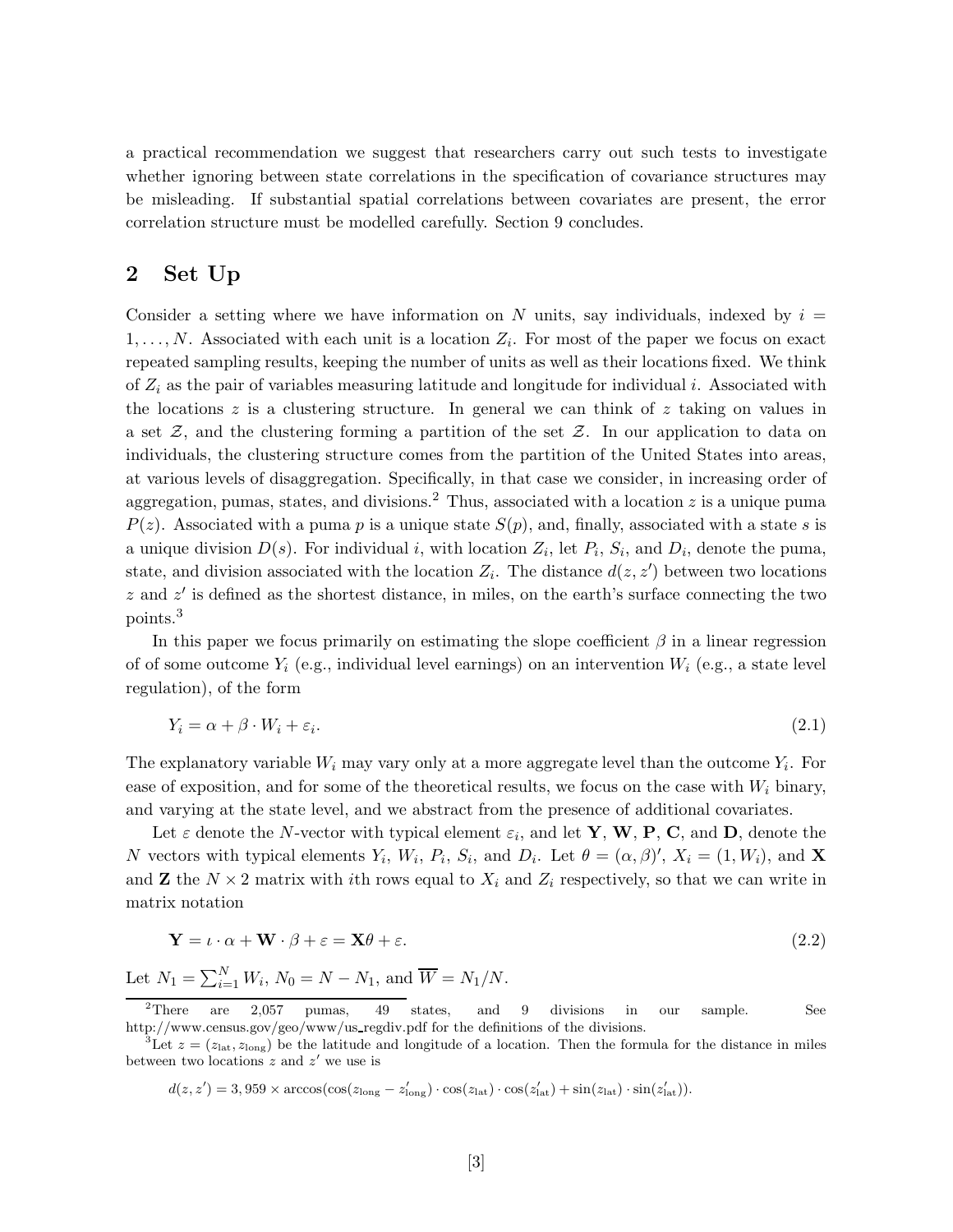We are interested in the distribution of the ordinary least squares estimator for  $\hat{\beta}$ , equal to:

$$
\hat{\beta}_{\text{ols}} = \frac{\sum_{i=1}^{N} (Y_i - \overline{Y}) \cdot (W_i - \overline{W})}{(W_i - \overline{W})^2},
$$

where  $\overline{Y} = \sum_{i=1}^{N} Y_i/N$ . For completeness let  $\hat{\alpha}_{ols}$  be the least squares estimator for  $\alpha$ ,  $\hat{\alpha}_{ols}$  =  $\overline{Y} - \hat{\beta}_{\text{ols}} \cdot \overline{W}.$ 

The starting point is the following model for the conditional distribution of  $\bf{Y}$  given the location Z and the covariate W:

Assumption 1. (MODEL)

$$
\mathbf{Y} \mid \mathbf{W} = \mathbf{w}, \mathbf{Z} = \mathbf{z} \sim \mathcal{N}(\iota \cdot \alpha + \mathbf{w} \cdot \beta, \Omega(\mathbf{z})).
$$

Alternatively, we can write this assumption as

$$
\varepsilon \mid \mathbf{W} = \mathbf{w}, \mathbf{Z} = \mathbf{z} \sim \mathcal{N}(0, \Omega(\mathbf{z})).
$$

Under this assumption we can infer the exact (finite sample) distribution of the least squares estimator, conditional on the covariates X, and the locations Z.

Lemma 1. (DISTRIBUTION OF LEAST SQUARES ESTIMATOR) Suppose Assumption 1 holds. Then, (i),  $\hat{\beta}_{ols}$  is unbiased,

$$
\mathbb{E}\left[\hat{\beta}_{\text{ols}}\big|\mathbf{W},\mathbf{Z}\right] = \beta,\tag{2.3}
$$

and, (ii), its exact distribution is,

$$
\hat{\beta}_{\text{ols}}|\mathbf{W}, \mathbf{Z} \sim \mathcal{N}\left(\beta, \mathbb{V}_M(\mathbf{W}, \mathbf{Z})\right),\tag{2.4}
$$

where

$$
\mathbb{V}_M(\mathbf{W}, \mathbf{Z}) = \mathbb{V}_M(\hat{\beta}_{\text{ols}} | \mathbf{W}, \mathbf{Z})
$$
  
= 
$$
\frac{1}{N^2 \cdot \overline{W}^2 \cdot (1 - \overline{W})^2} (\overline{W} - 1) ( \iota_N \mathbf{W})' \Omega(\mathbf{Z}) ( \iota_N \mathbf{W}) (\overline{W} - 1).
$$

We write the variance  $V_M(\mathbf{W}, \mathbf{Z})$  as a function of **W** and **Z** to make explicit that this variance is conditional on both the treatment indicators W and the locations Z. We refer to this variance  $\mathbb{V}_M(\mathbf{W}, \mathbf{Z})$  as the model-based variance for the least squares estimator.

This lemma follows directly from the standard results on least squares estimation, and is given without proof. Given Assumption 1, the exact distribution for the full vector of least squares coefficients  $(\hat{\alpha}_{ols}, \hat{\beta}_{ols})'$  is

$$
\left(\begin{array}{c}\hat{\alpha}_{\text{ols}}\\ \hat{\beta}_{\text{ols}}\end{array}\right)\middle|\mathbf{X},\mathbf{Z}\sim\mathcal{N}\left(\left(\begin{array}{c}\alpha\\ \beta\end{array}\right),\left(\mathbf{X}'\mathbf{X}\right)^{-1}\left(\mathbf{X}'\Omega(\mathbf{Z})\mathbf{X}\right)\left(\mathbf{X}'\mathbf{X}\right)^{-1}\right).
$$
\n(2.5)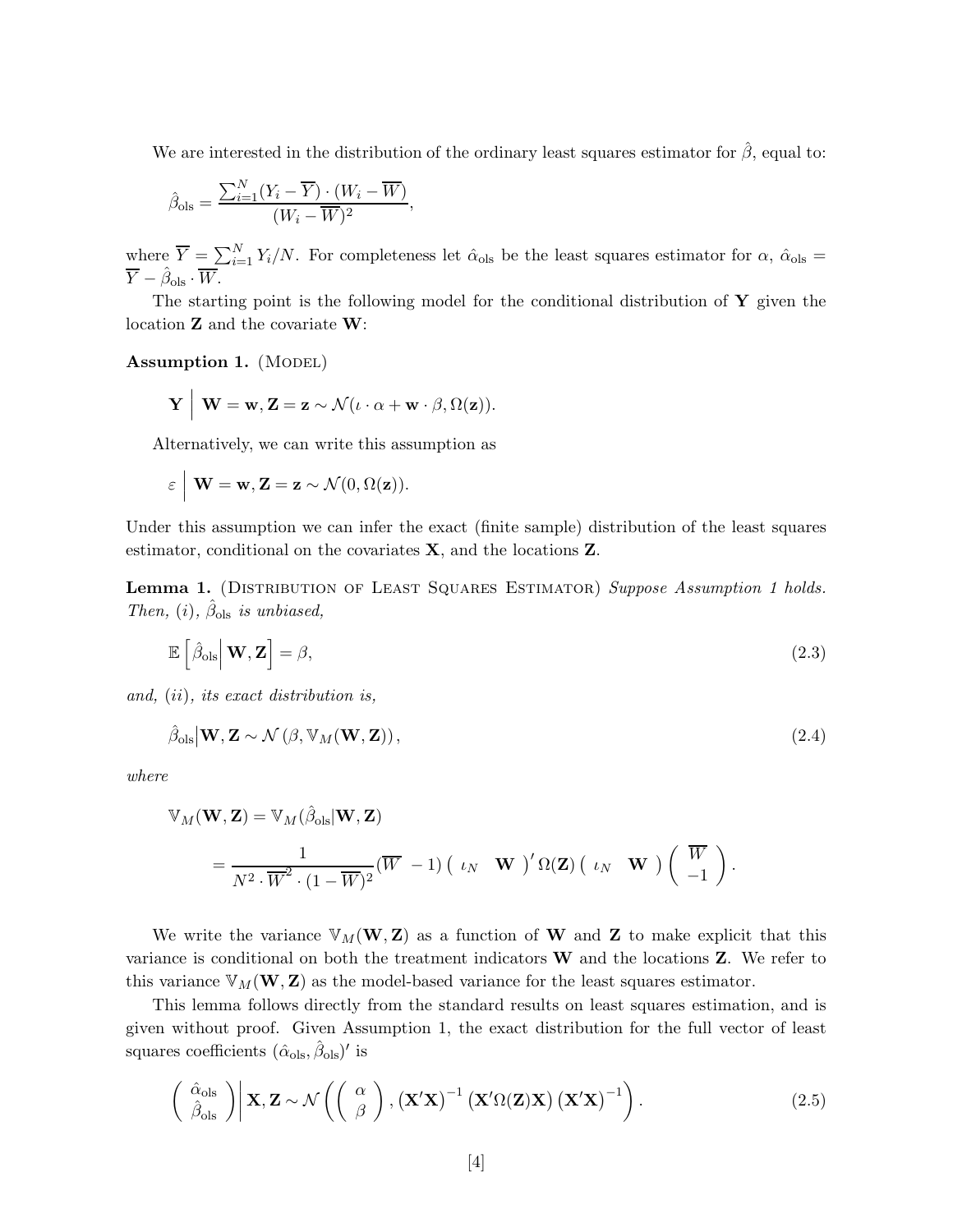We can then obtain (2.4) by writing out the component matrices of the joint variance of  $({\hat\alpha}_{ols}, {\hat\beta}_{ols})'$ . The uncertainty in the estimates  ${\hat\beta}_{ols}$  arises from the randomness of the residuals  $\varepsilon_i$  postulated in Assumption 1. One interpretation of this randomness, perhaps the most natural one, is to think of a large (infinite) population of individuals, so that we can resample from the set of individuals with exactly the same location  $Z_i$  and the same values for  $W_i$ . Alternatively we can view the randomness arising from variation in the measures of the individual level outcomes, e.g., measurement error.

Finally, it will be useful to explicitly consider the variance of  $\hat{\beta}_{ols}$ , conditional on the locations **Z**, and conditional on  $\sum_{i=1}^{N} W_i = N_1$ , but not conditioning on the entire vector **W**. With some abuse of language, we refer to this as the unconditional variance  $\mathbb{V}_U(\mathbf{Z})$  (although it is still conditional on **Z** and  $N_0$  and  $N_1$ ). Because the conditional and unconditional expectation of  $\hat{\beta}_{ols}$  are identical (and equal to  $\beta$ ), it follows that the marginal (over W) variance is simply the expected value of the conditional variance. Thus:

$$
\mathbb{V}_U(\mathbf{Z}) = \mathbb{E}[\mathbb{V}_M(\mathbf{W}, \mathbf{Z})|\mathbf{Z}] = \frac{N^2}{N_0^2 \cdot N_1^2} \cdot \mathbb{E}\left[ (\mathbf{W} - N_1/N)' \Omega(\mathbf{W} - N_1/N) | \mathbf{Z} \right].
$$
 (2.6)

There is typically no reason to use the unconditional variance. In fact, there are two reasons what it would be inappropriate to use  $\mathbb{V}_U(\mathbf{Z})$  instead of  $\mathbb{V}_M(\mathbf{W}, \mathbf{Z})$  to construct confidence intervals. First, one would lose the exact nature of the distribution, because it is no longer the case that the exact distribution of  $\hat{\beta}_{ols}$  is centered around  $\beta$  with variance equal to  $\mathbb{V}_U(\mathbf{Z})$ . Second, W is ancillary, and there are general arguments that inference should be conditional on ancillary statistics (e.g., Cox and Hinkley, 1974).

### 3 Spatial Correlation Patterns in Individual Level Variables

In this section we show some evidence for the presence and structure of spatial correlations in various individuals level variables, that is, how  $\Omega$  varies with **Z**. We use data from the 5% public use sample from the 2000 census. Our sample consists of 2,590,190 men at least 20, and at most 50 years old, with positive earnings. We exclude individuals from Alaska, Hawaii, and Puerto Rico (these states share no boundaries with other states, and as a result spatial correlations may be very different than those for other states), and treats DC as a separate state, for a total of 49 "states". Table 1 and 2 present some summary statistics for the sample. Our primary outcome variable is the logarithm of yearly earnings, in deviations from the overall mean, denoted by  $Y_i$ . The overall mean of log earnings is 10.17, the overall standard deviation is 0.97. We do not have individual level locations. Instead we know for each individual only puma (public use microdata area) of residence, and so we take  $Z_i$  to be the latitude and longitude of the center of the puma of residence.

First we look at simple descriptive masures of the correlation patterns separately withinstate, and out-of-state, as a function of distance. For a distance  $d$  (in miles), define the overall, within-state, and out-of-state covariances as

$$
C(d) = \mathbb{E}\left[Y_i \cdot Y_j | d(Z_i, Z_j) = d\right],
$$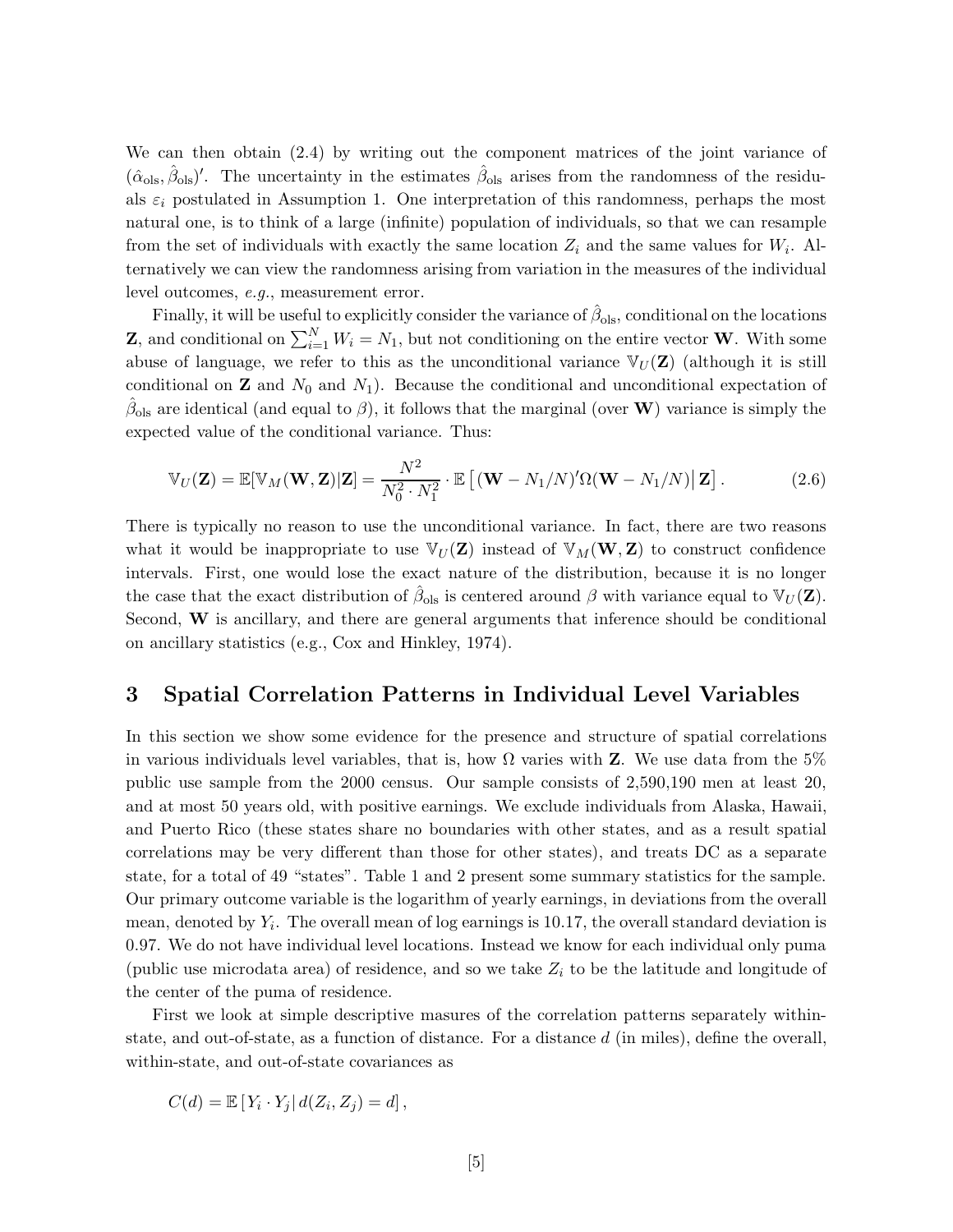$$
C_S(d) = \mathbb{E}[Y_i \cdot Y_j | S_i = S_j, d(Z_i, Z_j) = d],
$$

and

$$
C_{\overline{S}}(d) = \mathbb{E}\left[Y_i \cdot Y_j \mid S_i \neq S_j, d(Z_i, Z_j) = d\right].
$$

We estimate these using averages of the products of individual level outcomes for pairs of individuals whose distance is within some bandwidth  $h$  of the distance  $d$ :

$$
\widehat{C(d)} = \frac{1}{N_{d,h}} \cdot \sum_{i < j} \mathbf{1}_{|d(Z_i, Z_j) - d| \le h} \cdot Y_i \cdot Y_j,
$$
\n
$$
\widehat{C_S(d)} = \frac{1}{N_{S,d,h}} \cdot \sum_{i < j} \mathbf{1}_{S_i = S_j} \cdot \mathbf{1}_{|d(Z_i, Z_j) - d| \le h} \cdot Y_i \cdot Y_j,
$$

and

$$
\widehat{C_{\overline{S}}(d)} = \frac{1}{N_{\overline{S},d,h}} \sum_{i < j} \mathbf{1}_{S_i \neq S_j} \cdot \mathbf{1}_{|d(Z_i, Z_j) - d| \leq h} \cdot Y_i \cdot Y_j,
$$

where

$$
N_{d,h} = \sum_{i < j} \mathbf{1}_{|d(Z_i, Z_j) - d| \le h}, \quad \text{and} \quad N_{S,d,h} = \sum_{i < j} \mathbf{1}_{S_i = S_j} \cdot \mathbf{1}_{|d(Z_i, Z_j) - d| \le h},
$$

and

$$
N_{\overline{S},d,h} = \sum_{i
$$

Figures 1abc and 2abc show the covariance functions for two choices of the bandwidth,  $h = 20$ and  $h = 50$  miles, for the overall, within-state, and out-of-state covariances. If the standard assumption of zero correlations between individuals in different states were true, one would have expected the curve in out-of-state figures to be close to zero with no upward or downward trend. The main conclusion from these figures is that out-of-state correlations are substantial, and of a magnitude similar to the within-state correlations. Moreover, these correlations appear to decrease with distance, as one would expect if there were out-of-state spatial correlations.

Next, we consider various parametric structures that can be imposed on the covariance matrix  $\Omega(\mathbf{Z})$ . Let Y be the variable of interest, log earnings in deviations from the overall mean. Here we model the vector  $\mathbf{Y}$  as

$$
\mathbf{Y}|\mathbf{Z} \sim \mathcal{N}(0, \Omega(\mathbf{Z}, \gamma)).
$$

At the most general level, we specify the following form for the  $(i, j)$ th element of  $\Omega$ , denoted by  $\Omega_{ij}$ :

$$
\Omega_{ij}(\mathbf{Z}, \gamma) = \sigma_{\varepsilon}^2 \cdot \mathbf{1}_{i=j} + \sigma_P^2 \cdot \mathbf{1}_{P_i = P_j} + \sigma_S^2 \cdot \mathbf{1}_{S_i = S_j} + \sigma_D^2 \cdot \mathbf{1}_{D_i = D_j} + \sigma_{\text{dist}}^2 \cdot \exp(-\alpha \cdot d(Z_i, Z_j))
$$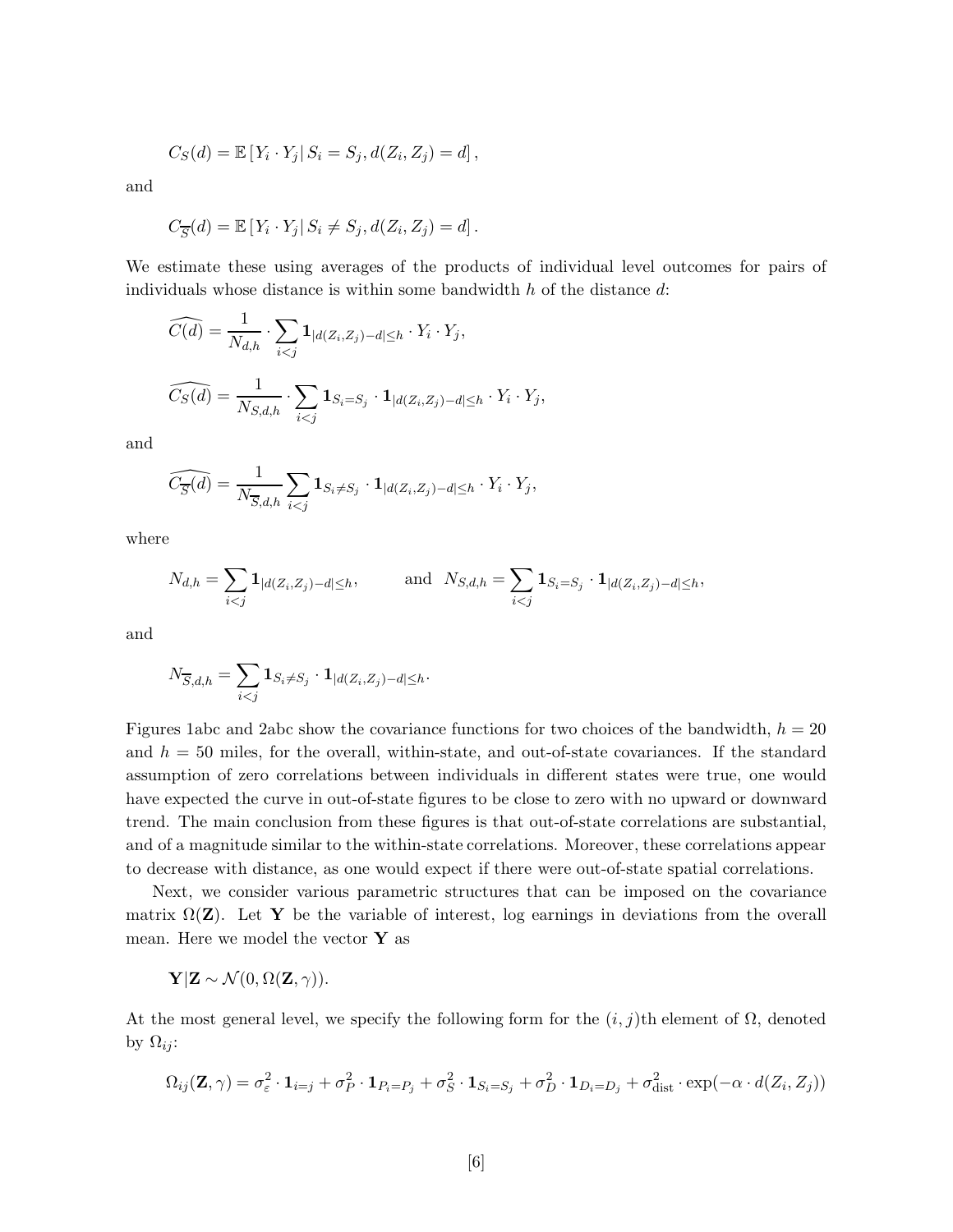$$
= \left\{\begin{array}{ll} \sigma_{\rm dist}^2\cdot\exp(-\alpha\cdot d(Z_i,Z_j))+\sigma_D^2+\sigma_S^2+\sigma_P^2+\sigma_\varepsilon^2 & \quad\text{if } i=j,\\ \sigma_{\rm dist}^2\cdot\exp(-\alpha\cdot d(Z_i,Z_j))+\sigma_D^2+\sigma_S^2+\sigma_P^2 & \quad\text{if } i\neq j, P_i=P_j\\ \sigma_{\rm dist}^2\cdot\exp(-\alpha\cdot d(Z_i,Z_j))+\sigma_D^2+\sigma_S^2 & \quad\text{if } P_i\neq P_j, S_i=S_j\\ \sigma_{\rm dist}^2\cdot\exp(-\alpha\cdot d(Z_i,Z_j))+\sigma_D^2 & \quad\text{if } S_i\neq S_j, D_i=D_j\\ \sigma_{\rm dist}^2\cdot\exp(-\alpha\cdot d(Z_i,Z_j)) & \quad\text{if } D_i\neq D_j. \end{array}\right.
$$

In other words, we allow for clustering at the puma, state, and division level, with in addition spatial correlation based on geographical distance, declining at an exponential rate. Note that pumas and divisions are generally not associated with administrative jurisdictions. Findings of correlations within such groupings are therefore not to be interpreted as arising from institutional differences between pumas or divisions. As a result, it is unlikely that such correlations in fact sharply decline at puma or division borders. The estimates based on models allowing for within-puma and within-division correlations are to be interpreted as indicative of correlation patterns that extend beyond state boundaries. What their precise interpretation is, for example arising from geographical features, or from local labor markets, is a question not directly addressed here.

In this specification  $\Omega(\mathbf{Z}, \gamma)$  is a function of  $\gamma = (\sigma_D^2, \sigma_S^2, \sigma_P^2, \sigma_{\text{dist}}^2, \alpha, \sigma_\varepsilon^2)'$ . As a result the log likelihood function, leaving aside terms that do not involve the unknown parameters, is

$$
L(\gamma | \mathbf{Y}) = -\frac{1}{2} \ln \left( \det(\Omega(\mathbf{Z}, \gamma)) \right) - \mathbf{Y}' \Omega^{-1}(\mathbf{Z}, \gamma) \mathbf{Y}/2.
$$

The matrix  $\Omega(\mathbf{Z}, \gamma)$  is large in our illustrations, with dimension 2,590,190 by 2,590,190. Direct maximization of the log likelihood function is therefore not feasible. However, because locations are measured by puma locations,  $\Omega(\mathbf{Z}, \gamma)$  has a block structure, and calculations of the log likelihood simplify and can be written in terms of first and second moments by puma.

Table 3 gives maximum likelihood estimates for the covariance parameters  $\gamma$  based on the log earnings data, with standard errors based on the second derivatives of the log likelihood function. To put these numbers in perspective, the estimated value for  $\alpha$  in the most general model,  $\hat{\alpha} = 0.0468$ , implies that the pure spatial component,  $\sigma_{dist}^2 \cdot \exp(-\alpha \cdot d)$  dies out fairly quickly: at a distance  $d(z, z')$  of about fifteen miles the spatial covariance due to the  $\sigma_{\text{dist}}^2$ .  $\exp(-\alpha \cdot d(z, z'))$  component is half what it is at zero miles. The correlation for two individuals in the same puma is  $0.0888/0.9572 = 0.0928$ . To put this in perspective, the covariance between log earnings and years of education is approximately 0.3, so the within-pum covariance is about a third of the log earnings and education covariance. For two individual in the same state, but in different puma's and ignoring the spatial component, the total covariance is 0.0093. The estimates suggest that much of what shows up as within-state correlations in a model that incorporates only within-state correlations, in fact captures much more local, within-puma, correlations.

To show that these results are typical for the type of correlations found in individual level economic data, we report in Tables 4, 5, and 6 results for the same model, and the same set of individuals, for three other variables. First, in Table 4, we look at correlation patterns in earnings residuals, based on a regression of log earnings on years of education, experience and the square of experience, where experience is defined as age minus six minus years of education. Next, in Table 5 we report results for years of education. Finally, in Table 6 we report results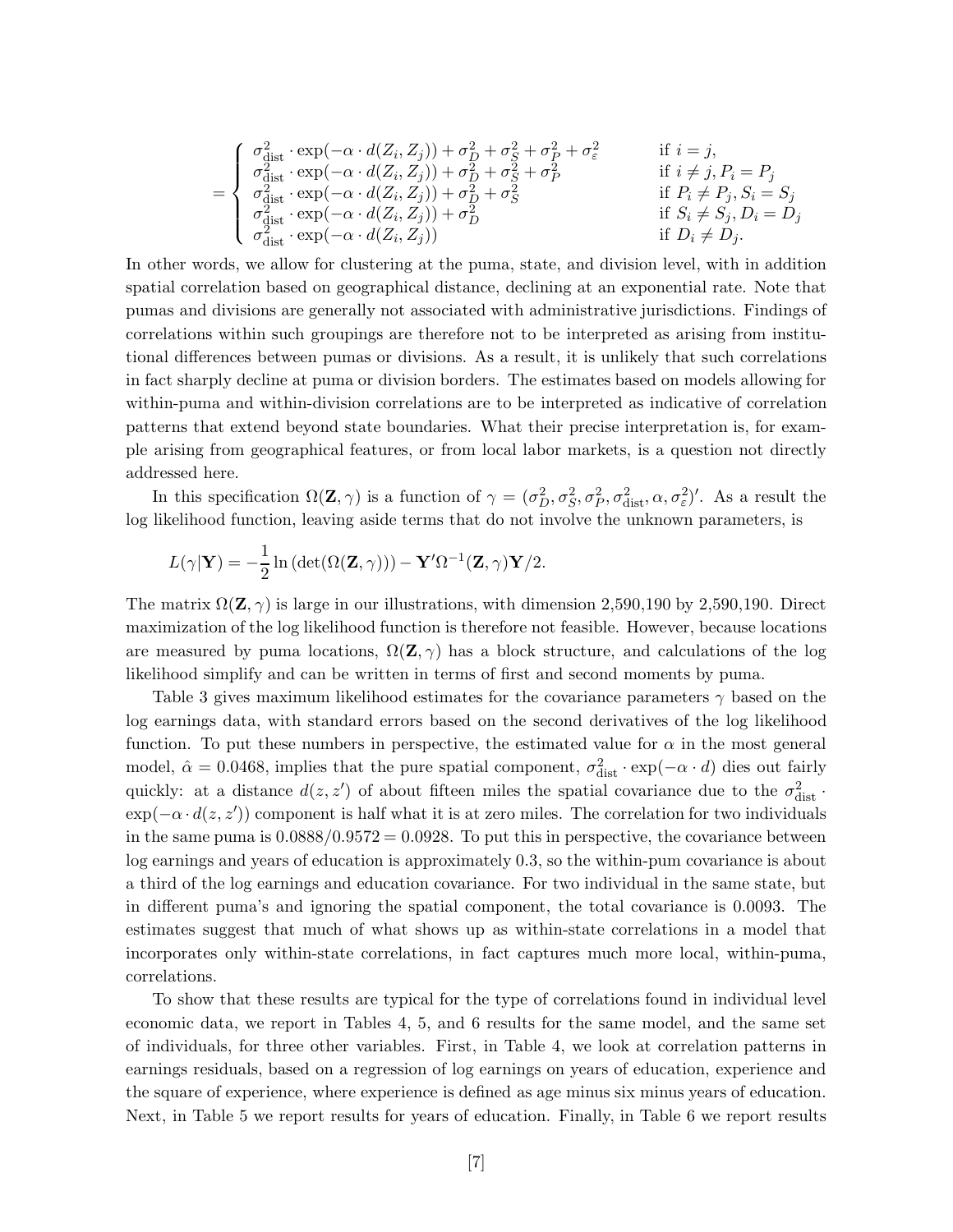for hours worked. In all cases puma-level correlations are a magnitude larger than withinstate, out-of-puma level correlations, and within-division correlations are of the same order of magnitude as within-state correlations.

The two sets of results, the covariances by distance and the model-based estimates of cluster contributions to the variance, both suggest that the simple model that assumes zero covariances between states is at odds with the data. Covariances vary substantially within states, and do not vanish at state boundaries. The results do raise some questions regarding the interpretation of the covariance structure. Whereas there are many regulations and institutions that vary by state, there are no institutions associated with divisions of states, or with pumas. It is possible that positive covariances between states within divisions arise from spatial correlations in institutions. States that are close together, or states that share borders, may have similar institutions. This could explain covariance structures that have discontinuities at state boundaries, but which still exhibit positive correlations extending beyond state boundaries. Within puma correlations may arise from variation in local labor market conditions. Both explanations make it unlikely that covariances change discontinuously at division or puma boundaries, and therefore the models estimated here are at best approximations to the covariance structure. We do not explore the interpretations for these correlations further here, but focus on their implications for inference.

To put these results in perspective, we look at the implications of these models for the precision of least squares estimates. To make this specific, we focus on the model in (2.1), with log earnings as the outcome  $Y_i$ , and  $W_i$  equal to an indicator that individual i lives in a state with a minimum wage that is higher than the federal minimum wage in the year 2000. This indicator takes on the value 1 for individuals living in nine states, California, Connecticut, Delaware, Massachusetts, Oregon, Rhode Island, Vermont, Washington, and DC (the state minimum wage is also higher than the federal minimum wage in Alaska and Hawaii, but these states are excluded from our basic sample).<sup>4</sup> In the second to last column in Tables 3-6, under the label "Min Wage," we report in each row the standard error for  $\hat{\beta}_{ols}$  based on the specification for  $\Omega(\mathbf{Z}, \gamma)$  in that row. To be specific, if  $\Omega = \Omega(\mathbf{Z}, \hat{\gamma})$  is the estimate for  $\Omega(\mathbf{Z}, \gamma)$ in a particular specification, the standard error is

$$
\sqrt{\widehat{\mathbb{V}_{M}}} = \sqrt{\mathbb{V}_{M}}(\mathbf{Z}, \hat{\gamma})
$$
\n
$$
= \left(\frac{1}{N^{2} \cdot \overline{W}^{2} \cdot (1 - \overline{W})^{2}} (\overline{W} - 1) \begin{pmatrix} \iota_{N} & \mathbf{W} \end{pmatrix}' \Omega(\mathbf{Z}, \hat{\gamma}) \begin{pmatrix} \iota_{N} & \mathbf{W} \end{pmatrix} \begin{pmatrix} \overline{W} \\ -1 \end{pmatrix}\right)^{1/2}.
$$

Despite the fact that the spatial correlations are quite far from being consistent with the conventional specification of constant within-state and zero out-of-state correlations, the standard errors for  $\hat{\beta}_{ols}$  implied by the various covariance specifications are fairly similar for the set of models that incorporate state level correlations. For example, using the earnings variable, the one specification that does not include state level clustering leads to a standard error of 0.001,

<sup>&</sup>lt;sup>4</sup>The data come from the website http://www.dol.gov/whd/state/stateMinWageHis.htm. Note that to be consistent with the 2000 census, we use the information from 2000, not the current state of the law.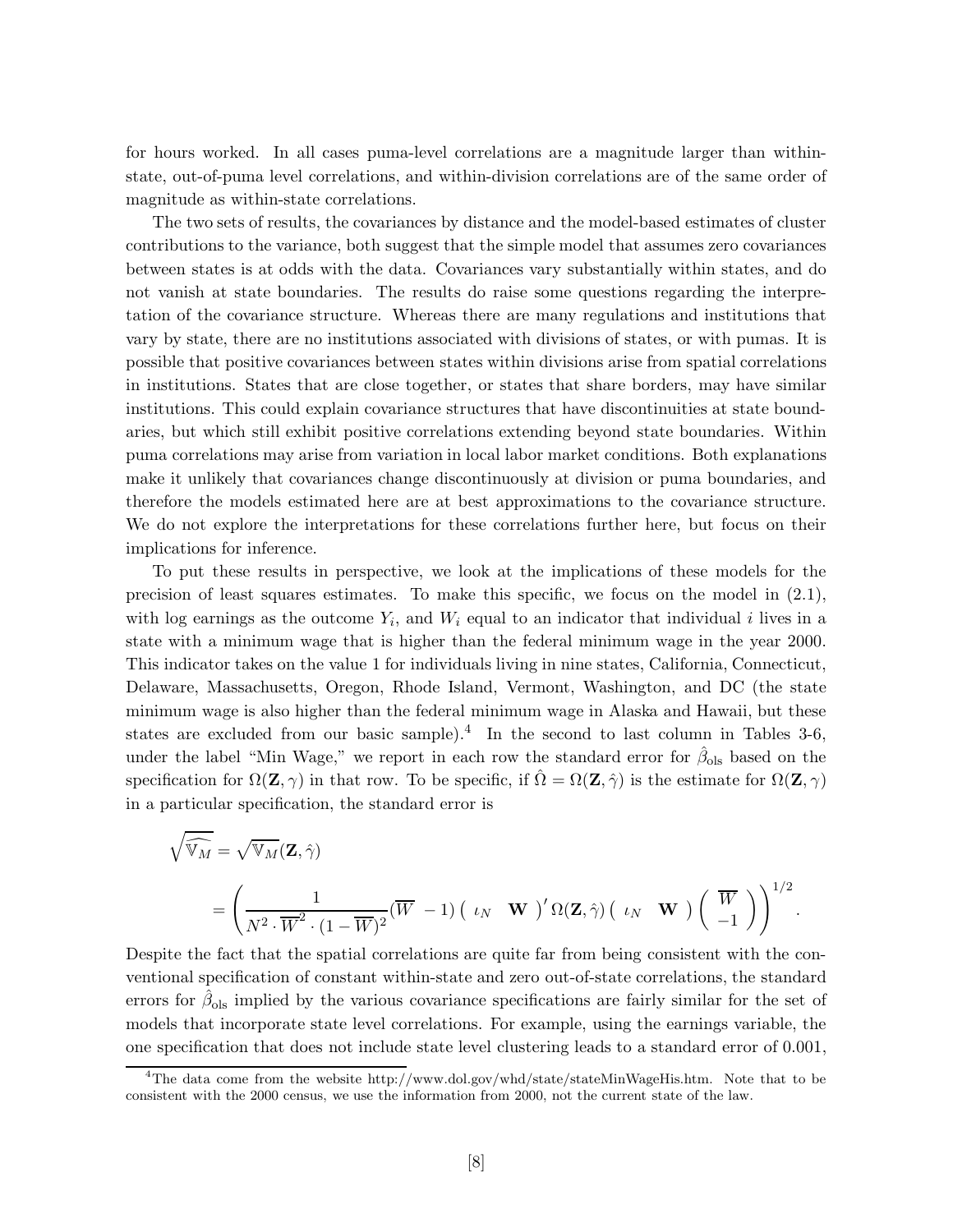and the five specifications that do include state level clustering lead to a range of standard errors from 0.068 to 0.091. Using the years of education variable, the one specification that does not include state level clustering leads to a standard error of 0.004, and the five specifications that do include state level clustering lead to a range of standard errors from 0.185 to 0.236. In the next three sections we develop a theoretical argument to provide some insights into this finding.

### 4 Randomization Inference with Complete Randomization

In this section we consider a different approach to analyzing the distribution of the least squares estimator, based on randomization inference. See for a general discussion Rosenbaum (2002). Recall the linear model given in equation (2.1),

$$
Y_i = \alpha + \beta \cdot W_i + \varepsilon_i,
$$

combined with Assumption 1,

$$
\varepsilon | \mathbf{W}, \mathbf{Z} \sim \mathcal{N}(0, \Omega(\mathbf{Z})).
$$

In Section 2 we analyzed the properties of the least squares estimator  $\hat{\beta}_{ols}$  under repeated sampling. To be precise, the sampling distribution for  $\hat{\beta}_{ols}$  was defined by repeated sampling in which we keep both the vector of treatments  $\bf{W}$  and the location  $\bf{Z}$  fixed on all draws, and redraw only the vector of residuals  $\varepsilon$  for each sample. Under this repeated sampling thought experiment, the exact variance of  $\hat{\beta}_{ols}$  is, as given in Lemma 1:

$$
\mathbb{V}_M(\mathbf{W}, \mathbf{Z}) = \frac{1}{N^2 \cdot \overline{W}^2 \cdot (1 - \overline{W})^2} (\overline{W} - 1) \begin{pmatrix} \iota_N & \mathbf{W} \end{pmatrix}' \Omega(\mathbf{Z}) \begin{pmatrix} \iota_N & \mathbf{W} \end{pmatrix} \begin{pmatrix} \overline{W} \\ -1 \end{pmatrix} . \tag{4.1}
$$

We can use this variance in combination with normality to construct confidence intervals for  $\beta$ . The standard 95% confidence interval is

$$
CI^{0.95}(\beta) = (\hat{\beta}_{ols} - 1.96 \cdot \sqrt{\mathbb{V}_M}, \hat{\beta}_{ols} + 1.96 \cdot \sqrt{\mathbb{V}_M}).
$$

With the true value for  $\Omega$  in this expression for the confidence interval, this confidence interval has the actual coverage equal to the nominal coverage. If we do not know  $\Omega$ , we would substitute a consistent estimator  $\Omega$  into this expression. In that case the confidence interval is approximate, with the approximation becoming more accurate in large samples.

It is possible to do construct confidence intervals in a different way, based on a different repeated sampling thought experiment. Instead of conditioning on the vector  $\bf{W}$  and  $\bf{Z}$ , and resampling the  $\varepsilon$ , we can condition on  $\varepsilon$  and **Z**, and resample the vector **W**. To be precise, let  $Y_i(0)$  and  $Y_i(1)$  denote the potential outcomes under the two levels of the treatment  $W_i$ , and let  $\mathbf{Y}(0)$  and  $\mathbf{Y}(1)$  denote the N-vectors of these potential outcomes. Then let  $Y_i = Y_i(W_i)$  be the realized outcome. We assume that the effect of the treatment is constant,  $Y_i(1) - Y_i(0) = \beta$ . Defining  $\alpha = \mathbb{E}[Y_i(0)]$ , the residuals is  $\varepsilon_i = Y_i - \alpha - \beta \cdot W_i$ .

In this section we focus on the simplest case, where the covariate of interest  $W_i$  is completely randomly assigned, conditional on  $\sum_{i=1}^{N} W_i = N_1$ . In the next section we look at the case where  $W_i$  is randomly assigned to clusters. Formally, we assume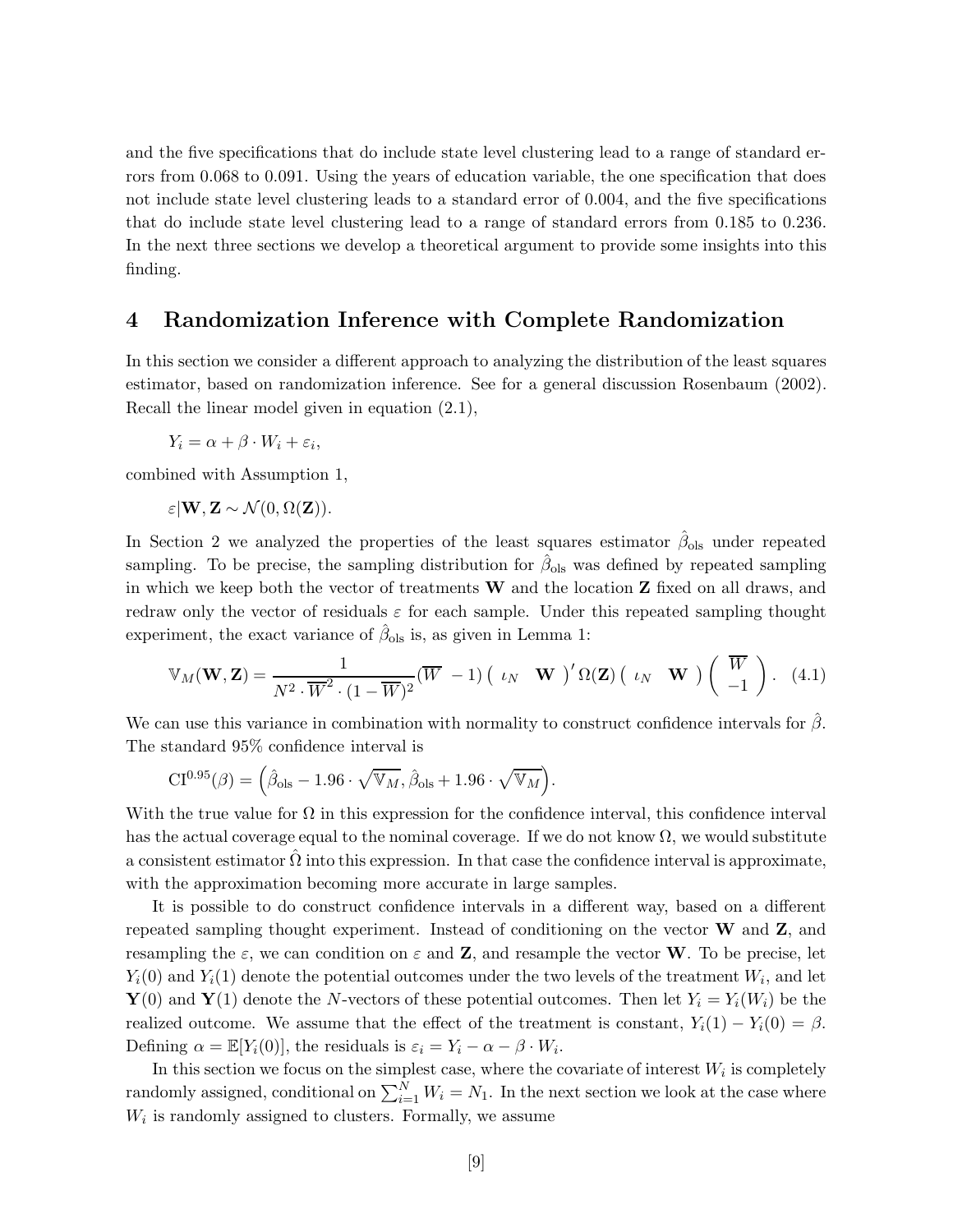Assumption 2. RANDOMIZATION

$$
\text{pr}(\mathbf{W}=\mathbf{w}|\mathbf{Y}(0),\mathbf{Y}(1),\mathbf{Z})=1/\left(\begin{array}{c}N\\N_1\end{array}\right),\qquad\text{for all }\mathbf{w},\text{ s.t. }\sum_{i=1}^N w_i=N_1.
$$

Under this assumption we can infer the exact (finite sample) variance for the least squares estimator for  $\hat{\beta}_{ols}$  conditional on **Z** and  $(\mathbf{Y}(0), \mathbf{Y}(1))$ :

**Lemma 2.** Suppose Assumption 2 holds, and the treatment effect  $Y_i(1) - Y_i(0) = \beta$  is constant for all individuals. Then (i),  $\hat{\beta}_{ols}$  is unbiased for  $\beta$ , conditional on **Z** and  $(\mathbf{Y}(0), \mathbf{Y}(1)),$ 

$$
\mathbb{E}\left[\hat{\beta}_{\text{ols}}\big|\mathbf{Y}(0),\mathbf{Y}(1),\mathbf{Z}\right]=\beta,\tag{4.2}
$$

and, (ii), its exact conditional (randomization-based) variance is

$$
\mathbb{V}_R(\mathbf{Y}(0), \mathbf{Y}(1), \mathbf{Z}) = \mathbb{V}\left(\hat{\beta}_{\text{ols}} \middle| \mathbf{Y}(0), \mathbf{Y}(1), \mathbf{Z}\right) = \frac{1}{N-1} \sum_{i=1}^N \left(\varepsilon_i - \overline{\varepsilon}\right)^2 \cdot \left(\frac{1}{N_0} + \frac{1}{N_1}\right), \tag{4.3}
$$

where  $\overline{\varepsilon} = \sum_{i=1}^{N} \varepsilon_i / N$ .

This follows from results by Neyman (1923) on randomization inference for average treatment effects. In the Appendix we provide some details. Note that although the variance is exact, we do not have exact normality, unlike the result in Lemma 1.

In the remainder of this section we explore the differences between this conditional variance and the conditional variance given  $W$  and  $Z$  and its interpretation. We make four specific commments, interpreting the model and randomization based variances  $\mathbb{V}_M(\mathbf{W}, \mathbf{Z})$  and  $\mathbb{V}_R(\mathbf{Y}(0), \mathbf{Y}(1), \mathbf{Z})$ , clarifying their relation, and the relative merits of both. First of all, although both variances  $\mathbb{V}_M$  and  $\mathbb{V}_R$  are exact, the two are valid under different, complementary assumptions. To see this, let us consider the bias and variance under a third repeated sampling thought experiment, without conditioning on either W or  $\varepsilon$ , just conditioning on the locations **Z** and  $(N_0, N_1)$ , maintaining both the model assumption and the randomization assumption. In other words, we assume the existence of a large population. Each unit in the population is characterized by two potential outcomes,  $(Y_i(0), Y_i(1))$ , with the difference constant,  $Y_i(1) - Y_i(0) = \beta$ , and with the mean of  $Y_i(0)$  in this infinite population equal to  $\alpha$ . Then, conditional on the  $N$  locations  $\mathbf{Z}$ , we repeatedly randomly draw one unit from each the set of units in each location, randomly assign each unit a value for  $W_i$ , and observe  $W_i$ ,  $Z_i$ , and  $Y_i(W_i)$  for each unit.

**Lemma 3.** Suppose Assumptions 1 and 2 hold. Then (i),  $\hat{\beta}_{ols}$  is unbiased for  $\beta$ ,

$$
\mathbb{E}\left[\hat{\beta}_{\text{ols}}\Big|\mathbf{Z}, N_0, N_1\right] = \beta,\tag{4.4}
$$

and, (ii), its exact unconditional variance is

$$
\mathbb{V}_U(\mathbf{Z}) = \mathbb{V}\left(\hat{\beta}_{\text{ols}} \Big| \mathbf{Z}, N_0, N_1\right) = \left(\frac{1}{N-1} \text{trace}(\Omega(\mathbf{Z})) - \frac{1}{N \cdot (N-1)} \iota_N' \Omega(\mathbf{Z}) \iota_N\right) \cdot \left(\frac{1}{N_0} + \frac{1}{N_1}\right). \tag{4.5}
$$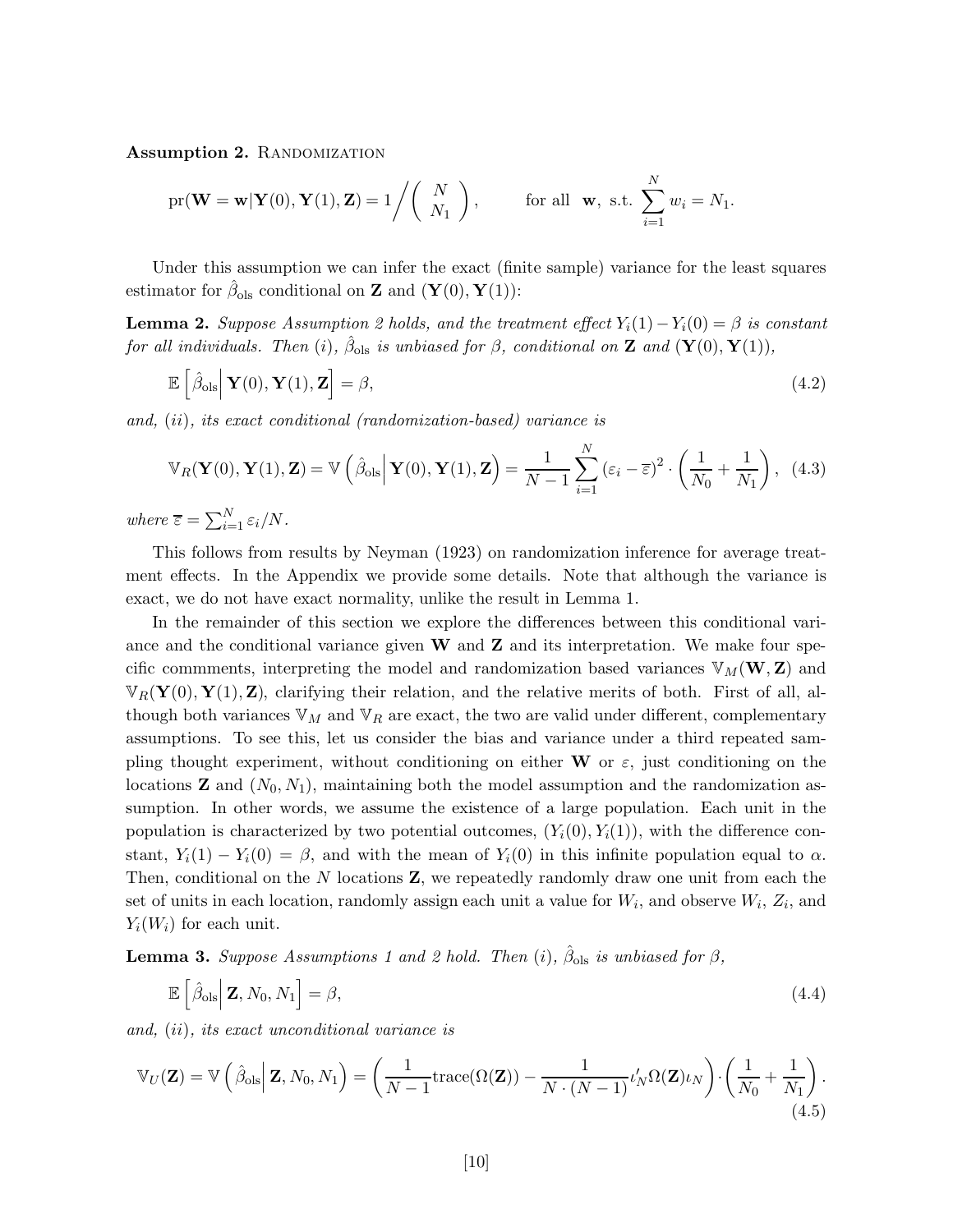Given Assumption 1, but without Assumption 2, the unconditional variance is given in expression  $(2.6)$ . Random assignment of **W** simplifies this to  $(4.5)$ .

By the law of interated expectations, it follows that

$$
\mathbb{V}_{U}(\mathbf{Z}) = \mathbb{E}\left[\mathbb{V}(\hat{\beta}_{ols}|\mathbf{Z}, \mathbf{Y}(0), \mathbf{Y}(1))\Big|\mathbf{Z}, N_0, N_1\right] + \mathbb{V}\left(\mathbb{E}\left[\hat{\beta}_{ols}|\mathbf{Z}, \mathbf{Y}(0), \mathbf{Y}(1)\right]\Big|\mathbf{Z}, N_0, N_1\right)
$$
  
=  $\mathbb{E}\left[\mathbb{V}(\hat{\beta}_{ols}|\mathbf{Z}, \mathbf{Y}(0), \mathbf{Y}(1))\Big|\mathbf{Z}, N_0, N_1\right],$ 

where the last equality follows because  $\hat{\beta}_{ols}$  is unbiased conditional on  $(\mathbf{Y}(0), \mathbf{Y}(1))$  and **Z**. By the same argument

$$
\mathbb{V}_U(\mathbf{Z}) = \mathbb{E}\left[\left.\mathbb{V}(\hat{\beta}_{\text{ols}}|\mathbf{Z}, \mathbf{W})\right|\mathbf{Z}\right] + \mathbb{V}\left(\left.\mathbb{E}\left[\hat{\beta}_{\text{ols}}|\mathbf{Z}, \mathbf{W}\right]\right|\mathbf{Z}\right) = \mathbb{E}\left[\left.\mathbb{V}(\hat{\beta}_{\text{ols}}|\mathbf{Z}, \mathbf{W})\right|\mathbf{Z}\right],
$$

because, again,  $\hat{\beta}_{ols}$  is unbiased, now conditional on **Z** and **W**. Hence, in expectation the two variances, one based on randomization of **W**, and one based on resampling the  $(\mathbf{Y}(0), \mathbf{Y}(1)),$ are both equal to the unconditional variance:

 $\mathbb{V}_{U}(\mathbf{Z}) = \mathbb{E} [\mathbb{V}_{B}(\mathbf{Y}(0), \mathbf{Y}(1), \mathbf{Z}) | \mathbf{Z}, N_0, N_1] = \mathbb{E} [\mathbb{V}_{M}(\mathbf{W}, \mathbf{Z}) | \mathbf{Z}, N_0, N_1].$ 

In finite samples, however,  $\mathbb{V}_R(Y(0), Y(1), Z)$  will generally be different from  $\mathbb{V}_M(W, Z)$ .

The second point is that there is no reason to expect one of the confidence intervals to have better properties. Because of ancillarity arguments one would expect the confidence interval based on either of the conditional variances, either  $\mathbb{V}_R(\mathbf{Y}(0), \mathbf{Y}(1), \mathbf{Z})$  or  $\mathbb{V}_M(\mathbf{W}, \mathbf{Z})$ , to perform better than confidence intervals based on the unconditional variance  $V_U(\mathbf{Z})$ , but we are not aware of a general repeated sampling argument that would support a preference for  $\mathbb{V}_R(\mathbf{Y}(0), \mathbf{Y}(1), \mathbf{Z})$  over  $\mathbb{V}_M(\mathbf{W}, \mathbf{Z})$ , or the other way around.

Third, as a practical matter, the randomization variance  $\mathbb{V}_R(\mathbf{Y}(0), \mathbf{Y}(1), \mathbf{Z})$  is much easier to estimate than the model-based variance  $\mathbb{V}_M(\mathbf{W}, \mathbf{Z})$ . Given the point estimates  $\hat{\beta}_{ols}$  and  $\hat{\alpha}_{ols}$ , the natural estimator for  $\sum_i (\varepsilon_i - \overline{\varepsilon})^2 / (N - 1)$  is

$$
\hat{\sigma}_{\varepsilon}^{2} = \frac{1}{N-1} \sum_{i=1}^{N} (Y_{i} - \hat{\alpha}_{\text{ols}} - \hat{\beta}_{\text{ols}} \cdot W_{i})^{2}.
$$

This leads to

$$
\hat{\mathbb{V}}_R = \hat{\sigma}_{\varepsilon}^2 \cdot \left(\frac{1}{N_0} + \frac{1}{N_1}\right),\tag{4.6}
$$

with corresponding confidence interval. Estimating the variance conditional on  $W$  and  $Z$ , on the other hand is not easy. One would need to impose some structure on the covariance matrix  $\Omega$  in order to estimate it (or at least on  $\mathbf{X}'\Omega\mathbf{X}$ ) consistently. The resulting estimator for the variance will be sensitive to the specification unless  $W_i$  is randomly assigned. If, therefore, one relies on random assignment of  $W_i$  anyway, there appears to be little reason for using the model-based variance at all.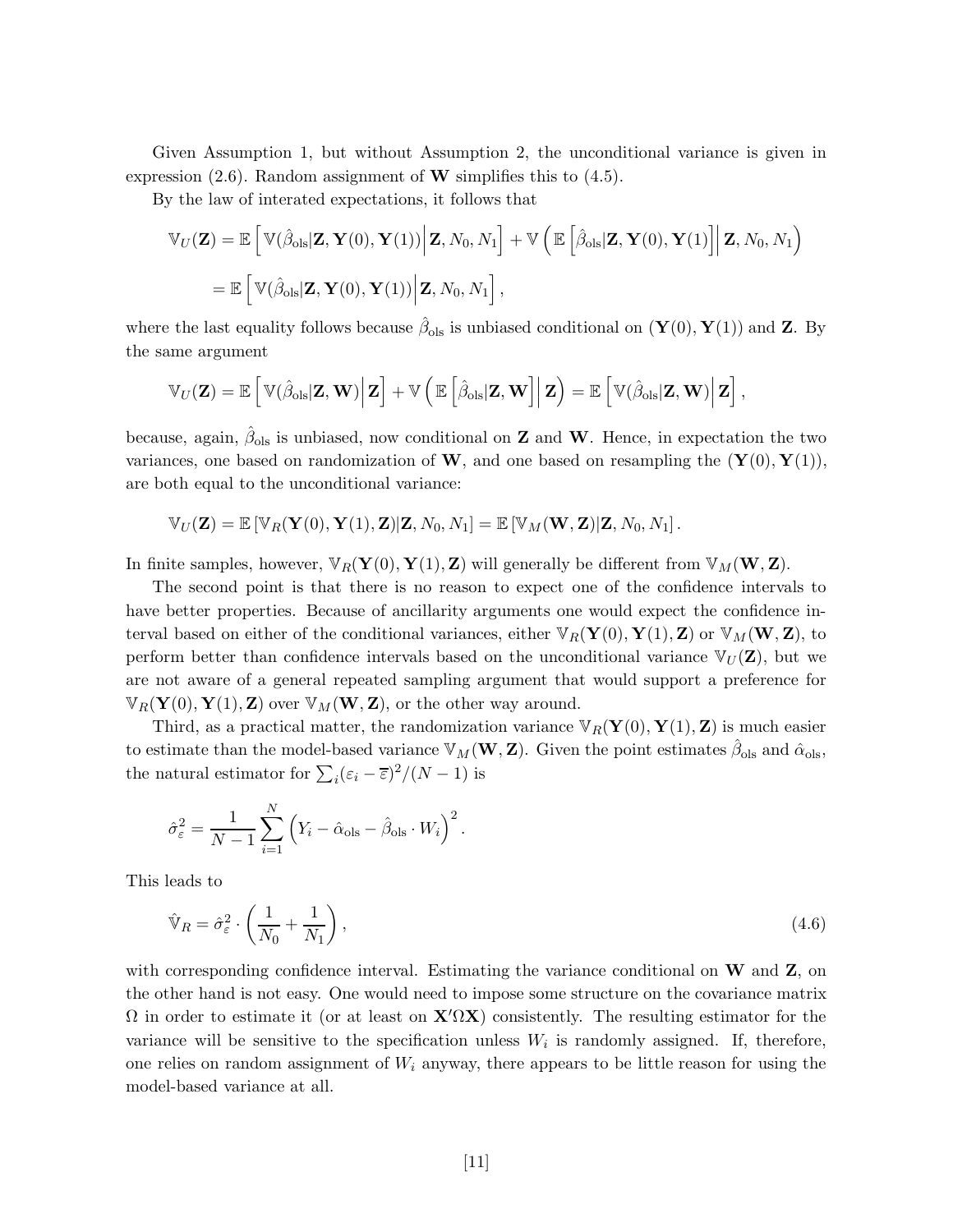For the fourth point, suppose we had focused on the repeated sampling variance for  $\hat{\beta}_{ols}$ conditional on W and Z, but under a model with independent and homoskedastic errors,

$$
\varepsilon | \mathbf{W}, \mathbf{Z} \sim \mathcal{N}(0, \sigma^2 \cdot I_N). \tag{4.7}
$$

Under that independent and homoskedastic model (4.7), the exact sampling distribution for  $\hat{\beta}_{ols}$  would be

$$
\hat{\beta}_{\text{ols}} \Big| \mathbf{W}, \mathbf{Z} \sim \mathcal{N} \left( \beta, \mathbb{V}_H(\mathbf{W}, \mathbf{Z}) \right), \tag{4.8}
$$

where

$$
\mathbb{V}_H(\mathbf{W}, \mathbf{Z}) = \sigma^2 \cdot \left(\frac{1}{N_0} + \frac{1}{N_1}\right).
$$

Given this model, the natural estimator for the variance is

$$
\hat{\mathbb{V}}_H = \frac{1}{N-1} \sum_{i=1}^N \left( Y_i - \hat{\alpha}_{\text{ols}} - \hat{\beta}_{\text{ols}} \cdot W_i \right)^2 \cdot \left( \frac{1}{N_0} + \frac{1}{N_1} \right). \tag{4.9}
$$

This estimated variance  $\hat{\mathbb{V}}_H$  is identical to the estimated variance under the randomization distribution,  $\hat{V}_R$  given in (4.6). Hence, and this is the main insight of this section, if the assignment W is completely random, and the treatment effect is constant, one can ignore the off-diagonal elements of  $\Omega(\mathbf{Z})$ , and (mis-)specify  $\Omega(\mathbf{Z})$  as  $\sigma^2 \cdot I_N$ . Although the resulting variance estimator  $\hat{\mathbb{V}}_H$  will not be estimating the variance under the repeated sampling thought experiment that one may have in mind, conditional on **Z** and **W**,  $\hat{\mathbb{V}}_H$  is consistent for the variance under the randomization distribution, conditional on **Z** and  $(\mathbf{Y}(0), \mathbf{Y}(1))$ , and for the unconditional one.

The result that the mis-specification of the covariance matrix need not lead to inconsistent standard errors if the covariate of interest is randomly assigned has been noted previously. Greenwald (1983) writes: "when the correlation patterns of the independent variables are unrelated to those across the errors, then the least squares variance estimates are consistent," and points out that the interpretation changes slightly, because the variance is no longer conditional on the explanatory variables. Angrist and Pischke (2009) write, in the context of clustering, that: "if the [covariate] values are uncorrelated within the groups, the grouped error structure does not matter for standard errors." The preceeding discussion interprets this result from a randomization perspective.

### 5 Randomization Inference with Cluster-level Randomization

Now let us return to the setting that is the main focus of the current paper. The covariate of interest,  $W_i$ , varies only between clusters, and is constant within clusters. Instead of assuming that  $W_i$  is randomly assigned at the individual level, we now assume that it is randomly assigned at the cluster level. Let  $M$  be the number of clusters,  $M_1$  the number of clusters with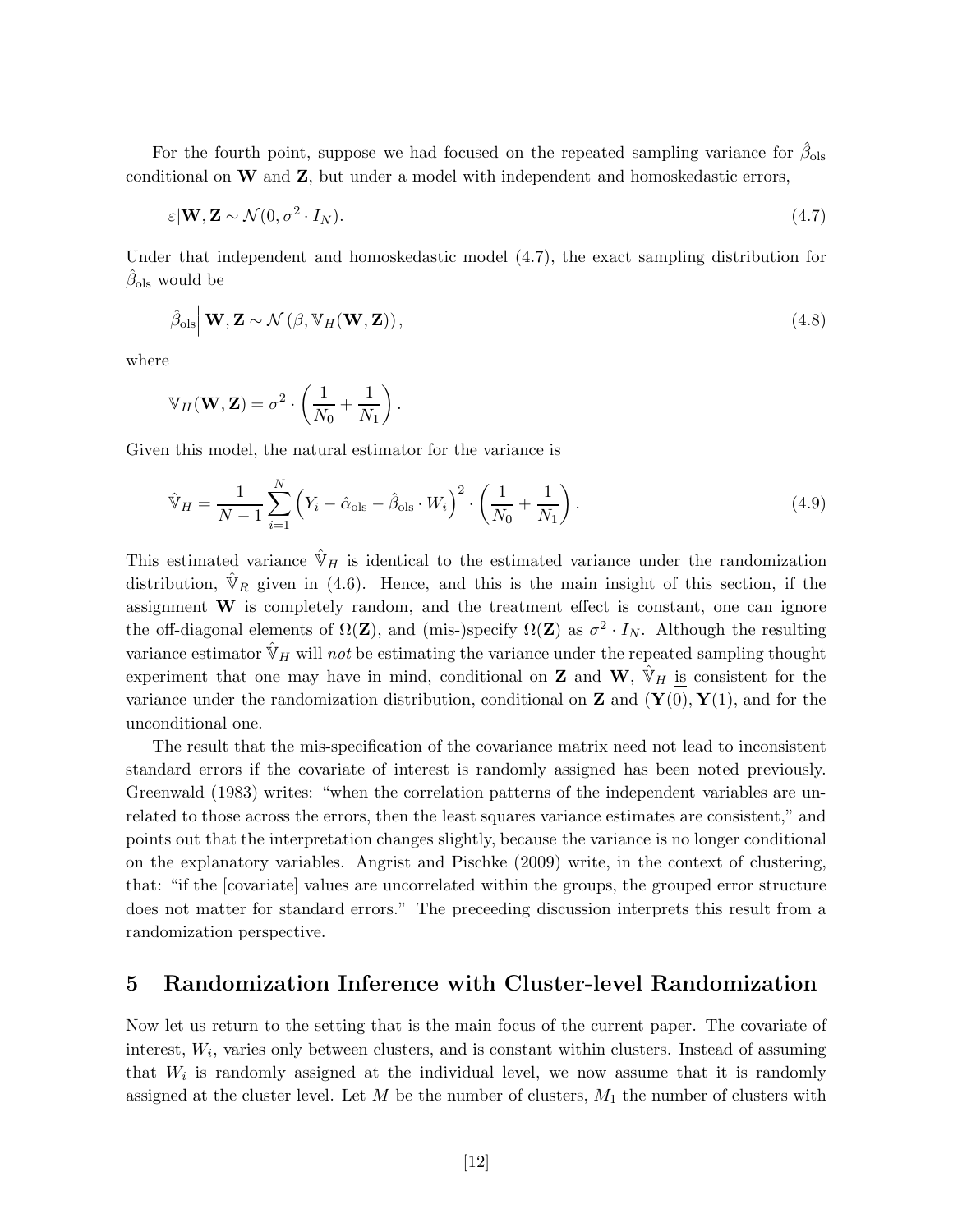all individuals assigned  $W_i = 1$ , and  $M_0$  the number of clusters with all individuals assigned to  $W_i = 0$ . The cluster indicator is

$$
C_{im} = \begin{cases} 1 & \text{if individual } i \text{ is in cluster } m, \\ 0 & \text{otherwise,} \end{cases}
$$

with C the  $N \times M$  matrix with typical element  $C_{im}$ . For randomization inference we condition on  $\mathbf{Z}, \varepsilon$ , and  $M_1$ . Let  $N_m$  be the number of individuals in cluster m. We now look at the properties of  $\hat{\beta}_{ols}$  over the randomization distribution induced by this assignment mechanism. To keep the notation clear, let  $\tilde{W}$  be the M-vector of assignments at the cluster level, with typical element  $\tilde{W}_m$ . Let  $\tilde{\mathbf{Y}}(0)$  and  $\tilde{\mathbf{Y}}(1)$  be M-vectors, with m-th element equal to  $\tilde{Y}_m(0) = \sum_{i:C_{ij}=m} Y_i(0)/N_m$ , and  $\tilde{Y}_s(1) = \sum_{i:C_{ij}=1} Y_i(1)/N_m$  respectively. Similarly, let  $\tilde{\varepsilon}$  be an M-vector with m-th element equal to  $\tilde{\varepsilon}_m = \sum_{i:C_{ij}=1} \varepsilon_i/N_m$ , and let  $\overline{\tilde{\varepsilon}} = \sum_{m=1}^M \tilde{\varepsilon}_m/N$ .

Formally the assumption on the assignment mechanism is now:

Assumption 3. (CLUSTER RANDOMIZATION)

$$
\text{pr}(\tilde{\mathbf{W}} = \tilde{\mathbf{w}} | \mathbf{Z} = \mathbf{z}) = 1 \bigg/ \bigg( \begin{array}{c} M \\ M_1 \end{array} \bigg), \qquad \text{for all } \tilde{\mathbf{w}}, \text{ s.t. } \sum_{m=1}^{M} \tilde{w}_m = M_1, \text{ and } 0 \text{ otherwise.}
$$

We also consider the assumption that all clusters are the same size:

Assumption 4. (EQUAL CLUSTER SIZE)  $N_m = N/M$  for all clusters  $m = 1, \ldots, M$ .

**Lemma 4.** Suppose Assumptions 3 and 4 hold, and the treatment effect  $Y_i(1) - Y_i(0) = \beta$ is constant. Then the exact sampling variance of  $\hat{\beta}_{ols}$ , conditional on **Z** and  $\varepsilon$ , under the randomization distribution is

$$
\mathbb{V}_{CR}(\mathbf{Y}(0),\mathbf{Y}(1),\mathbf{Z}) = \mathbb{V}(\hat{\beta}_{ols}|\mathbf{Y}(0),\mathbf{Y}(1),\mathbf{Z}) = \frac{1}{M-1}\sum_{m=1}^{M} (\tilde{\varepsilon}_m - \overline{\tilde{\varepsilon}})^2 \cdot \left(\frac{1}{M_0} + \frac{1}{M_1}\right). (5.1)
$$

The proof is given in the Appendix. If we also make the model assumption (Assumption 1), we can derive the unconditional variance:

Lemma 5. (Marginal Variance Under Cluster Randomization) Suppose that Assumptions 1, 3, and 4 hold. Then

$$
\mathbb{V}_U(\Omega(\mathbf{Z})) = \left(\frac{M^2}{N^2 \cdot (M-1)} \cdot \text{trace}\left(\mathbf{C}'\Omega(\mathbf{Z})\mathbf{C}\right) - \frac{M}{N^2 \cdot (M-1)} \iota' \Omega(\mathbf{Z})\iota\right) \cdot \left(\frac{1}{M_0} + \frac{1}{M_1}\right). (5.2)
$$

This unconditional variance is a special case of the expected value of the unconditional variance in  $(2.6)$ , with the expectation taken over W given the cluster-level randomization. A special case of the result in this Lemma is that with each unit its own cluster, so that  $M = N$ ,  $M_0 = N_0, M_1 = N_1$ , and  $\mathbf{C} = I_N$ , in which case the unconditional variance under clustering, (5.2), reduces to the unconditional variance under complete randomization, (4.5).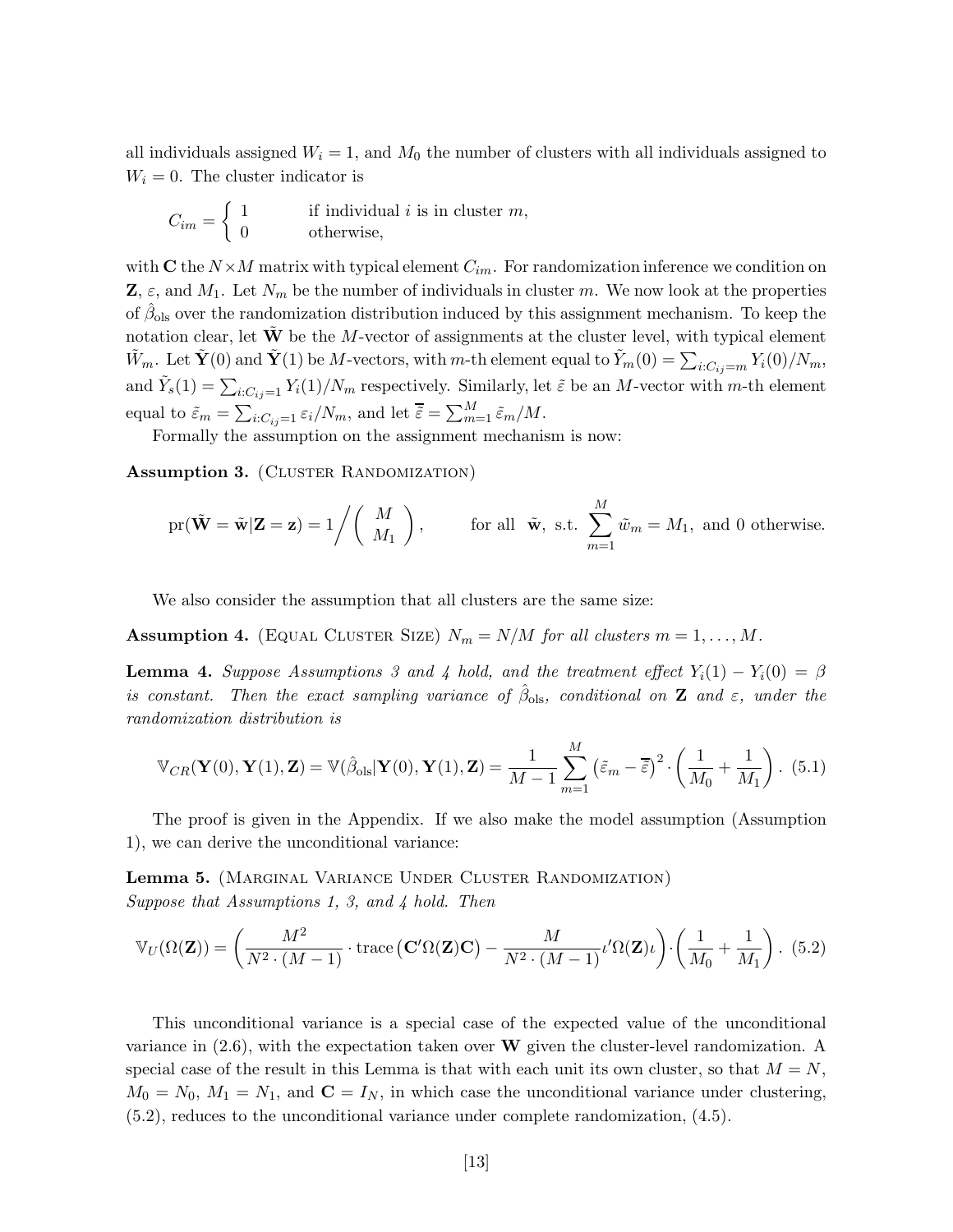### 6 Variance Estimation Under Misspecification

In this section we present the main theoretical result in the paper. It extends the result in Section 4 on the robustness of variance estimators ignoring clustering under complete randomization to the case where the model-based variance estimator accounts for clustering, but not necessarily for all spatial correlations, under cluster randomization of the treatment.

Suppose the model generating the data is the linear model in  $(2.1)$ , with a general covariance matrix  $\Omega$ , and Assumption 1 holds. The researcher estimates a parametric model that imposes a potentially incorrect structure on the covariance matrix. Let  $\Sigma(\mathbf{Z}, \gamma)$  be the parametric model for the error covariance matrix. The example we are most interested in is characterized by a clustering structure. In that case  $\Sigma(\mathbf{Z}, \sigma_{\varepsilon}^2, \sigma_C^2)$  is the  $N \times N$  matrix with  $\gamma = (\sigma_{\varepsilon}^2, \sigma_C^2)'$ , where

$$
\Sigma_{ij}(\sigma_{\varepsilon}^2, \sigma_C^2) = \begin{cases}\n\sigma_{\varepsilon}^2 + \sigma_C^2 & \text{if } i = j \\
\sigma_C^2 & \text{if } i \neq j, C_{im} = C_{jm}, \text{ for all } m = 1, ..., M, \\
0 & \text{otherwise.} \n\end{cases}
$$
\n(6.1)

Initially, however, we allow for any parametric structure  $\Sigma(\mathbf{Z}, \gamma)$ .

Under the parametric model  $\Sigma(\mathbf{Z}, \gamma)$ , let  $\tilde{\gamma}$  be the pseudo true value, defined as the value of  $\gamma$  that maximizes the expectation of the logarithm of the likelihood function,

$$
\tilde{\gamma} = \arg\max_{\gamma} \mathbb{E}\left[ -\frac{1}{2} \cdot \ln\left(\det\left(\Sigma(\gamma)\right)\right) - \frac{1}{2} \cdot \mathbf{Y}' \Sigma(\gamma)^{-1} \mathbf{Y} \middle| \mathbf{Z} \right].
$$

Given the pseudo true error covariance matrix  $\Sigma(\tilde{\gamma})$ , the corresponding pseudo-true model-based variance of the least squares estimator, conditional on  $W$  and  $Z$ , is

$$
\mathbb{V}_M(\Sigma(\mathbf{Z},\tilde{\gamma}),\mathbf{W},\mathbf{Z})=\frac{1}{N^2\cdot \overline{W}^2\cdot (1-\overline{W})^2}(\overline{W}-1)\begin{pmatrix} \iota_N & \mathbf{W} \end{pmatrix}'\Sigma(\mathbf{Z},\tilde{\gamma})\begin{pmatrix} \iota_N & \mathbf{W} \end{pmatrix}\begin{pmatrix} \overline{W} \\ -1 \end{pmatrix}.
$$

In general this pseudo-true conditional variance will differ from  $\mathbb{V}_M(\mathbf{W}, \mathbf{Z}) = \mathbb{V}_M(\Omega, \mathbf{W}, \mathbf{Z}),$ based on the correct error-covariance matrix  $\Omega(\mathbf{Z})$ . However, we need not have equality for every value of  $W$ , if we have equality on average. Here we focus on the expected value of  $\mathbb{V}_M(\Sigma(\mathbf{Z},\tilde{\gamma}),\mathbf{W},\mathbf{Z})$ , conditional on **Z**, under assumptions on the distribution of **W**. Let us denote this expectation by  $\mathbb{V}_U(\Sigma(\mathbf{Z},\tilde{\gamma}),\mathbf{Z})=\mathbb{E}[\mathbb{V}_M(\Sigma(\mathbf{Z},\tilde{\gamma}),\mathbf{W},\mathbf{Z})|\mathbf{Z}]$ . The question is under what conditions on the specification of the error-covariance matrix  $\Sigma(\mathbf{Z}, \gamma)$ , in combination with assumptions on the assignment process, this unconditional variance is is equal to the expected variance with the expectation of the variance under the correct error-covariance matrix,  $\mathbb{V}_U(\Omega,\mathbf{Z})=\mathbb{E}[\mathbb{V}_M(\Omega,\mathbf{W},\mathbf{Z})|\mathbf{Z}].$ 

The following lemma shows that if the randomization of  $W$  is at the cluster level, then solely accounting for cluster level correlations is sufficient to get valid confidence intervals.

#### Theorem 1. (CLUSTERING WITH MISSPECIFIED ERROR-COVARIANCE MATRIX)

Suppose that Assumptions 1, 3, and 4 hold, and suppose that that  $\Sigma$  is specified as in (6.1) Then

$$
\mathbb{V}_U(\Sigma(\mathbf{Z},\tilde{\gamma}),\mathbf{Z})=\mathbb{V}_U(\Omega,\mathbf{Z}).
$$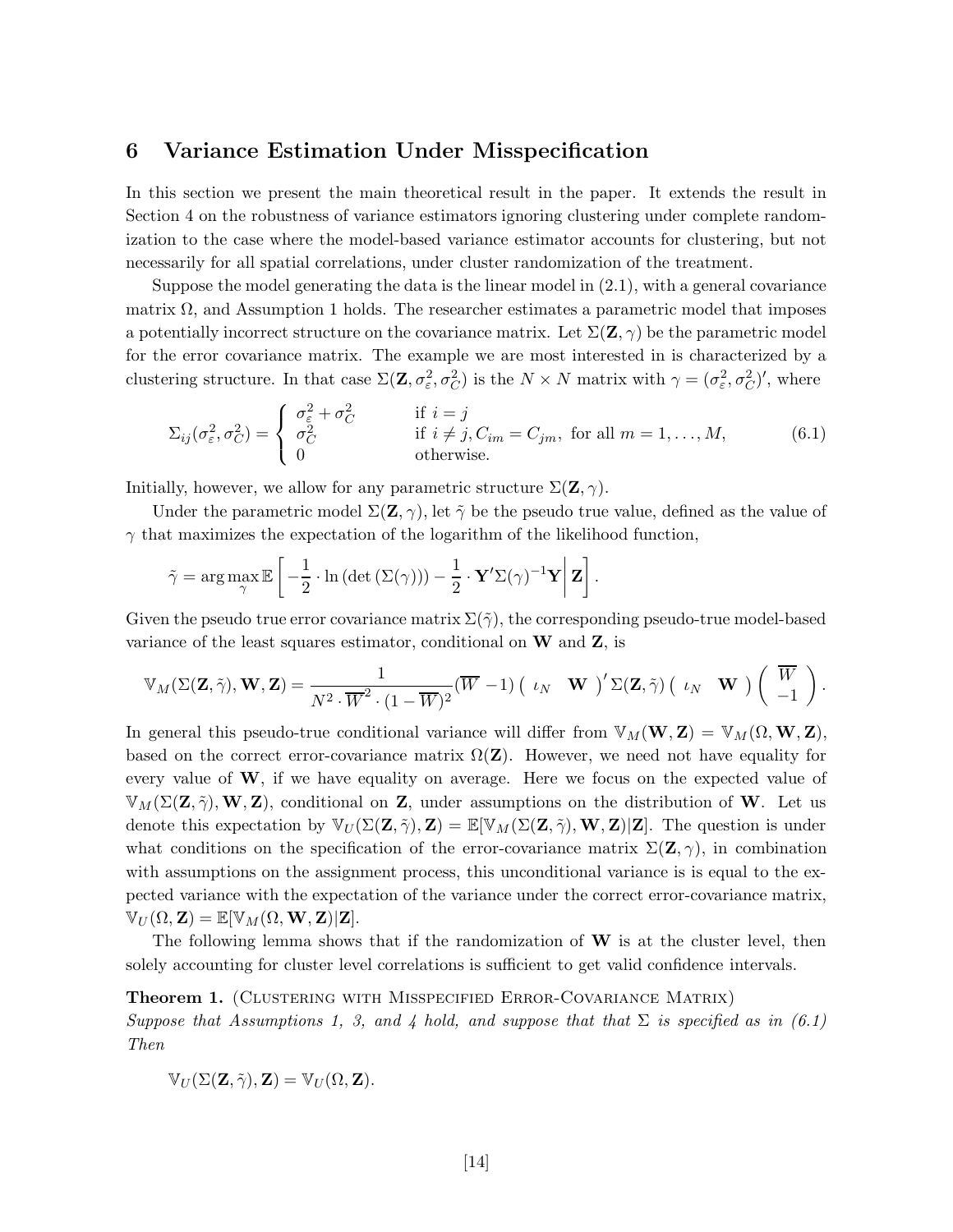For the proof, see the Appendix. This is the main theoretical result in the paper. It implies that if cluster level explanatory variables are randomly allocated to clusters, there is no need to consider covariance structures beyond those that allow for cluster level correlations. The limitation of the result to equal sized clusters does not play a major conceptual role, although it is important for the specific results. One could establish similar results if the estimator was the simple average of cluster averages, instead of the average of all individuals. The weighting of cluster averages induced by the focus on the average over all individuals creates complications for the Neyman framework. See Dylan, Ten Have and Rosenbaum (2008) for some discussion of cluster randomized experiments.

In many econometric analyses we specify the conditional distribution of the outcome given some explanatory variables, and we pay no attention to the joint distribution of the explanatory variables. The result in Theorem 1 shows that it may be useful to do so. Depending on the joint distribution of the explanatory variables, the analyses may be robust to mis-specification of particular aspects of the conditional distribution. In the next section we discuss some methods for assessing the relevance of this result.

## 7 Spatial Correlation in State Averages

The results in the previous sections imply that inference is substantially simpler if the explanatory variable of interest is randomly assigned, either at the unit or cluster level. Here we discuss tests originally introduced by Mantel (1967) (see, e.g., Schabenberger and Gotway, 2004) to analyze whether random assignment is consistent with the data, against the alternative hypothesis of some spatial correlation. These tests allow for the calculation of exact, finite sample, p-values. To implement these tests we use the location of the units. To make the discussion more specific, we test the random assignment of state-level variables against the alternative of spatial correlation.

Let  $Y_s$  be the variable of interest for state s, for  $s = 1, \ldots, S$ , where state s has location  $Z_s$ (the centroid of the state). In the illustrations of the tests we use an indicator for a state-level regulation, or the average of individual level outcomes, e.g., the logarithm of earnings, years of education, or hours worked per week. The null hypothesis of no spatial correlation in the  $Y_s$  can be formalized as stating that conditional on the locations  $\mathbf{Z}$ , each permutation of the values  $(Y_1, \ldots, Y_S)$  is equally likely. With S states, there are S! permutations. We assess the null hypothesis by comparing, for a given statistic  $M(Y, Z)$ , the value of the statistic given the actual Y and Z, with the distribution of the statistic generated by randomly permuting the Y vector.

The tests we focus on in the current paper are based on Mantel statistics (e.g., Mantel, 1967; Schabenberger and Gotway, 2004). These general form of the statistics we use is a proximity-weighted average of squared pairwise differences:

$$
M(\mathbf{Y}, \mathbf{Z}) = \sum_{s=1}^{S-1} \sum_{t=s+1}^{S} (Y_s - Y_t)^2 \cdot d_{st},
$$
\n(7.1)

where  $d_{st} = d(Z_s, Z_t)$  is a non-negative weight monotonically related to the proximity of the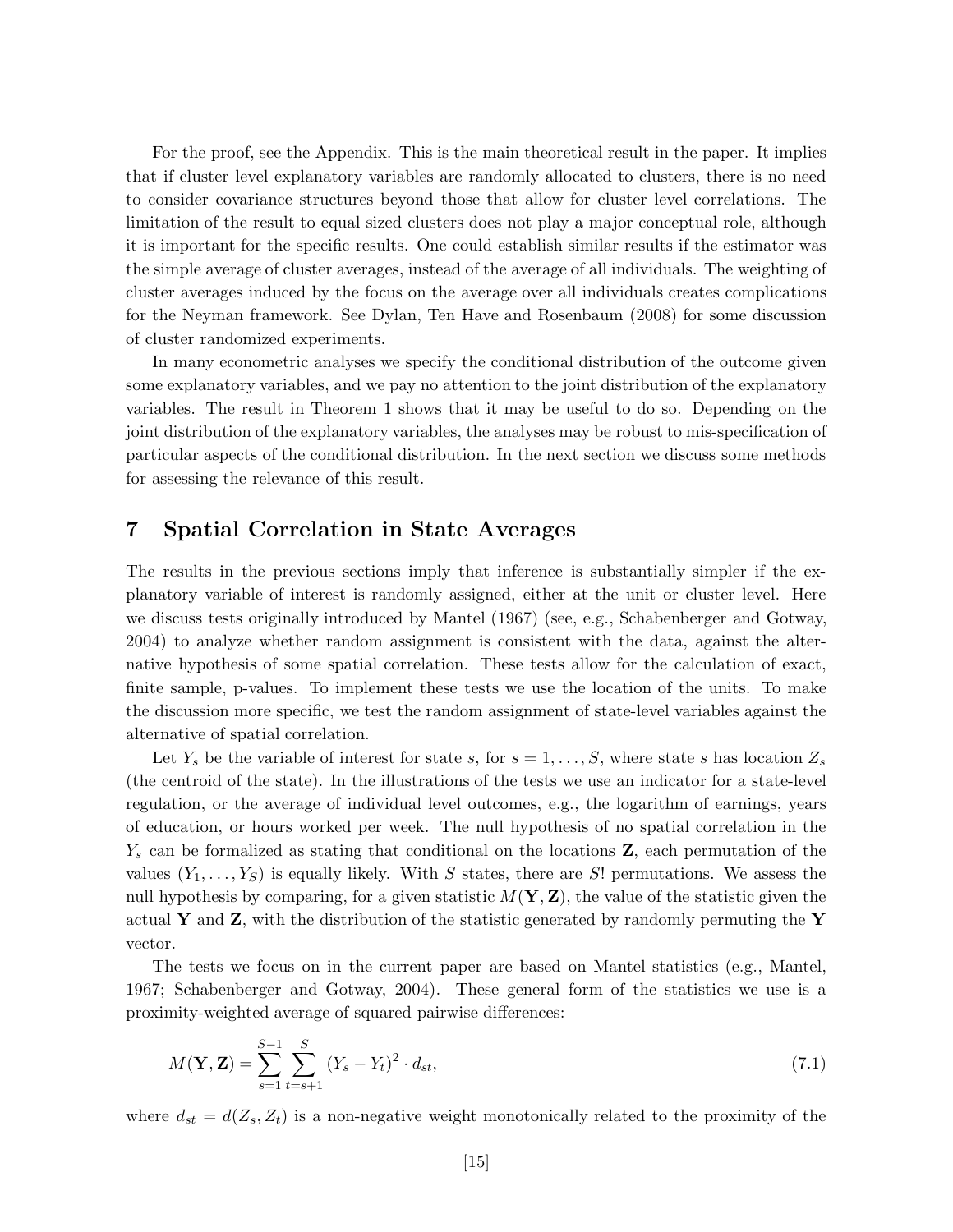states s and t.

Given a statistic, we test the null hypothesis of no spatial correlation by comparing the value of the statistic in the actual data set,  $M^{\text{obs}}$ , to the distribution of the statistic under random permutations of the  $Y_s$ . The latter distribution is defined as follows. Taking the S units, with values for the variable  $Y_1, \ldots, Y_S$ , we randomly permute the values  $Y_1, \ldots, Y_S$  over the S units. For each of the S! permutations m we re-calculate the Mantel statistic, say  $M_m$ . This defines a discrete distribution with S! different values, one for each allocation. The one-sided exact p-value is defined as the fraction of allocations  $m$  (out of the set of  $S!$  allocations) such that the associated Mantel statistic  $M_m$  is less than or equal to the observed Mantel statistic  $M^{\text{obs}}$ :

$$
p = \frac{1}{S!} \sum_{m=1}^{S!} \mathbf{1}_{M^{\text{obs}} \ge M_m}.
$$
 (7.2)

A low value of the p-value suggests rejecting the null hypothesis of no spatial correlation in the variable of interest. In practice the number of allocations is often too large to calculate the exact p-value. In that case we approximate the p-value by drawing a large number of allocations, and calculating the proportion of statistics less than or equal to the observed Mantel statistic. In the calculations below we use 10, 000, 000 draws from the randomization distribution.

We use six different measures of proximity. First, we define the proximity  $d_{st}$  as states s and t sharing a border:

$$
d_{st}^{B} = \begin{cases} 1 & \text{if } s, t \text{ share a border,} \\ 0 & \text{otherwise.} \end{cases}
$$
 (7.3)

Second, we define  $d_{st}$  as an indicator for states s and t belonging to the same census division of states (recall that the US is divided into 9 divisions):

$$
d_{st}^D = \begin{cases} 1 & \text{if } D_s = D_t, \\ 0 & \text{otherwise.} \end{cases} \tag{7.4}
$$

Third, we define proximity  $d_{st}$  as minus the geographical distance between states s and t:

$$
d_{st}^G = -d\left(Z_s, Z_t\right),\tag{7.5}
$$

where  $d(z, z')$  is the distance in miles between two locations z and z', and  $Z_s$  is the latitude and longitude of state s, measured as the latitude and longitude of the centroid for each state.

The last three proximity measures are based on transformations of geographical distance:

$$
d_{st}^{\alpha} = \exp\left(-\alpha \cdot d\left(Z_s, Z_t\right)\right),\tag{7.6}
$$

for  $\alpha = 0.00138$ ,  $\alpha = 0.00276$ , and  $\alpha = 0.00693$ . For these values the proximity index declines by 50% at distances of 500, 250, and 100 miles.

We calculate the p-values for the Mantel test statistic based on five variables. First, an indicator for having a state minimum wage higher than the federal minimum wage. This indicator takes on the value 1 in eleven out of the forty nine states in our sample, with these eleven states mainly concentrated in the North East. Second, the average of the logarithm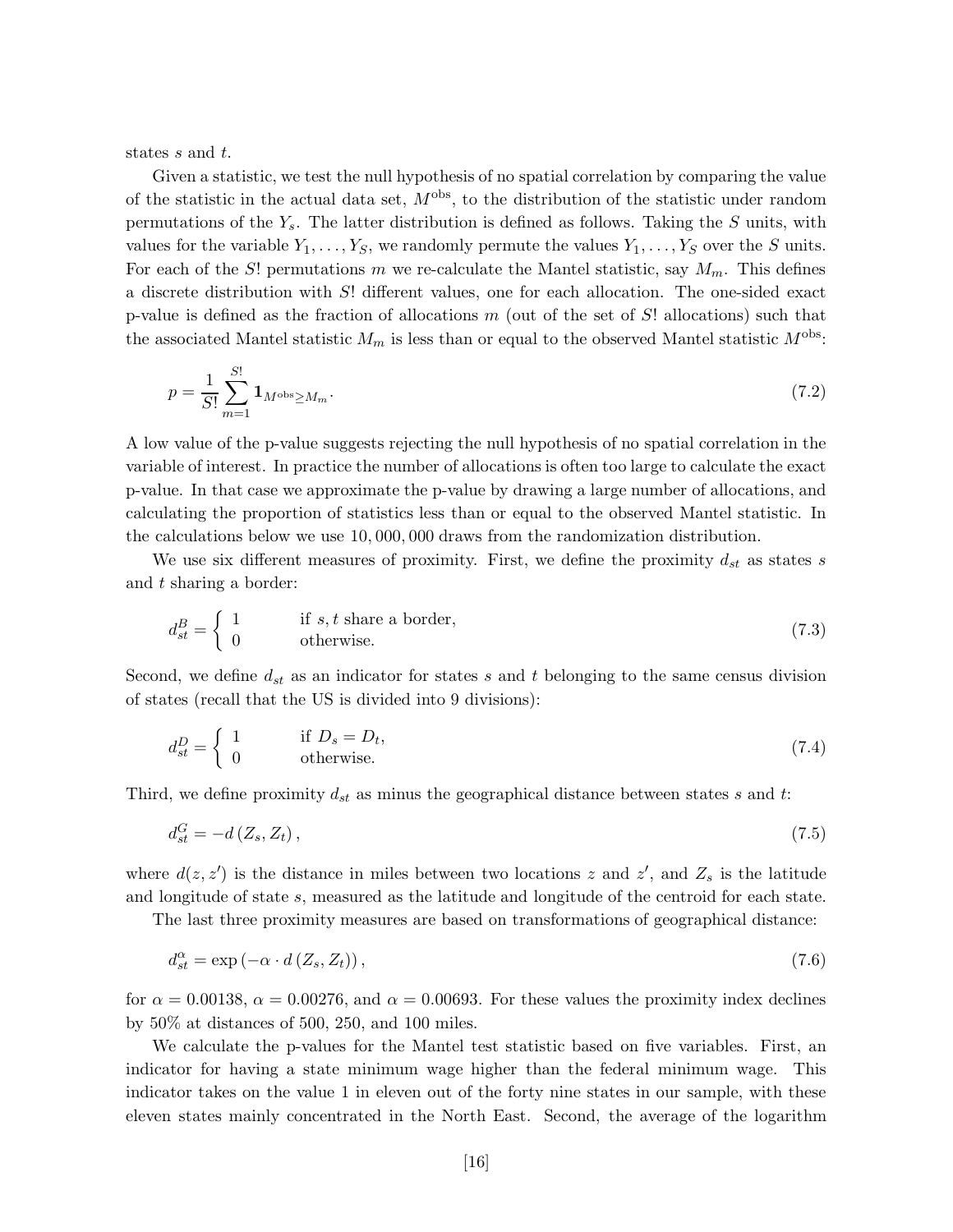of yearly earnings. Third, average years of education. Fourth, average hours worked. Fifth, average weeks worked. The results for the five variables and three statistics are presented in Table 7.

All five variables exhibit considerable spatial correlation. Interestingly the results are fairly sensitive to the measure of proximity. From these limited calculations, it appears that sharing a border is a measure of proximity that is sensitive to the type of spatial correlations in the data.

## 8 Does the Spatial Correlation Matter?

The theoretical results in Section 6 show that spatial correlations beyond state borders do not matter if the interventions of interest are randomly assigned to states. The empirical results in Section 7 suggest that there are in fact statistically significant spatial correlation patterns in state-level regulations. Hence the results in Section 6 need not apply in practice. Here we assess the practical implications of the combination of these findings.

We focus on two examples. First, we return to the explanatory variable we looked at in Section 3, the indicator whether a state has a minimum wage exceeding the federal level. Nine states in our sample fit that criteria, and in the previous section it was shown that this indicator variable exhibits a statistically significant degree of spatial clustering. Second, we consider an artificial intervention, applying only to the six states making up the New England division and the five states making up the East North Central division (so that we again have 11 states with the intervention). The last two columns in Tables 3-6 present standard errors under different specifications for the error covariance matrix. We find that although the minimum wage variable exhibits substantial spatial correlation, allowing for within-state correlation leads to standard errors that are fairly close to those for more general models. On the other hand, with the artificial regulation applying only to NE/ENC states, ignoring division level correlations leads to underestimation of the standard errors by a substantial amount. For the earnings outcome, the range of values for standard errors within specifications for the variance that all allow for state-level clustering is [0.494, 0.854], and for years of education it the range of standard errors [0.136, 0.227]. Thus, if the state level regulation is clustered to a substantial degree, taking into account between state correlations for the outcomes is important for inference.

## 9 Conclusion

In empirical studies with individual level outcomes and state level explanatory variables, researchers often calculate standard errors allowing for within-state correlations between individuallevel outcomes. In many cases, however, the correlations may extend beyond state boundaries. Here we explore the presence of such correlations, and investigate the implications of their presence for the calculation of standard errors. In theoretical calculations we show that under some conditions, including random assignment of regulations, correlations in outcomes between individuals in different states can be ignored. However, state level variables often exhibit considerable spatial correlation, and depending on the form of that correlation, using a more flexible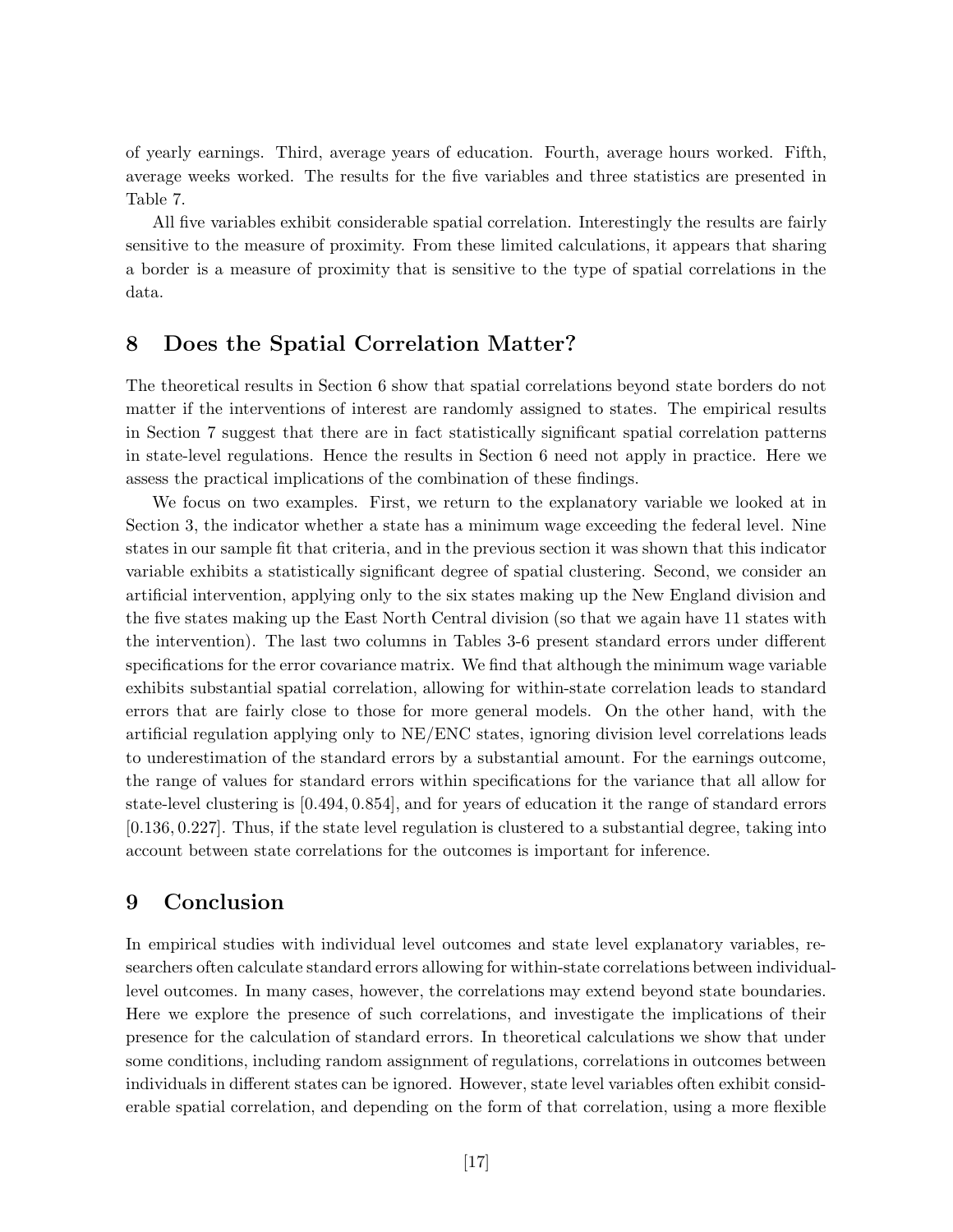specification of the error covariance structure may be important.

In practice we recommend that researchers explicitly explore the spatial correlation structure of both the outcomes as well as the explanatory variables. Statistical tests based on Mantel statistics, with the proximity based on shared borders, or belonging to a common division, are straightforward to calculate and lead to exact p-values. If these test suggest that both outcomes and explanatory variables exhibit substantial spatial correlation, one should explicitly account for the spatial correlation, either by allowing for a more flexible specification than one that only accounts for state level clustering, or for using robust variance estimators that allow for general spatial correlation structures by relying more heavily on large sample approximations, using, for exampe, the methods discussed in Conley (1999), Bester, Conley and Hansen (2009), and Ibragimov and Müller (2009).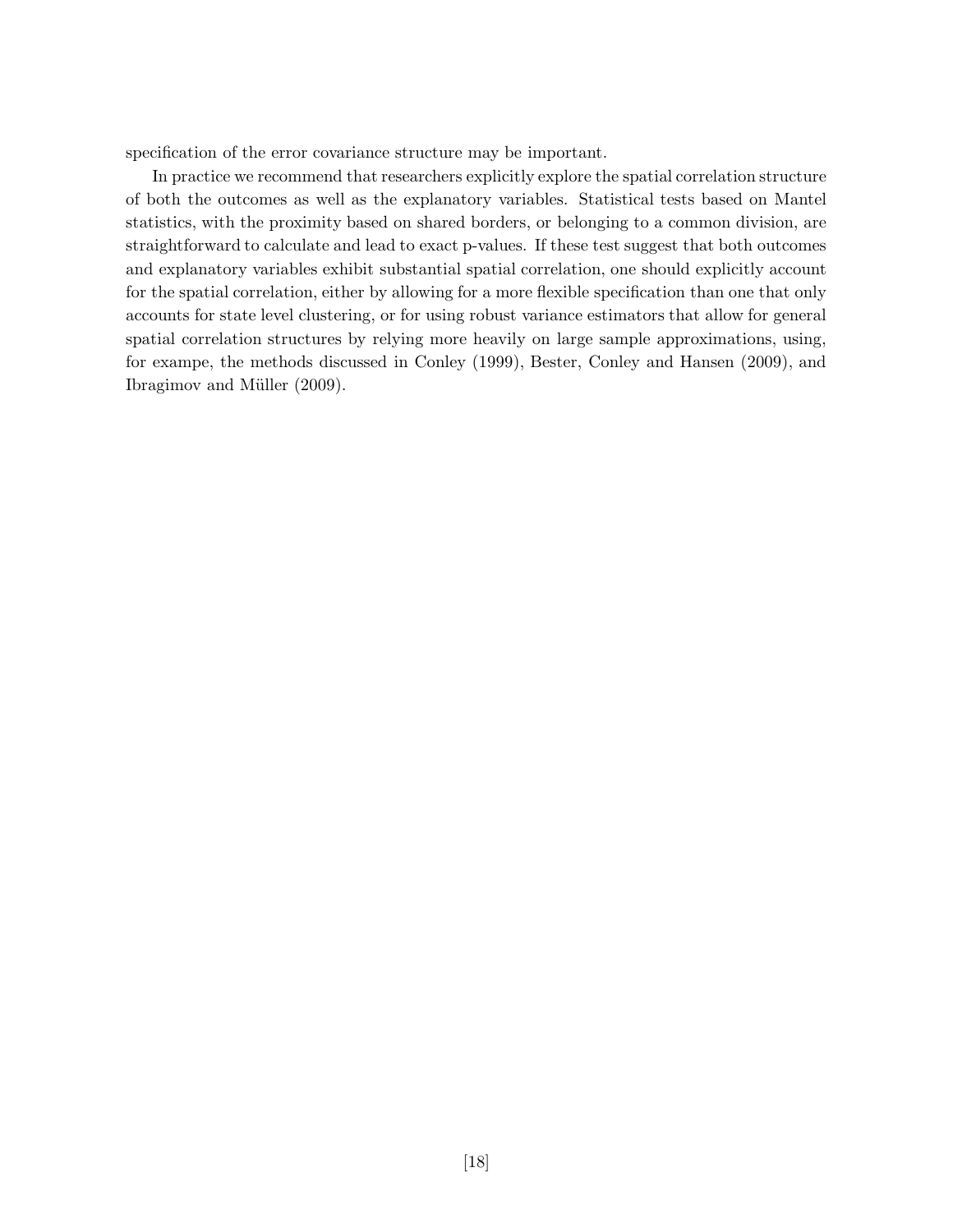### Appendix

We first give a couple of preliminary results.

**Theorem A.1.** (SYLVESTER'S DETERMINANT THEOREM) Let A and B be arbitrary  $M \times N$  matrices. Then:

$$
\det(I_N + A'B) = \det(I_M + BA')
$$

Proof omitted. Proof of Theorem A.1: Consider a block matrix  $\begin{pmatrix} M_1 & M_2 \ M_3 & M_4 \end{pmatrix}$ . Then:

$$
det\begin{pmatrix} M_1 & M_2 \ M_3 & M_4 \end{pmatrix} = det\begin{pmatrix} M_1 & 0 \ M_3 & I \end{pmatrix} det\begin{pmatrix} I & M_1^{-1}M_2 \ 0 & M_4 - M_3M_1^{-1}M_2 \end{pmatrix} = det M_1 det(M_4 - M_3M_1^{-1}M_2)
$$
  
similarly  

$$
det\begin{pmatrix} M_1 & M_2 \ M_3 & M_4 \end{pmatrix} = det\begin{pmatrix} I & M_2 \ M_4 & M_4^{-1}M_3 & 0 \ M_4^{-1}M_3 & I \end{pmatrix} = det M_4 det(M_1 - M_2M_4^{-1}M_3)
$$

Letting  $M_1 = I_M, M_2 = -B, M_3 = A', M_4 = I_N$  yields the result.  $\Box$ 

**Lemma A.1.** (DETERMINANT OF CLUSTER COVARIANCE MATRIX) Suppose C is an  $N \times M$  matrix of binary cluster indicators, with  $C'C$  equal to a  $M \times M$  diagonal matrix,  $\Sigma$  is an arbitrary  $M \times M$ matrix, and  $I_N$  is the N-dimensional identity matrix. Then, for scalar  $\sigma_{\varepsilon}^2$ , and

$$
\Omega = \sigma_{\epsilon}^2 I_N + \mathbf{C} \Sigma \mathbf{C}' \qquad \Omega_C = \Sigma + \sigma_{\epsilon}^2 (\mathbf{C}' \mathbf{C})^{-1},
$$

we have

$$
\det(\Omega) = (\sigma_{\epsilon}^2)^{N-M} \det(\mathbf{C}'\mathbf{C}) \det(\Omega_C).
$$

Proof of Lemma A.1: By Sylvester's theorem:

$$
\det(\Omega) = (\sigma_{\epsilon}^{2})^{N} \det(I_{N} + \mathbf{C}\Sigma/\sigma_{\epsilon}^{2}\mathbf{C}')
$$
  
\n
$$
= (\sigma_{\epsilon}^{2})^{N} \det(I_{M} + \mathbf{C}'\mathbf{C}\Sigma/\sigma_{\epsilon}^{2}) = (\sigma_{\epsilon}^{2})^{N} \det(I_{M} + \mathbf{C}'\mathbf{C}\Omega_{C}/\sigma_{\epsilon}^{2} - I_{M})
$$
  
\n
$$
= (\sigma_{\epsilon}^{2})^{N} \det(\mathbf{C}'\mathbf{C}) \det(\Omega_{C}/\sigma_{\epsilon}^{2})
$$
  
\n
$$
= (\sigma_{\epsilon}^{2})^{N-M} \left(\prod N_{p}\right) \det(\Omega_{C}).
$$

 $\Box$ 

**Lemma A.2.** (NEYMAN) Suppose we have N triples  $(W_i, Y_i(0), Y_i(1), \text{ with } W_i \in \{0, 1\}$ . Define

$$
\beta = \frac{1}{N} \sum_{i=1}^{N} (Y_i(1) - Y_i(0)),
$$
  
\n
$$
\overline{Y}(0) = \frac{1}{N} \sum_{i=1}^{N} Y_i(0), \qquad \overline{Y}(1) = \frac{1}{N} \sum_{i=1}^{N} Y_i(1),
$$
  
\n
$$
S_0^2 = \frac{1}{N-1} \sum_{i=1}^{N} (Y_i(0) - \overline{Y}(0))^2 \qquad S_1^2 = \frac{1}{N-1} \sum_{i=1}^{N} (Y_i(1) - \overline{Y}(1))^2,
$$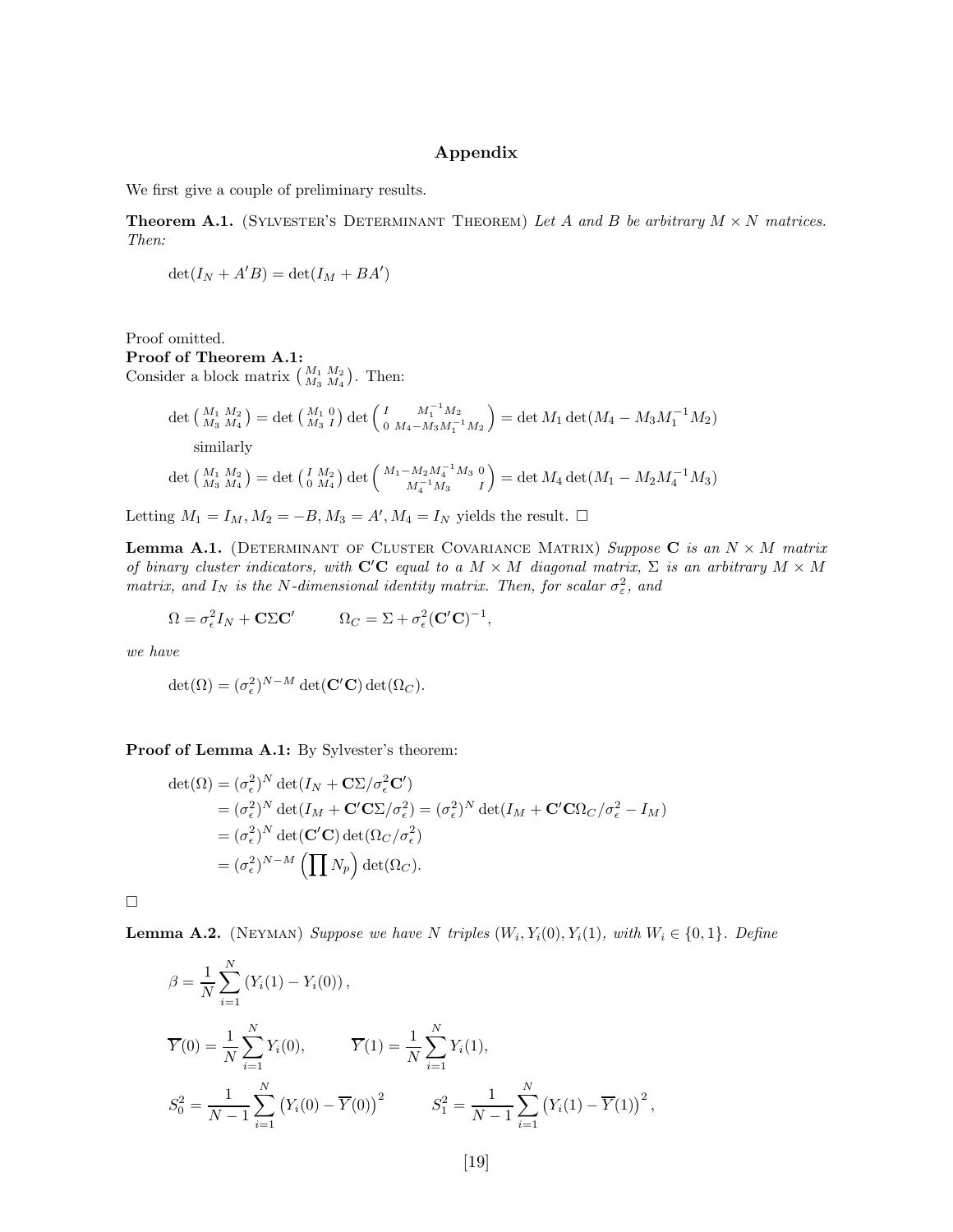$$
S_{01}^{2} = \frac{1}{N-1} \sum_{i=1}^{N} (Y_{i}(1) - Y_{i}(0) - (\overline{Y}(1) - \overline{Y}(0)))^{2},
$$
  

$$
N_{1} = \sum_{i=1}^{N} W_{i}, \qquad N_{0} = \sum_{i=1}^{N} (1 - W_{i})
$$

and

$$
\hat{\beta} = \frac{1}{N_1} \sum_{i=1}^{N} W_i \cdot Y_i(1) - \frac{1}{N_0} \sum_{i=1}^{N} (1 - W_i) \cdot Y_i(0).
$$

Suppose that  $W_i$  is randomly assigned to the N units, subject to  $\sum_{i=1}^{N} W_i = N_1$ . Then

$$
\mathbb{E}\left[\hat{\beta}|\mathbf{Y}(0),\mathbf{Y}(1)\right]=\beta,
$$

and

$$
\mathbb{V}(\hat{\beta}|\mathbf{Y}(0),\mathbf{Y}(1)) = \frac{S_0^2}{N_0} + \frac{S_1^2}{N_1} - \frac{S_{01}^2}{N}.
$$

**Lemma A.3.** (i), Suppose Assumption 2 holds, then for any  $N \times N$  matrix  $\Omega$ ,

$$
\mathbb{E}\left[\mathbf{W}'\Omega\mathbf{W}\right] = \frac{N_1 \cdot (N_1 - 1)}{N \cdot (N - 1)} \cdot \iota_N' \Omega \iota_N + \frac{N_1 \cdot N_0}{N \cdot (N - 1)} \cdot \text{trace}(\Omega),
$$

and (ii), suppose Assumptions 3 and 4 hold, then for any  $N \times N$  matrix  $\Omega$ ,

$$
\mathbb{E}[\mathbf{W}'\Omega\mathbf{W}] = \frac{M_1 \cdot (M_1 - 1)}{M \cdot (M - 1)} \cdot \iota'_N \Omega \iota_N + \frac{M_1 \cdot M_0}{M \cdot (M - 1)} \cdot \text{trace}(\mathbf{C}'\Omega\mathbf{C}).
$$

Proof of Lemma A.3: First, consider part (i): Because

$$
\mathbb{E}[W_i \cdot W_j] = \begin{cases} \begin{array}{ll} \frac{N_1}{N} & \text{if } i = j, \\ \frac{N_1 \cdot (N_1 - 1)}{N \cdot (N - 1)} & \text{if } i \neq j, \end{array} \end{cases}
$$

it follows that

$$
\mathbb{E}[\mathbf{WW'}] = \frac{N_1 \cdot (N_1 - 1)}{N \cdot (N - 1)} \cdot \iota_N \iota_N' + \left(\frac{N_1}{N} - \frac{N_1 \cdot (N_1 - 1)}{N \cdot (N - 1)}\right) \cdot I_N
$$
  
=  $\frac{N_1 \cdot (N_1 - 1)}{N \cdot (N - 1)} \cdot \iota_N \iota_N' + \frac{N_1 \cdot N_0}{N \cdot (N - 1)} \cdot I_N.$ 

Thus

$$
\mathbb{E}[\mathbf{W}'\Omega\mathbf{W}]=\mathrm{trace}\left(\mathbb{E}[\Omega\mathbf{W}\mathbf{W}']\right)
$$

$$
= \operatorname{trace}\left(\Omega \cdot \left(\frac{N_1 \cdot (N_1 - 1)}{N \cdot (N - 1)} \cdot \iota_N \iota_N' + \frac{N_1 \cdot N_0}{N \cdot (N - 1)} \cdot I_N\right)\right)
$$

$$
= \frac{N_1 \cdot (N_1 - 1)}{N \cdot (N - 1)} \cdot \iota_N' \Omega \iota_N + \frac{N_1 \cdot N_0}{N \cdot (N - 1)} \cdot \operatorname{trace}(\Omega).
$$

Next, consider part  $(ii)$ . Now

$$
\mathbb{E}[W_i \cdot W_j] = \begin{cases} \frac{M_1}{M} & \text{if } \forall m, C_{im} = C_{jm}, \\ \frac{M_1 \cdot (M_1 - 1)}{M \cdot (M - 1)} & \text{otherwise.} \end{cases}
$$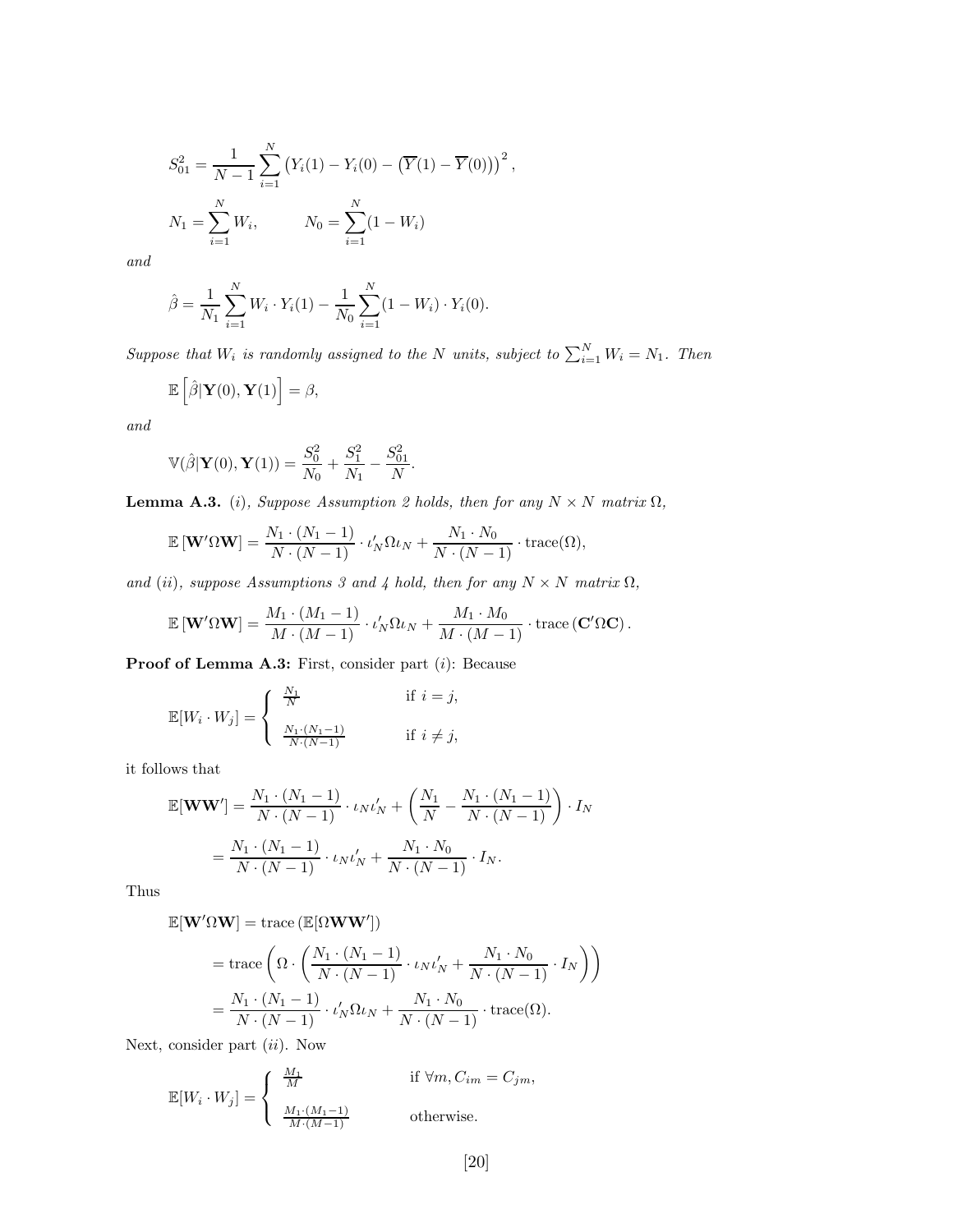it follows that

$$
\mathbb{E}[\mathbf{WW'}] = \frac{M_1 \cdot (M_1 - 1)}{M \cdot (M - 1)} \cdot \iota_N \iota'_N + \left(\frac{M_1}{M} - \frac{M_1 \cdot (M_1 - 1)}{M \cdot (M - 1)}\right) \cdot \mathbf{CC'}
$$

$$
= \frac{M_1 \cdot (M_1 - 1)}{M \cdot (M - 1)} \cdot \iota_N \iota'_N + \frac{M_1 \cdot M_0}{M \cdot (M - 1)} \cdot \mathbf{CC'}.
$$

Thus

$$
\mathbb{E}[\mathbf{W}'\Omega\mathbf{W}] = \text{trace} (\mathbb{E}[\Omega\mathbf{W}\mathbf{W}'])
$$
  
=\text{trace}\n
$$
\left(\Omega \cdot \left(\frac{M_1 \cdot (M_1 - 1)}{M \cdot (M - 1)} \cdot \iota_N \iota_N' + \frac{M_1 \cdot M_0}{M \cdot (M - 1)} \cdot \mathbf{CC}'\right)\right)
$$
  
=\n
$$
\frac{M_1 \cdot (M_1 - 1)}{M \cdot (M - 1)} \cdot \iota_N' \Omega \iota_N + \frac{M_1 \cdot M_0}{M \cdot (M - 1)} \cdot \text{trace} (\mathbf{C}' \Omega \mathbf{C}).
$$

 $\Box$ 

**Lemma A.4.** Suppose the  $N \times N$  matrix  $\Omega$  satisfies

$$
\Sigma = \sigma_{\varepsilon}^2 \cdot I_N + \sigma_C^2 \cdot \mathbf{CC}',
$$

where  $I_N$  is the  $N \times N$  identity matrix, and **C** is an  $N \times M$  matrix of zeros and ones, with  $C_{iM} = i_N$ and  ${\bf C'}_{lN} = (N/M)\iota_M$ , so that,

$$
\Omega_{ij} = \begin{cases}\n\sigma_{\varepsilon}^{2} + \sigma_{C}^{2} & \text{if } i = j \\
\sigma_{C}^{2} & \text{if } i \neq j, \forall m, C_{im} = C_{jm}, \\
0 & \text{otherwise,} \n\end{cases}
$$
\n(A.1)

 $\big)$ 

Then, (i)

$$
\ln\left(\det\left(\Omega\right)\right) = N \cdot \ln\left(\sigma_{\varepsilon}^{2}\right) + M \cdot \ln\left(1 + \frac{N}{M} \cdot \frac{\sigma_{C}^{2}}{\sigma_{\varepsilon}^{2}}\right),
$$

and, (ii)

$$
\Omega^{-1} = \sigma_{\varepsilon}^{-2} \cdot I_N - \frac{\sigma_C^2}{\sigma_{\varepsilon}^2 \cdot (\sigma_{\varepsilon}^2 + \sigma_C^2 \cdot N/M)} \cdot \mathbf{CC'}
$$

or,

$$
\left(\Omega^{-1}\right)_{ij} = \begin{cases} \sigma_{\varepsilon}^{-2} - \frac{\sigma_C^2}{\sigma_{\varepsilon}^2 \cdot (\sigma_{\varepsilon}^2 + \sigma_S^2 \cdot N/M)} & \text{if } i = j \\ -\frac{\sigma_C^2}{\sigma_{\varepsilon}^2 \cdot (\sigma_{\varepsilon}^2 + \sigma_C^2 \cdot N/M)} & \text{if } i \neq j, \forall m, C_{im} = C_{jm}, \\ 0 & \text{otherwise}, \end{cases}
$$

Proof of Lemma A.4: First, consider the first part. Apply Lemma A.1 with

$$
\Sigma = \sigma_C^2 \cdot I_M, \quad \text{and} \quad \mathbf{C}'\mathbf{C} = \frac{N}{M} \cdot I_M,
$$

so that

$$
\Omega_S = \left(\sigma_S^2 + \sigma_\varepsilon^2 \cdot \frac{M}{N}\right) \cdot I_M.
$$

Then, by Lemma A.1, we have

$$
\ln \det(\Omega) = (N - M) \cdot \ln(\sigma_{\varepsilon}^2) + M \cdot \ln(N/M) + \ln \det(\Omega_C)
$$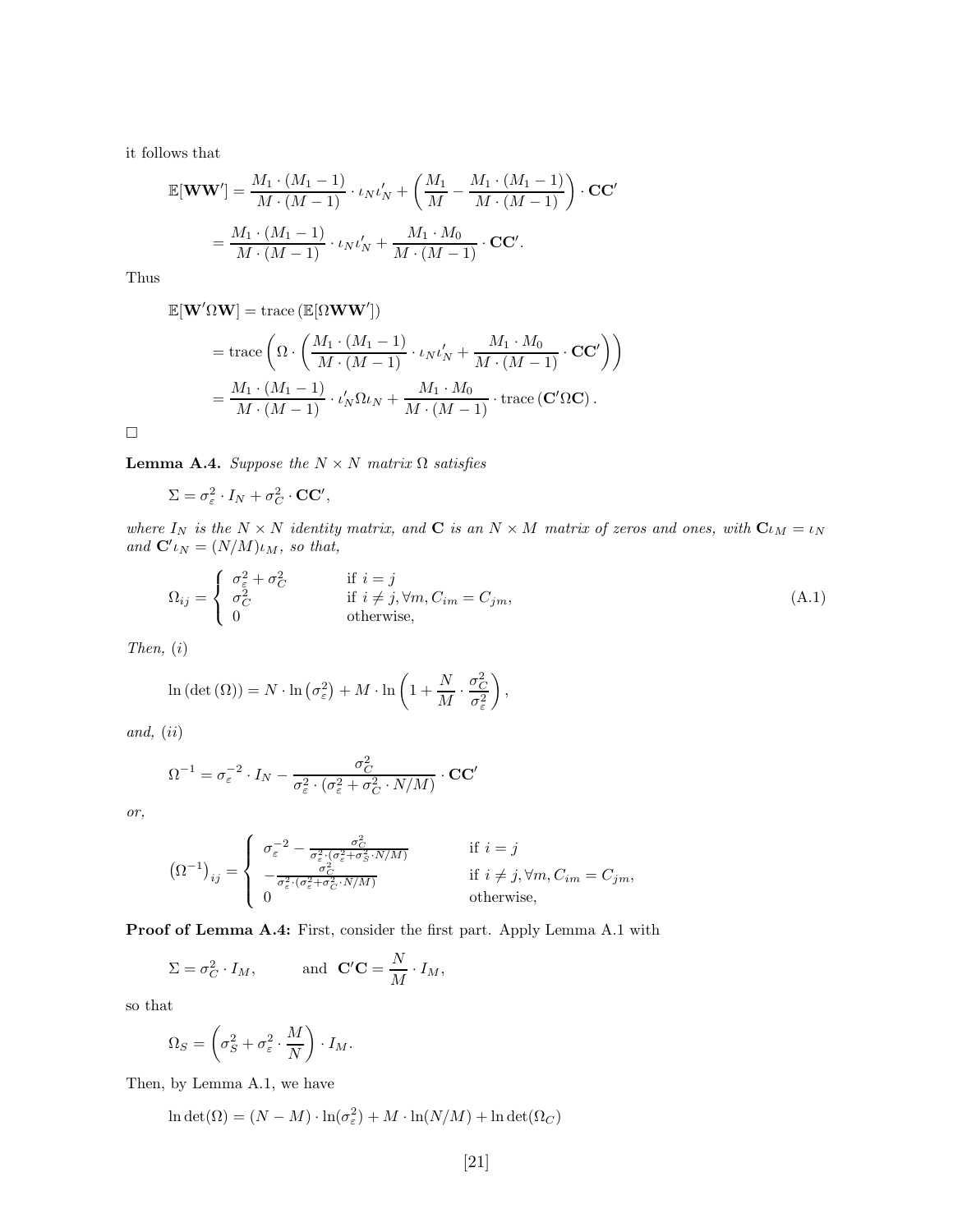$$
= (N - M) \cdot \ln(\sigma_{\varepsilon}^{2}) + M \cdot \ln(N/M) + M \cdot \ln\left(\sigma_{C}^{2} + \sigma_{\varepsilon}^{2} \cdot \frac{M}{N}\right)
$$

$$
= (N - M) \cdot \ln(\sigma_{\varepsilon}^{2}) + M \cdot \ln\left(\frac{N}{M}\sigma_{C}^{2} + \sigma_{\varepsilon}^{2}\right)
$$

$$
= N \cdot \ln(\sigma_{\varepsilon}^{2}) + M \cdot \ln\left(1 + \frac{N}{M} \cdot \frac{\sigma_{C}^{2}}{\sigma_{\varepsilon}^{2}}\right).
$$

Next, consider part  $(ii)$ . We need to show that

$$
\left(\sigma_{\varepsilon}^{2}\cdot I_{N}+\sigma_{C}^{2}\cdot \mathbf{CC}'\right)\left(\sigma_{\varepsilon}^{-2}\cdot I_{N}-\frac{\sigma_{C}^{2}}{\sigma_{\varepsilon}^{2}\cdot(\sigma_{\varepsilon}^{2}+\sigma_{C}^{2}\cdot N/M)}\cdot \mathbf{CC}'\right)=I_{N},
$$

which amounts to showing that

$$
-\frac{\sigma_{\varepsilon}^2\cdot \sigma_C^2}{\sigma_{\varepsilon}^2\cdot (\sigma_{\varepsilon}^2+\sigma_C^2\cdot N/M)}\cdot \mathbf{CC'} + \sigma_C^2\cdot \mathbf{CC'}\sigma_{\varepsilon}^{-2} - \mathbf{CC'}\cdot \frac{\sigma_C^4}{\sigma_{\varepsilon}^2\cdot (\sigma_{\varepsilon}^2+\sigma_C^2\cdot N/M)}\cdot \mathbf{CC'} = 0.
$$

This follows directly from the fact that  $\mathbf{C}'\mathbf{C} = (N/M) \cdot I_M$  and collecting the terms.  $\Box$ Proof of Lemma 2: By Assumption 2, we can apply Lemma A.2. This directly implies the unbiasedness result. It also implies that the conditional variance is

$$
\mathbb{V}\left(\hat{\beta}_{ols} \middle| \mathbf{Y}(0), \mathbf{Y}(1), \mathbf{Z}\right) = \frac{S_0^2}{N_0} + \frac{S_1^2}{N_1} - \frac{S_{01}^2}{N}.
$$

The assumption that the treatment effect is constant implies that  $S_{01}^2 = 0$ , and that  $\varepsilon_i - \overline{\varepsilon} = Y_i(0) \overline{Y(0)} = Y_i(1) - \overline{Y(1)}$ , which in turn implies that

$$
\mathbb{V}\left(\hat{\beta}_{\text{ols}}\Big|\mathbf{Y}(0),\mathbf{Y}(1),\mathbf{Z}\right) = \frac{\sum_{i=1}^{N}\left(\varepsilon_{i}-\overline{\varepsilon}\right)^{2}/(N-1)}{N_{0}} + \frac{\sum_{i=1}^{N}\left(\varepsilon_{i}-\overline{\varepsilon}\right)^{2}/(N-1)}{N_{1}}
$$

$$
= \frac{1}{N-1}\sum_{i=1}^{N}\left(\varepsilon_{i}-\overline{\varepsilon}\right)^{2}\cdot\left(\frac{1}{N_{0}}+\frac{1}{N_{1}}\right).
$$

 $\Box$ 

Proof of Lemma 3: The unbiasedness result directly follows from the conditional unbiasedness established in Lemma 2. To establish the second part of the Lemma, we need to show that the expectation of the conditional variance is equal to the marginal variance, or:

$$
\mathbb{E}\left[\frac{1}{N-1}\sum_{i=1}^{N}\left(\varepsilon_{i}-\overline{\varepsilon}\right)^{2}\cdot\left(\frac{1}{N_{0}}+\frac{1}{N_{1}}\right)\middle|\mathbf{Z},N_{0},N_{1}\right]=\left(\frac{1}{N-1}\mathrm{trace}(\Omega(\mathbf{Z}))-\frac{1}{N\cdot\left(N-1\right)}\iota_{N}'\Omega(\mathbf{Z})\iota_{N}\right)\cdot\left(\frac{1}{N_{0}}+\frac{1}{N_{1}}\right),
$$

or, equivalently,

$$
\mathbb{E}\left[\sum_{i=1}^{N}\left(\varepsilon_{i}-\overline{\varepsilon}\right)^{2}\middle|\mathbf{Z},N_{0},N_{1}\right]=\text{trace}(\Omega)-\frac{1}{N}\iota_{N}'\Omega(\mathbf{Z})\iota_{N},\tag{A.2}
$$

where  $\mathbb{E}[\varepsilon \varepsilon' | \mathbf{Z}] = \Omega(\mathbf{Z})$ . First,

$$
\sum_{i=1}^{N} (\varepsilon_{i} - \overline{\varepsilon})^{2} = (\varepsilon - \iota_{N} \iota_{N}' \varepsilon / N)'(\varepsilon - \iota_{N} \iota_{N}' \varepsilon / N)
$$

$$
= \varepsilon' \varepsilon - 2\varepsilon' \iota_{N} \iota_{N}' \varepsilon / N + \varepsilon' \iota_{N} \iota_{N} \iota_{N} \iota_{N}' \varepsilon / N^{2}
$$

$$
= \varepsilon' \varepsilon - \varepsilon' \iota_{N} \iota_{N}' \varepsilon / N.
$$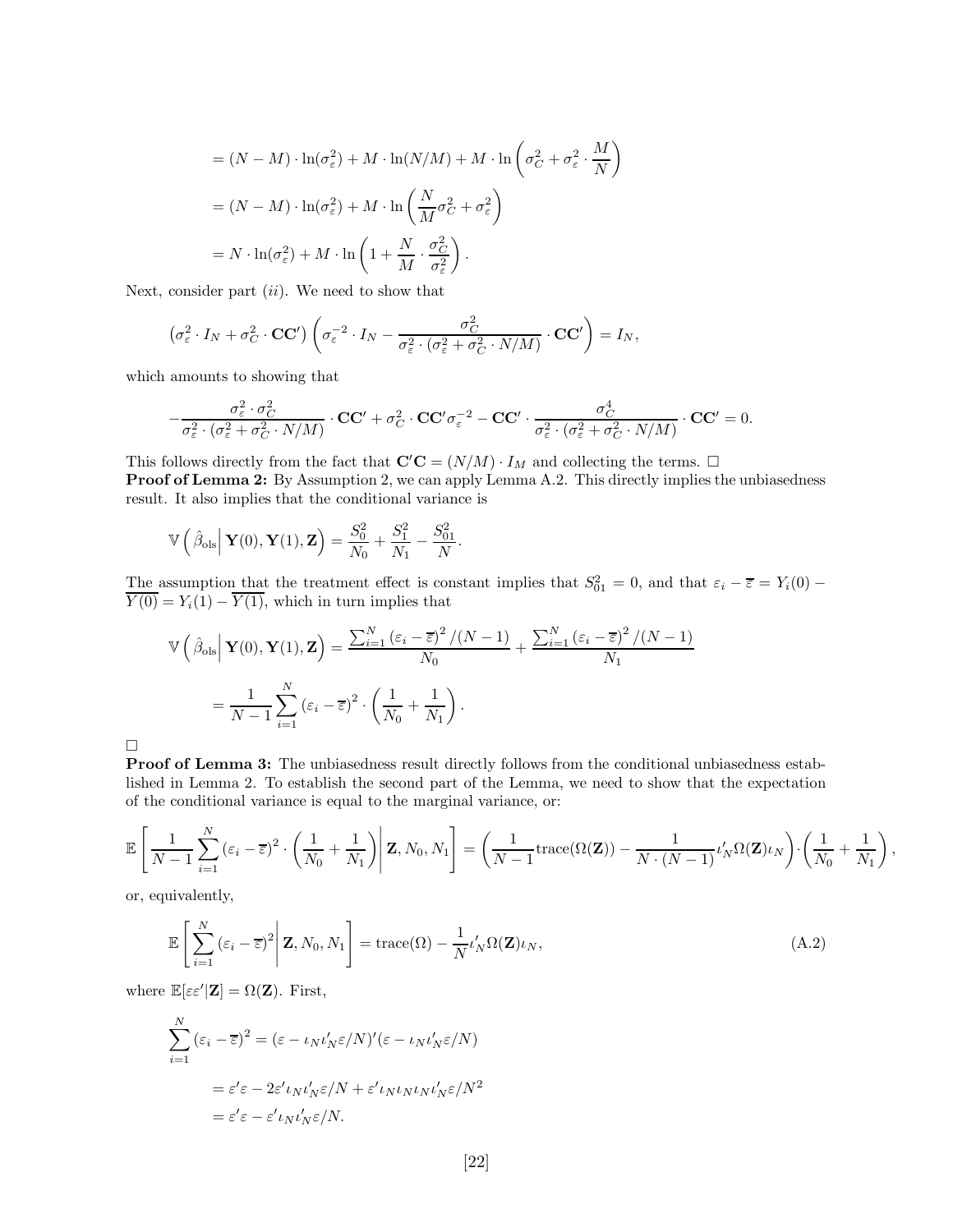Thus

$$
\mathbb{E}\left[\sum_{i=1}^{N}(\varepsilon_{i}-\overline{\varepsilon})^{2}\bigg|\mathbf{Z},N_{0},N_{1}\right]=\mathbb{E}\left[\varepsilon'\varepsilon-\varepsilon' \iota_{N}\iota'_{N}\varepsilon/N|\mathbf{Z},N_{0},N_{1}\right]
$$

$$
= \text{trace}\left(\mathbb{E}\left[\varepsilon\varepsilon'-\iota'_{N}\varepsilon\varepsilon'\iota_{N}/N|\mathbf{Z},N_{0},N_{1}\right]\right)
$$

$$
= \text{trace}\left(\Omega(\mathbf{Z})\right)-\iota'_{N}\Omega(\mathbf{Z})\iota_{N}/N,
$$

which proves  $(A.2)$ , and thus the result in the Lemma.  $\square$ Proof of Lemma 4: Applying Lemma A.2 to the clusters implies that

$$
\mathbb{E}\left[\hat{\beta}_{\text{ols}}\left|\tilde{\mathbf{Y}}(0),\tilde{\mathbf{Y}}(1)\right.\right]=\beta,
$$

and

$$
\mathbb{V}\left(\hat{\beta}_{\text{ols}}\,|\,\tilde{\mathbf{Y}}(0),\tilde{\mathbf{Y}}(1)\right) = \frac{\tilde{S}_0^2}{S_0} + \frac{\tilde{S}_1^2}{S_1} - \frac{\tilde{S}_{01}^2}{S},
$$

where

$$
\tilde{S}_0^2 = \frac{1}{S-1} \sum_{s=1}^S \left( \tilde{Y}_s(0) - \tilde{\tilde{Y}}(0) \right)^2, \qquad \tilde{S}_1^2 = \frac{1}{S-1} \sum_{s=1}^S \left( \tilde{Y}_s(1) - \tilde{\tilde{Y}}(1) \right)^2,
$$

and

$$
\tilde{S}_{01}^2 = \frac{1}{S-1} \sum_{s=1}^S \left( \tilde{Y}_s(1) - \tilde{Y}_s(0) - \left( \overline{\tilde{Y}(1)} - \overline{\tilde{Y}(0)} \right) \right)^2.
$$

Under the constant treatment effect assumption, it follows that  $\tilde{S}_{01}^2 = 0$ , and that  $\tilde{S}_0^2 = \tilde{S}_1^2 = \sum_{s=1}^S (\tilde{\varepsilon}_s \frac{\widetilde{\varepsilon_s}}{2}/(S-1)$ , and the result follows.  $\Box$ 

Proof of Lemma 5: For proving the claim in the Lemma it is sufficient to show that the expectation of the conditional variance is equal to the marginal variance, or:

$$
\mathbb{E}\left[\frac{1}{M-1}\sum_{m=1}^{M} (\tilde{\varepsilon}_m - \overline{\tilde{\varepsilon}})^2 \cdot \left(\frac{1}{M_0} + \frac{1}{M_1}\right) \middle| \mathbf{Z}, \mathbf{C}, N_0, N_1\right] \n= \left(\frac{M^2}{N^2 \cdot (M-1)} \cdot \text{trace}\left(\mathbf{C}'\Omega(\mathbf{Z})\mathbf{C}\right) - \frac{M}{N^2 \cdot (M-1)} \iota'\Omega(\mathbf{Z})\iota\right) \cdot \left(\frac{1}{M_0} + \frac{1}{M_1}\right),
$$

or, equivalently,

$$
\mathbb{E}\left[\sum_{s=1}^{M} \left(\tilde{\varepsilon}_{s} - \overline{\tilde{\varepsilon}}\right)^{2} \middle| \mathbf{Z}, \mathbf{C}, N_{0}, N_{1}\right] = \left(\frac{M^{2}}{N^{2}} \cdot \text{trace}\left(\mathbf{C}^{\prime}\Omega(\mathbf{Z})\mathbf{C}\right) - \frac{M}{N^{2}}\iota^{\prime}\Omega(\mathbf{Z})\iota\right).
$$
\n(A.3)

Note that in general

 $\mathbf{C}\iota_M = \iota_N,$ 

and under Assumption 4, it follows that

$$
\mathbf{C}'\mathbf{C} = \frac{N}{M} \cdot I_M.
$$

We can write

$$
\tilde{\varepsilon}_s = \left(\mathbf{C}'\mathbf{C}\right)^{-1}\mathbf{C}'\varepsilon = \frac{M}{N}\mathbf{C}'\varepsilon,
$$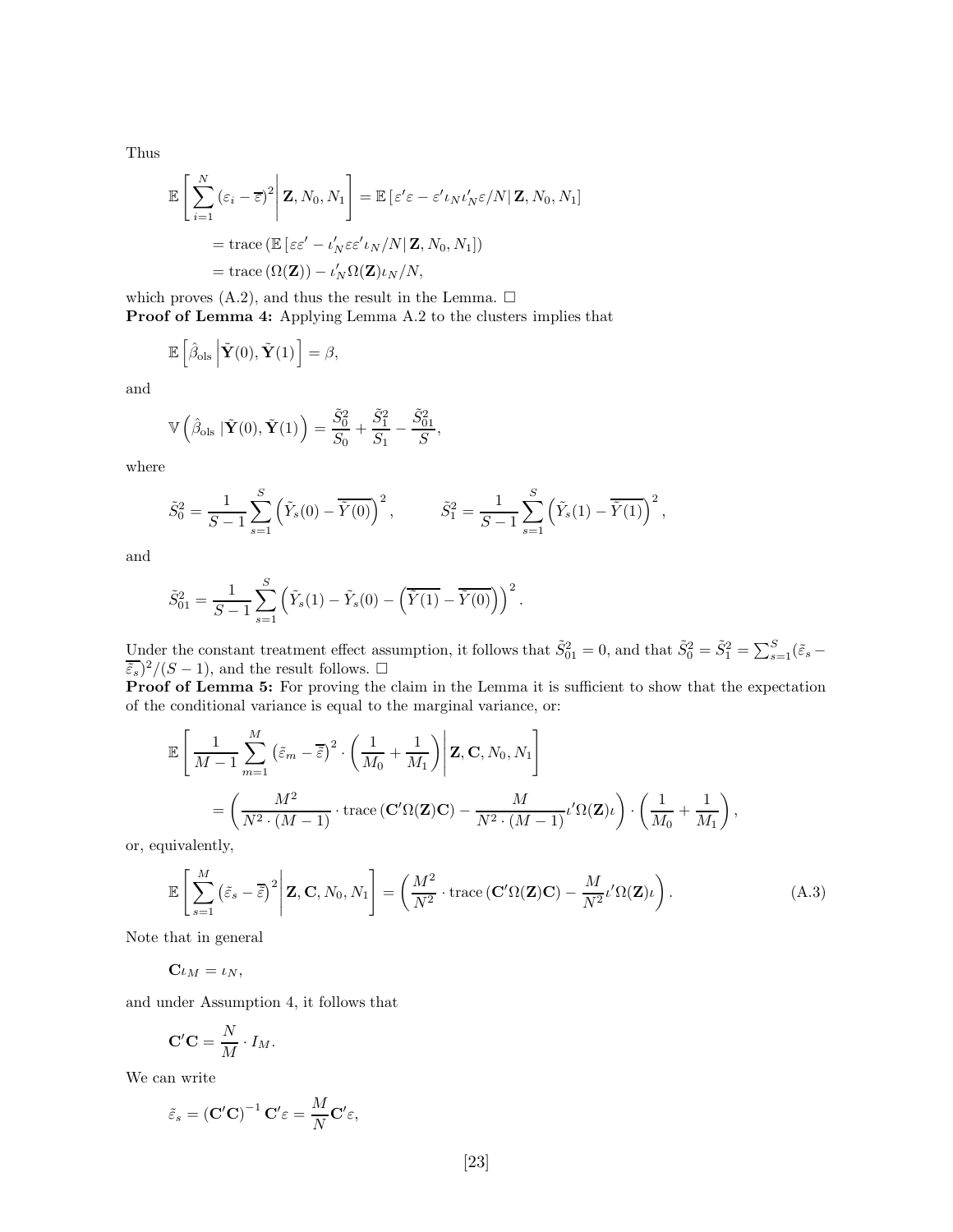and

$$
\overline{\tilde{\varepsilon}} = \frac{1}{M} \iota_M' \left( \mathbf{C}'\mathbf{C} \right)^{-1} \mathbf{C}' \varepsilon = \frac{1}{N} \iota_N' \varepsilon,
$$

so that

$$
\sum_{m=1}^{M} (\tilde{\varepsilon}_{s} - \overline{\tilde{\varepsilon}})^{2} = \left(\frac{M}{N} \mathbf{C}' \varepsilon - \frac{1}{M} \iota_{M} \iota_{N}' \varepsilon\right)' \left(\frac{M}{N} \mathbf{C}' \varepsilon - \frac{1}{M} \iota_{M} \iota_{N}' \varepsilon\right)
$$

$$
= \left(\left(\frac{M}{N} \mathbf{C}' - \frac{1}{N} \iota_{M} \iota_{N}'\right) \varepsilon\right)' \left(\left(\frac{M}{N} \mathbf{C}' - \frac{1}{N} \iota_{M} \iota_{N}'\right) \varepsilon\right).
$$

$$
= \varepsilon' \left(\frac{M}{N} \mathbf{C} - \frac{1}{N} \iota_{N} \iota_{M}'\right)' \left(\frac{M}{N} \mathbf{C}' - \frac{1}{N} \iota_{M} \iota_{N}'\right) \varepsilon.
$$

Thus

$$
\mathbb{E}\left[\sum_{m=1}^{M} \left(\tilde{\varepsilon}_{s} - \overline{\tilde{\varepsilon}}\right)^{2} \middle| \mathbf{Z}, \mathbf{C}, N_{0}, N_{1}\right] = \mathbb{E}\left[\varepsilon'\left(\frac{M}{N}\mathbf{C} - \frac{1}{N}\iota_{N}\iota'_{M}\right)'\left(\frac{M}{N}\mathbf{C}' - \frac{1}{N}\iota_{M}\iota'_{N}\right)\varepsilon\middle| \mathbf{Z}, \mathbf{C}, N_{0}, N_{1}\right]
$$
\n
$$
= \operatorname{trace}\left(\mathbb{E}\left[\left(\frac{M}{N}\mathbf{C} - \frac{1}{N}\iota_{N}\iota'_{M}\right)'\left(\frac{M}{N}\mathbf{C}' - \frac{1}{N}\iota_{M}\iota'_{N}\right)\varepsilon\varepsilon'\middle| \mathbf{Z}, \mathbf{C}, N_{0}, N_{1}\right]\right)
$$
\n
$$
= \operatorname{trace}\left(\left(\frac{M}{N}\mathbf{C} - \frac{1}{N}\iota_{N}\iota'_{M}\right)'\left(\frac{M}{N}\mathbf{C}' - \frac{1}{N}\iota_{M}\iota'_{N}\right)\Omega(\mathbf{Z})\right)
$$
\n
$$
= \operatorname{trace}\left(\left(\frac{M}{N}\mathbf{C}' - \frac{1}{N}\iota_{M}\iota'_{N}\right)\Omega(\mathbf{Z})\left(\frac{M}{N}\mathbf{C} - \frac{1}{N}\iota_{N}\iota'_{M}\right)'\right)
$$
\n
$$
= \left(\frac{M}{N}\right)^{2} \cdot \mathbf{C}'\Omega(\mathbf{Z})\mathbf{C} - \frac{M}{N^{2}} \cdot \iota'_{N}\Omega(\mathbf{Z})\iota_{N}.
$$

 $\Box$ 

**Proof of Theorem 1:** For equality of  $\mathbb{V}_U(\Sigma)$  and  $\mathbb{V}_U(\Omega)$  we need equality of trace( $\mathbf{C}'\Omega\mathbf{C}$ ) and trace( $\mathbf{C}'\Sigma(\tilde{\sigma}_{\varepsilon},\tilde{\sigma}_{S}^{2})\mathbf{C}$ ).

The log likelihood function based on the specification (A.1) is

$$
L(\sigma_{\varepsilon}^2, \sigma_C^2 | \mathbf{Y}, \mathbf{Z}) = -\frac{1}{2} \cdot \ln \left( \Sigma \left( \mathbf{Z}, \sigma_{\varepsilon}^2, \sigma_C^2 \right) \right) - \frac{1}{2} \cdot \mathbf{Y}' \Sigma (\sigma_{\varepsilon}^2, \sigma_S^2)^{-1} \mathbf{Y}.
$$

The expected value of the log likelihood function is

$$
\mathbb{E}\left[L(\sigma_{\varepsilon}^{2},\sigma_{C}^{2}|\mathbf{Y},\mathbf{Z})|\mathbf{Z}\right]=-\frac{1}{2}\ln\left(\Sigma\left(\mathbf{Z},\sigma_{\varepsilon}^{2},\sigma_{C}^{2}\right)\right)-\frac{1}{2}\cdot\mathbb{E}\left[\mathbf{Y}'\Sigma(\sigma_{\varepsilon}^{2},\sigma_{C}^{2})^{-1}\mathbf{Y}\right]
$$
\n
$$
=-\frac{1}{2}\cdot\ln\left(\Sigma\left(\mathbf{Z},\sigma_{\varepsilon}^{2},\sigma_{C}^{2}\right)\right)-\frac{1}{2}\cdot\text{trace}\left(\mathbb{E}\left[\Sigma\left(\mathbf{Z},\sigma_{\varepsilon}^{2},\sigma_{C}^{2}\right)^{-1}\mathbf{Y}\mathbf{Y}'\right)\right]
$$
\n
$$
=-\frac{1}{2}\cdot\ln\left(\Sigma\left(\mathbf{Z},\sigma_{\varepsilon}^{2},\sigma_{C}^{2}\right)\right)-\frac{1}{2}\cdot\text{trace}\left(\Sigma\left(\mathbf{Z},\sigma_{\varepsilon}^{2},\sigma_{C}^{2}\right)^{-1}\Omega\right).
$$

Using Lemma A.4, this is equal to

$$
\mathbb{E}\left[L(\sigma_{\varepsilon}^{2},\sigma_{S}^{2}|\mathbf{Y},\mathbf{Z})|\mathbf{Z}\right]=-\frac{1}{2}\cdot N\cdot(\sigma_{\varepsilon})-\frac{M}{2}\cdot \ln\left(1+N_{m}\cdot\sigma_{C}^{2}/\sigma_{\varepsilon}^{2}\right)-\sigma_{\varepsilon}^{-2}\cdot\text{trace}(\Omega)+\frac{\sigma_{C}^{2}}{\sigma_{\varepsilon}^{2}\cdot(\sigma_{\varepsilon}^{2}+\sigma_{C}^{2}\cdot N_{m})}\cdot\text{trace}\left(\mathbf{C}'\Omega\mathbf{C}\right).
$$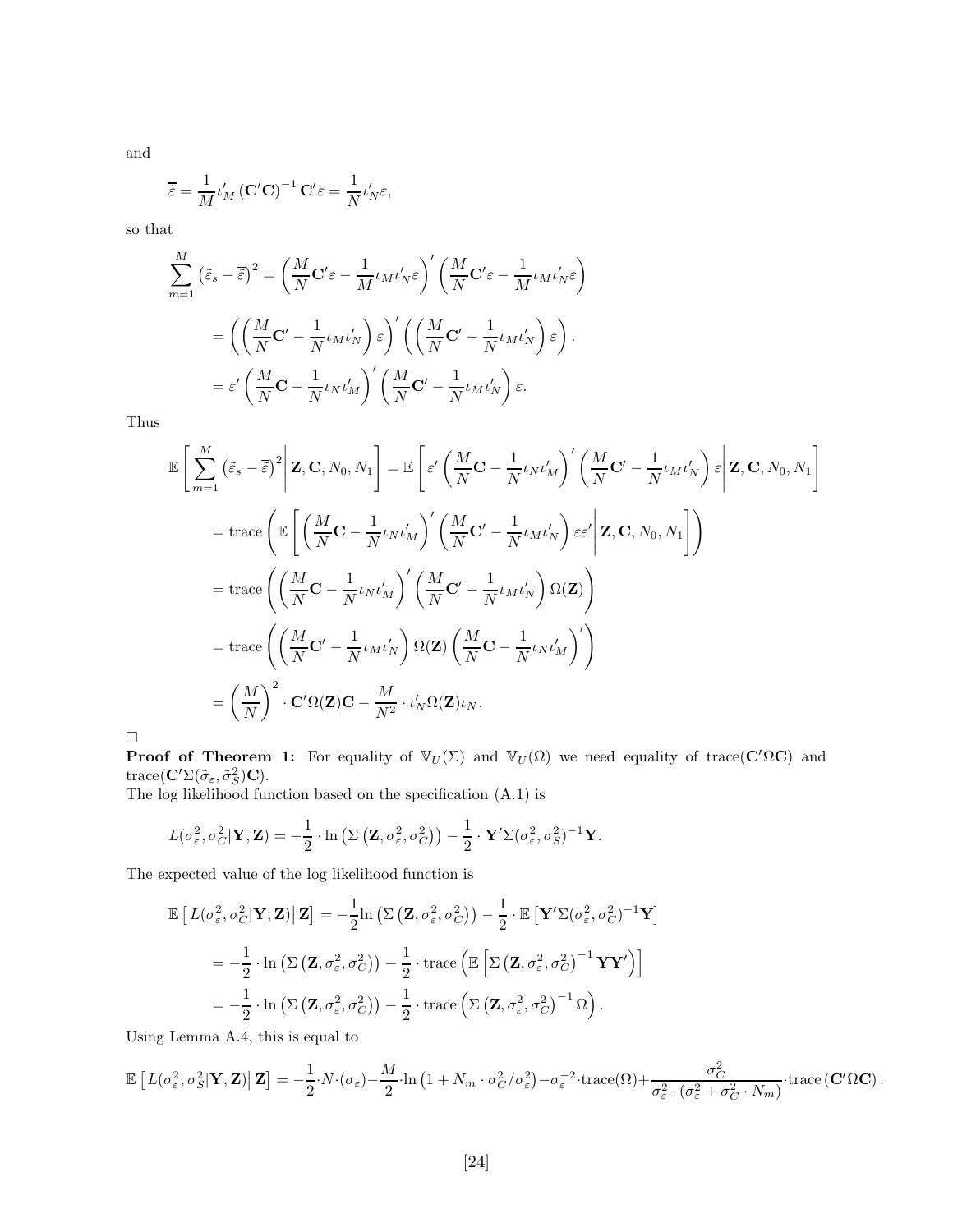The first derivative of the expected log likelihood function with respect to  $\sigma_C^2$  is

$$
\frac{\partial}{\partial \sigma_C^2} \mathbb{E} \left[ L(\sigma_{\varepsilon}^2, \sigma_C^2 | \mathbf{Y}, \mathbf{Z}) | \mathbf{Z} \right] = -\frac{S \cdot N_s / \sigma_{\varepsilon}^2}{2 \cdot (1 + N_s \cdot \sigma_C^2 / \sigma_{\varepsilon}^2)} + \text{trace} \left( \mathbf{C}' \Omega \mathbf{C} \right) \cdot \left( \frac{1}{\sigma_{\varepsilon}^2 \cdot (\sigma_{\varepsilon}^2 + \sigma_C^2 \cdot N_m)} - \frac{(N/M) \cdot \sigma_C^2 \cdot \sigma_{\varepsilon}^2}{\sigma_{\varepsilon}^4 \cdot (\sigma_{\varepsilon}^2 + \sigma_C^2 \cdot (N/M))^2} \right)
$$
\n
$$
= -\frac{N}{2 \cdot (\sigma_{\varepsilon}^2 + (N/M) \cdot \sigma_C^2)} + \text{trace} \left( \mathbf{C}' \Omega \mathbf{C} \right) \cdot \frac{1}{(\sigma_{\varepsilon}^2 + \sigma_C^2 \cdot (N/M))^2}.
$$

Hence the first order condition for  $\tilde{\sigma}_C^2$  implies that

trace  $(\mathbf{C}'\Omega\mathbf{C}) = N \cdot (\sigma_{\varepsilon}^2 + \sigma_C^2 \cdot (N/M)).$ 

For the misspecified error-covariance matrix  $\Sigma$  we have

trace 
$$
(\mathbf{C}'\Sigma\mathbf{C}) = \sum_{m=1}^{M} (N_m^2 \cdot \sigma_C^2 + N_m \cdot \sigma_{\varepsilon}^2).
$$

By equality of the cluster sizes this simplifies to

trace 
$$
(\mathbf{C}'\Sigma\mathbf{C}) = M \cdot ((N/M)^2 \cdot \sigma_C^2 + (N/M) \cdot \sigma_{\varepsilon}^2) = N \cdot (\sigma_{\varepsilon}^2 + \sigma_C^2 \cdot (N/M)).
$$

 $\Box$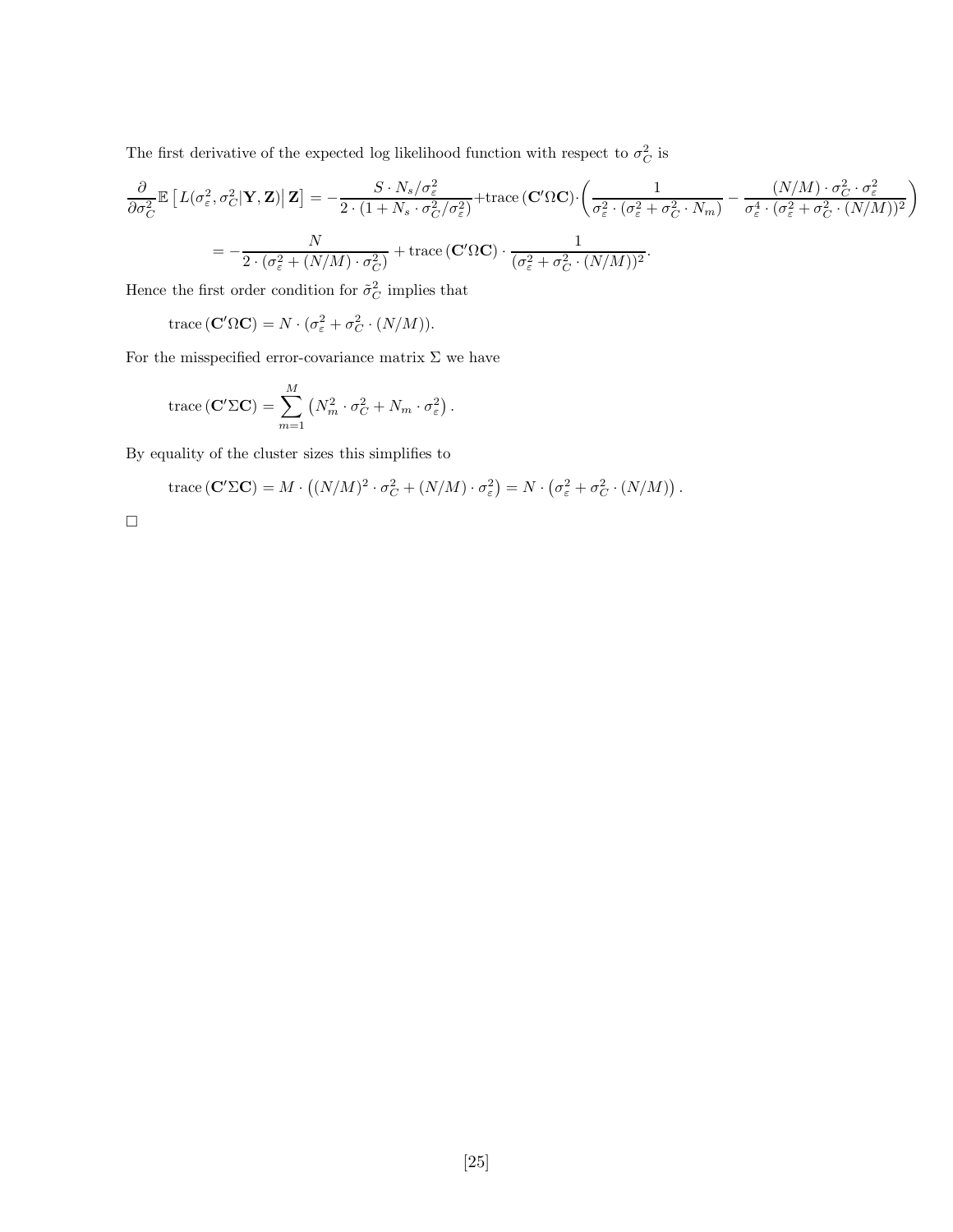#### **REFERENCES**

- ABADIE, A., A. DIAMOND, AND J. HAINMUELLER, (2009), "Synthetic Control Methods for Comparative Case Studies: Estimating the Effect of California's Tobacco Control Program," forthcoming, Journal of the American Statistical Association.
- ANGRIST, J., AND S. PISCHKE, (2009), *Mostly Harmless Econometrics*, Princeton University Press, Princeton, NJ.
- ANSELIN, L., R. FLORAX, AND S. REY, (2004), Advances in Spatial Econometrics, Springer.
- ARBIA, G., (2006), Spatial Econometrics: Statistical Foundations and Applications to Regional Convergence, Springer.
- Bester, C., T. Conley, and C. Hansen, (2009), "Inference with Dependent Data Using Clustering Covariance Matrix Estimators," Unpublished Manuscript, University of Chicago Business School.
- BERTRAND, M., E. DUFLO, AND S. MULLAINATHAN, (2004), "How Much Should We Trust Differencein-Differences Estimates," Quarterly Journal of Economics, 119: 249-275.
- Black, S., (1999), "Do Better Schools Matter? Parental Valuation of Elementary Education,"Quarterly Journal of Economics, Vol. CXIV, 577.
- Conley, T., (1996) "Econometric Modelling of Cross-Sectional Dependence," Ph.D. Dissertation, University of Chicago.
- Conley, T., (1999), "GMM Estimation with Cross-sectional Dependence," Journal of Econometrics, 92: 1-45.
- Cox, D., and D. Hinkley, (1974), Theoretical Statistics, Chapman and Hall.
- Cressie, N., (1993), Statistics for Spatial Data, Wiley.
- DONALD, S. AND K. LANG, (2007), "Inference with Difference in Differences and Other Panel Data," Review of Economics and Statistics, Vol. 89(2): 221-233.
- Fisher, R. A., (1925), The Design of Experiments, 1st ed, Oliver and Boyd, London.
- Greenwald, B.., (1983), "A General Analysis of the Bias in Estimated Standard Errors of Least Squares Coefficients," Journal of Econometrics, 22, 323-338.
- Hansen, C., (2009), "Generalized Least Squares Inference in Panel and Multilevel Models with Serial Correlation and Fixed Effects," Journal of Econometrics, 140(2), 670-694.
- IBRAGIMOV, R., AND U. MÜLLER, (2009), "t-statistic based correlation and heterogeneity robust inference" Unpublished Manuscript, Department of Economics, Harvard University.
- Imbens, G., and T. Lemieux, (2008) "Regression Discontinuity Designs: A Guide to Practice," Journal of Econometrics Vol 142(2):615-635.
- Kloek, T., (1981), "OLS Estimation in a Model where a Microvariable is Explained by Aggregates and Contemporaneous Disturbances are Equicorrelated," Econometrica, Vol. 49, No. 1, 205-207.
- Lee, D., and T. Lemieux, (2009), "Regression Discontinuity Designs in Economics," Working Paper, Dept of Economics, Princeton University.
- Liang, K., and S. Zeger, (1986), "Longitudinal Data Analysis Using Generalized Linear Models," Biometrika, 73(1): 13-22.
- Mantel, N., (1967), "The Detection of Disease Clustering and a Generalized Regression Approach," Cancer Research, 27(2):209-220.
- Moultron, B., (1986), "Random Group Effects and the Precision of Regression Estimates," Journal of Econometrics, 32, 385-397.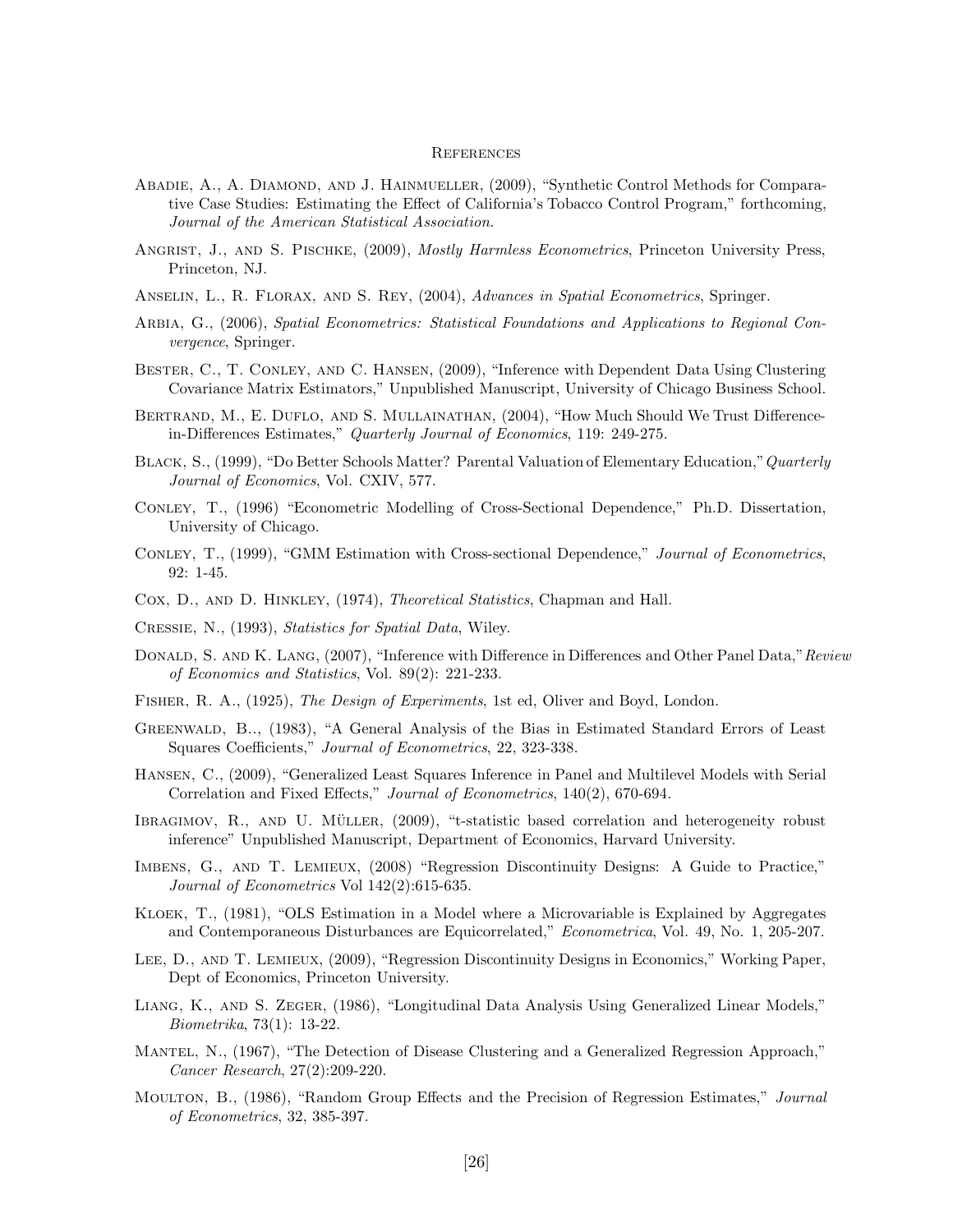- Moulton, B., (1990), "An Illustration of a Pitfall in Estimating the Effects of Aggregate Variables on Micro Units," Review of Economics and Statistics, 334-338.
- MOULTON, B., AND W. RANDOLPH, (1989) "Alternative Tests of the Error Component Model," Econometrica, Vol. 57, No. 3, 685-693.
- Neyman, J., (1923), "On the Application of Probability Theory to Agricultural Experiments. Essay on Principles. Section 9,"translated in Statistical Science, (with discussion), Vol 5, No 4, 465–480, 1990.
- Rosenbaum, P., (2002), Observational Studies, 2nd edition, Springer Verlag, New York.
- Ruggles, S., M. Sobek, T. Alexander, C. Fitch, R. Goeken, P. Hall, M. King, and C. Ronnander, (2008), "Integrated Public Use Microdata Series: Version 4.0 [Machine-readable database]" Minneapolis, MN: Minnesota Population Center [producer and distributor].
- SCHABENBERGER, O., AND C. GOTWAY, (2004), Statistical Methods for Spatial Data Analysis, Chapman and Hall.
- Small, D., T. Ten Have, and P. Rosenbaum., (2008), "Randomization Inference in a Group-Randomized Trial of Treatments for Depression: Covariate Adjustment, Noncompliance, and Quantile Effects," Journal of the American Statistical Association, 103(481), 271-279.
- WILLIAM S. (1998), *Comparison of standard errors for robust, cluster, and standard estimators, Stat*aCorp http://www.stata.com/support/faqs/stat/cluster.html
- WOOLDRIDGE, J., (2002), *Econometric Analysis of Cross Section and Panel Data*, MIT Press, Cambridge, MA.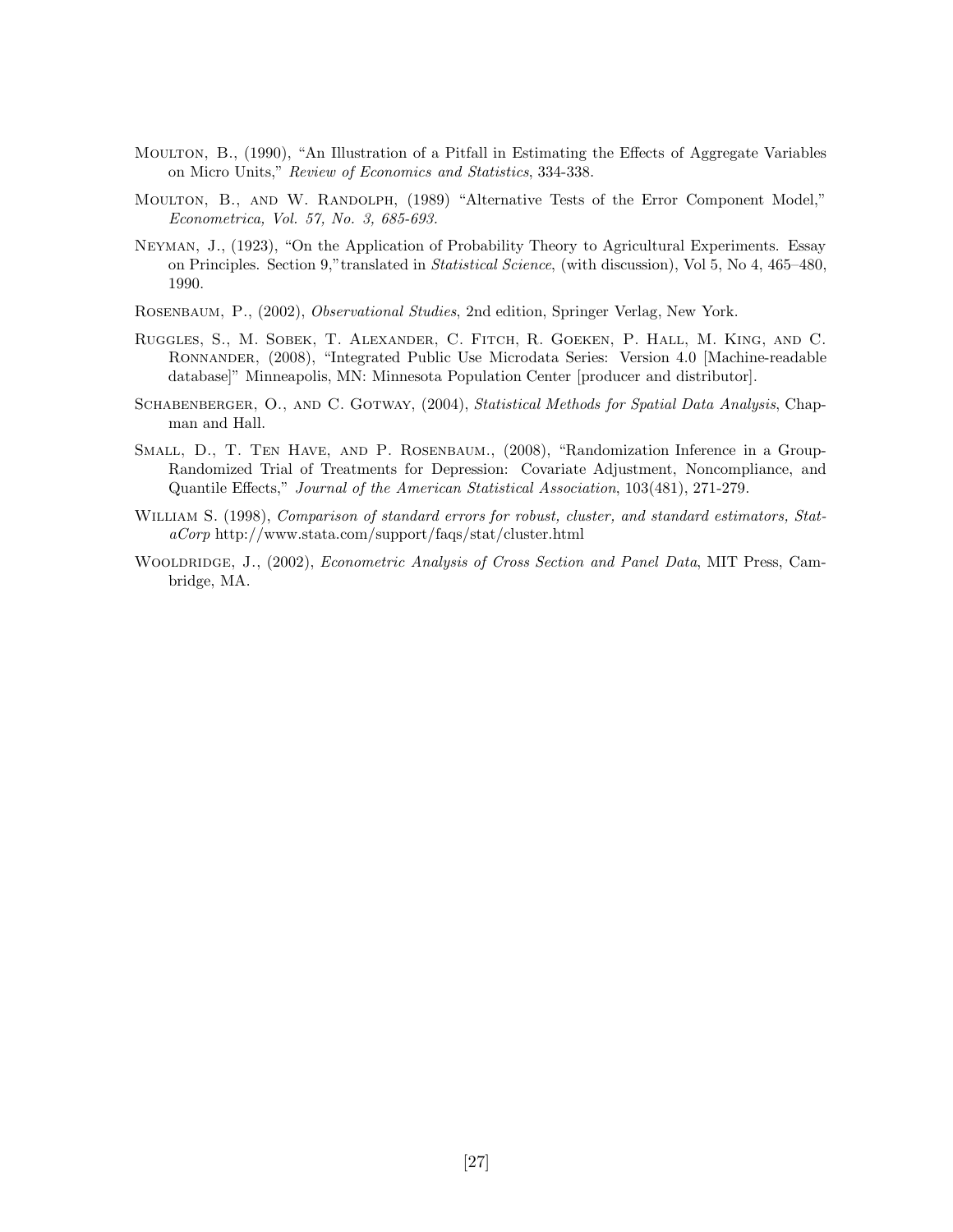## Table 1: Summary Statistics

|                                | log earnings | years of educ | hours worked |
|--------------------------------|--------------|---------------|--------------|
| Average                        | 10.17        | 13.05         | 43.76        |
| Stand Dev                      | 0.97         | 2.81          | 11.00        |
| Average of PUMA Averages       | 10.17        | 13.06         | 43.69        |
| Stand Dev of PUMA Averages     | 0.27         | 0.95          | 1.63         |
| Average of State Averages      | 10.14        | 13.12         | 43.94        |
| Stand Dev of State Averages    | 0.12         | 0.33          | 0.75         |
| Average of Division Averages   | 10.17        | 13.08         | 43.80        |
| Stand Dev of Division Averages | 0.09         | 0.31          | 0.48         |

## Table 2: Sample Sizes

| Number of observation in the sample                       | 2,590,190 |
|-----------------------------------------------------------|-----------|
| Number of PUMAs in the sample                             | 2,057     |
| Average number of observations per PUMA                   | 1,259     |
| Standard deviation of number of observations per PUMA     | 409       |
| Number of states (incl DC, excl AK, HA, PR) in the sample | 49        |
| Average number of observations per state                  | 52,861    |
| Standard deviation of number of observations per state    | 58,069    |
| Number of divisions in the sample                         |           |
| Average number of observations per division               | 287,798   |
| Standard deviation of number of observations per division | 134,912   |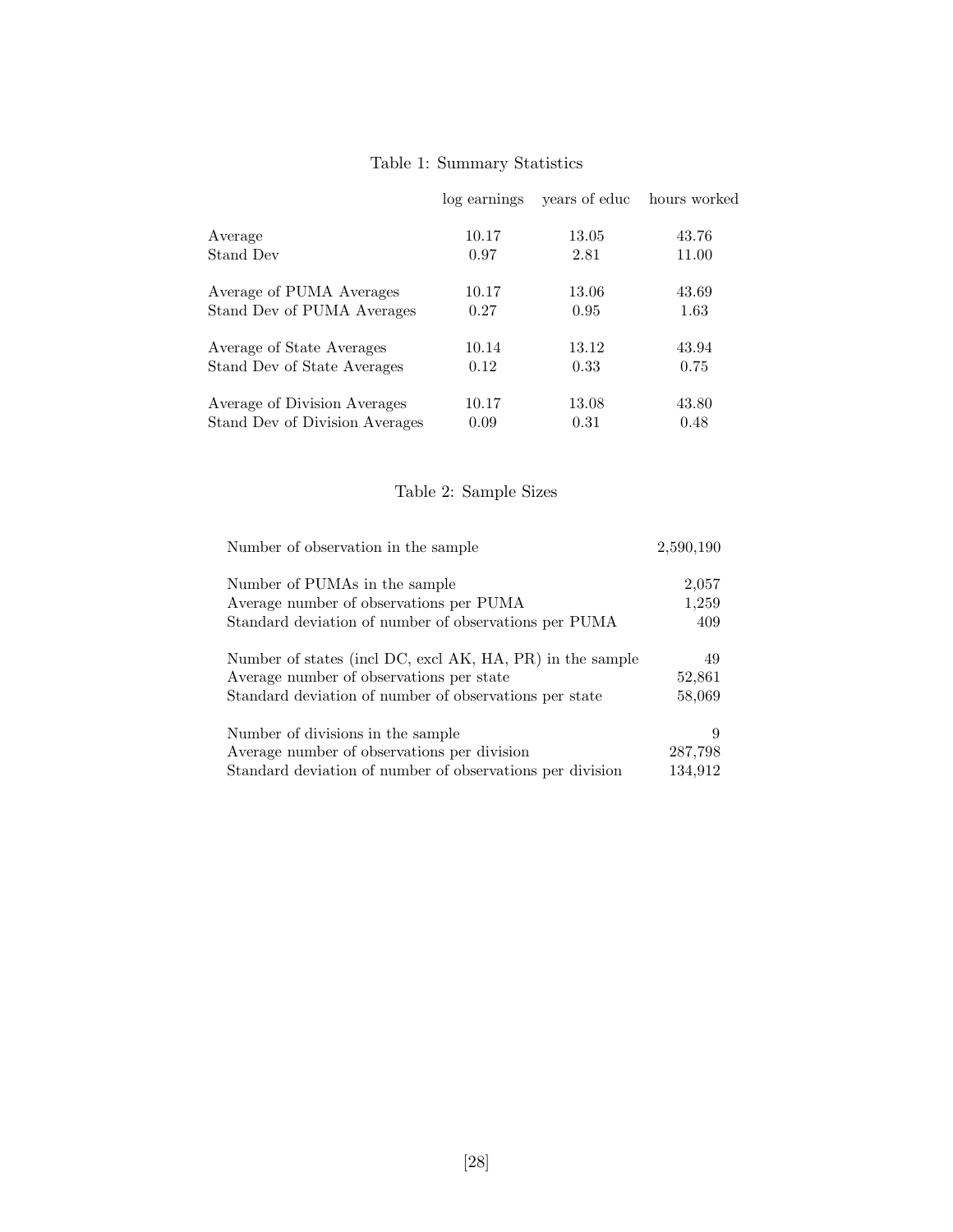| $\sigma_{\varepsilon}^2$ | $\sigma_D^2$       | $\sigma_S^2$        | $\sigma_P^2$       | $\sigma^2_{\rm dis}$ | $\alpha$           | <b>LLH</b>  | $s.\widehat{e}.(\widehat{\beta})$ |        |
|--------------------------|--------------------|---------------------|--------------------|----------------------|--------------------|-------------|-----------------------------------|--------|
|                          |                    |                     |                    |                      |                    |             | Min Wage                          | NE/ENC |
| 0.9388<br>[0.0008]       | $\boldsymbol{0}$   | $\Omega$            | $\boldsymbol{0}$   | $\overline{0}$       | $\Omega$           | 1213298.132 | 0.00145                           | 0.0015 |
| 0.9294<br>[0.0008]       | $\overline{0}$     | 0.01610<br>[0.0018] | $\overline{0}$     | $\theta$             | $\Omega$           | 1200406.963 | 0.07996                           | 0.0568 |
| 0.8683<br>[0.0008]       | $\overline{0}$     | 0.0111<br>[0.0029]  | 0.0659<br>[0.0022] | $\theta$             | $\Omega$           | 1116976.379 | 0.06794                           | 0.0494 |
| 0.9294<br>[0.0008]       | 0.0056<br>[0.0020] | 0.0108<br>[0.0020]  | $\theta$           | $\theta$             | $\Omega$           | 1200403.093 | 0.09091                           | 0.0810 |
| 0.8683<br>[0.0008]       | 0.0056<br>[0.0033] | 0.0058<br>[0.0021]  | 0.0660<br>[0.0021] | $\theta$             | $\theta$           | 1116971.990 | 0.08054                           | 0.0760 |
| 0.8683<br>[0.0008]       | 0.0080<br>[0.0049] | 0.0008<br>[0.0012]  | 0.0331<br>[0.0021] | 0.0324<br>[0.0030]   | 0.0468<br>[0.0051] | 1603400.922 | 0.08602                           | 0.0854 |

Table 3: Maximum likelihood Estimates for Clustering Variances for Demeaned Log Earnings

Table 4: Maximum likelihood Estimates for Clustering Variances for Log Earnings Residuals

| $\hat{\sigma}_{\epsilon}^2$<br>$\hat{\sigma}_{D}^{2}$ |                    | $\hat{\sigma}_S^2$              | $\hat{\sigma}_P^2$ | $\hat{\sigma}_{\rm dist}^2$ | $\hat{\alpha}$     | Log Lik        | $s.e.(\hat{\beta})$ |        |
|-------------------------------------------------------|--------------------|---------------------------------|--------------------|-----------------------------|--------------------|----------------|---------------------|--------|
|                                                       |                    |                                 |                    |                             |                    |                | Min Wage            | NE/ENC |
| 0.7125<br>[0.0006]                                    | $\boldsymbol{0}$   | $\overline{0}$                  | $\boldsymbol{0}$   | $\theta$                    | $\theta$           | $-856182.0271$ | 0.0013              | 0.0013 |
| 0.7071<br>[0.0006]                                    | $\boldsymbol{0}$   | 0.0124<br>[0.0025]              | $\boldsymbol{0}$   | $\theta$                    | $\theta$           | -846374.7763   | 0.0702              | 0.0499 |
| 0.6810<br>[0.0006]                                    | $\theta$           | 0.0087<br>[0.0022]              | 0.0284<br>[0.0009] | $\overline{0}$              | $\overline{0}$     | $-801566.9926$ | 0.0597              | 0.0430 |
| 0.7071<br>[0.0006]                                    | 0.0031<br>[0.0020] | 0.0091<br>[0.0023]              | $\boldsymbol{0}$   | $\theta$                    | $\overline{0}$     | $-846371.8921$ | 0.0765              | 0.0655 |
| 0.6810<br>[0.0006]                                    | 0.0028<br>[0.0020] | 0.0059<br>[0.0018]              | 0.0284<br>[0.0009] | $\theta$                    | $\overline{0}$     | $-801563.9898$ | 0.0661              | 0.0585 |
| 0.6810<br>[0.0006]                                    | 0.0027<br>[0.0020] | 0.0060<br>$\left[0.0021\right]$ | 0.0183<br>[0.0011] | 0.0120<br>[0.0015]          | 0.0271<br>[0.0057] | $-801460.8862$ | 0.0710              | 0.0619 |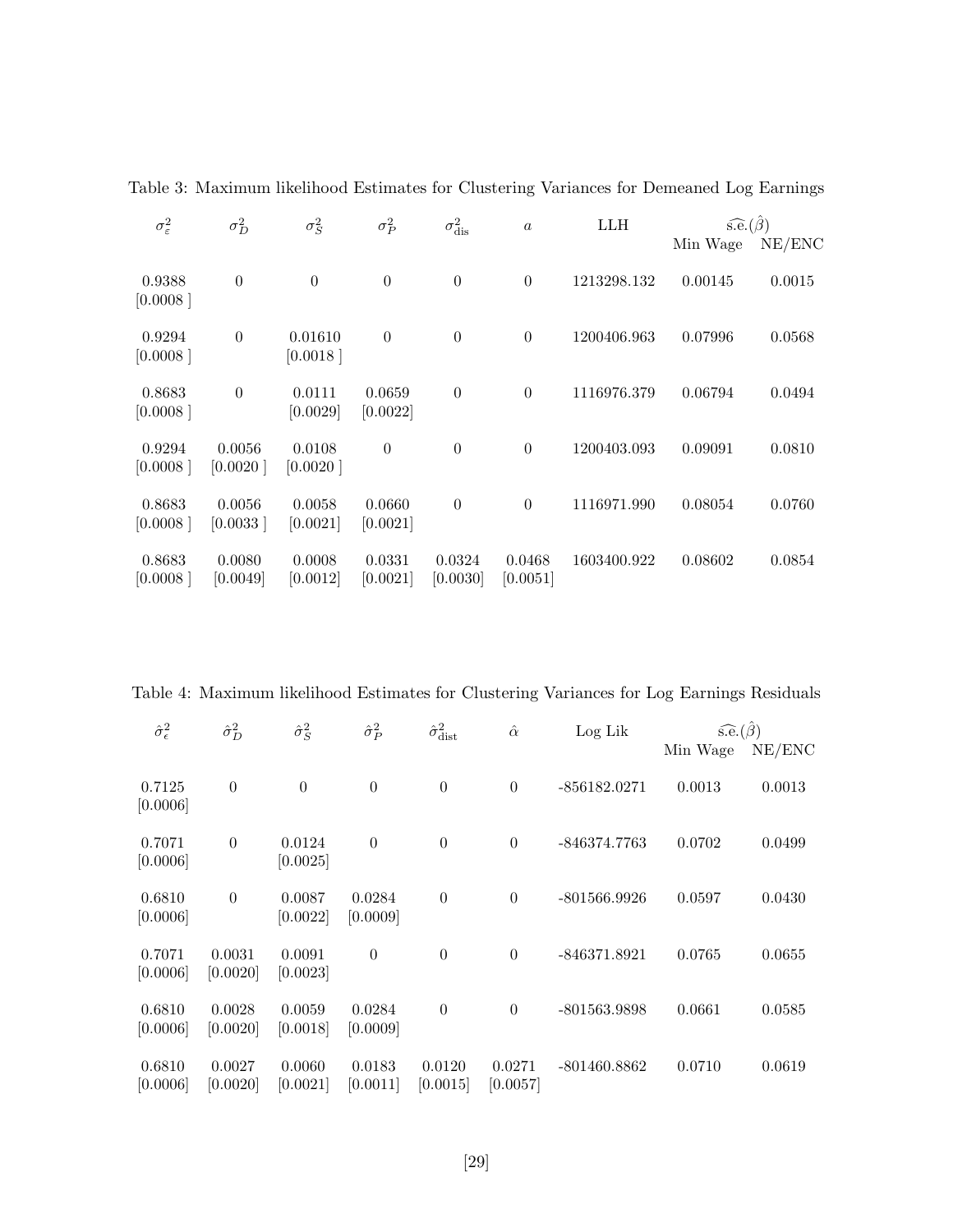Table 5: Maximum likelihood Estimates for Clustering Variances for Demeaned Years of Education

| $\hat{\sigma}_{\epsilon}^2$ | $\hat{\sigma}_{D}^{2}$ | $\hat{\sigma}_S^2$ | $\hat{\sigma}_P^2$               | $\hat{\sigma}^2_{\text{dist}}$ | $\hat{\alpha}$     | Log Lik        | $s.e.(\hat{\beta})$ |        |
|-----------------------------|------------------------|--------------------|----------------------------------|--------------------------------|--------------------|----------------|---------------------|--------|
|                             |                        |                    |                                  |                                |                    |                | Min Wage            | NE/ENC |
| 8.0400<br>[0.0071]          | $\overline{0}$         | $\theta$           | $\theta$                         | $\theta$                       | $\theta$           | $-3994627.262$ | 0.0043              | 0.0043 |
| 7.9337<br>[0.0070]          | $\overline{0}$         | 0.1068<br>[0.0219] | $\overline{0}$                   | $\theta$                       | $\overline{0}$     | -3977534.893   | 0.2060              | 0.1464 |
| 7.1264<br>[0.0063]          | $\theta$               | 0.0792<br>[0.0218] | 0.8319<br>[0.0264]               | $\theta$                       | $\overline{0}$     | $-3843542.281$ | 0.1846              | 0.1361 |
| 7.9337<br>[0.0070]          | 0.0393<br>[0.0257]     | 0.0702<br>[0.0162] | $\boldsymbol{0}$                 | $\theta$                       | $\overline{0}$     | $-3977530.761$ | 0.2363              | 0.2121 |
| 7.1264<br>[0.0063]          | 0.0531<br>[0.0328]     | 0.0362<br>[0.0142] | 0.8313<br>[0.0264]               | $\theta$                       | $\overline{0}$     | $-3843537.315$ | 0.2339              | 0.2271 |
| 7.1264<br>[0.0063]          | 0.0466<br>[0.0158]     | 0.0321<br>[0.0332] | 0.6956<br>$\left[ 0.0307\right]$ | 0.1355<br>[0.0289]             | 0.0343<br>[0.0123] | $-3843496.376$ | 0.2334              | 0.2222 |

Table 6: Maximum likelihood Estimates for Clustering Variances for Demeaned Hours Worked Per Week

| $\hat{\sigma}_{\epsilon}^2$ | $\hat{\sigma}_{D}^{2}$ | $\hat{\sigma}_S^2$ | $\hat{\sigma}_P^2$ | $\hat{\sigma}^2_{\text{dist}}$ | $\hat{\alpha}$     | Log Lik      | $s.\widehat{e}.(\widehat{\beta})$ |        |
|-----------------------------|------------------------|--------------------|--------------------|--------------------------------|--------------------|--------------|-----------------------------------|--------|
|                             |                        |                    |                    |                                |                    |              | Min Wage                          | NE/ENC |
| 120.9749<br>[0.1036]        | $\overline{0}$         | $\overline{0}$     | $\theta$           | $\theta$                       | $\boldsymbol{0}$   | -7505830.603 | 0.0165                            | 0.0165 |
| 120.5942<br>[0.1061]        | $\overline{0}$         | 0.5697<br>[0.1176] | $\overline{0}$     | $\theta$                       | $\theta$           | -7501871.878 | 0.4759                            | 0.3384 |
| 118.4649<br>[0.1040]        | $\theta$               | 0.2556<br>[0.0758] | 2.2410<br>[0.0743] | $\theta$                       | $\theta$           | -7482236.836 | 0.3298                            | 0.2421 |
| 120.5942<br>[0.1060]        | 0.1161<br>[0.1022]     | 0.4573<br>[0.1056] | $\theta$           | $\overline{0}$                 | $\theta$           | -7501870.39  | 0.5140                            | 0.4279 |
| 118.4650<br>[0.1038]        | 0.1177<br>[0.0823]     | 0.1335<br>[0.0595] | 2.2451<br>[0.0745] | $\theta$                       | $\theta$           | -7482235.194 | 0.3794                            | 0.3557 |
| 118.5308<br>[0.1042]        | 0.0701<br>[0.0631]     | 0.1257<br>[0.0601] | 1.6442<br>[0.1282] | 0.6658<br>[0.1321]             | 0.0496<br>[0.0172] | -7482652.492 | 0.3574                            | 0.3165 |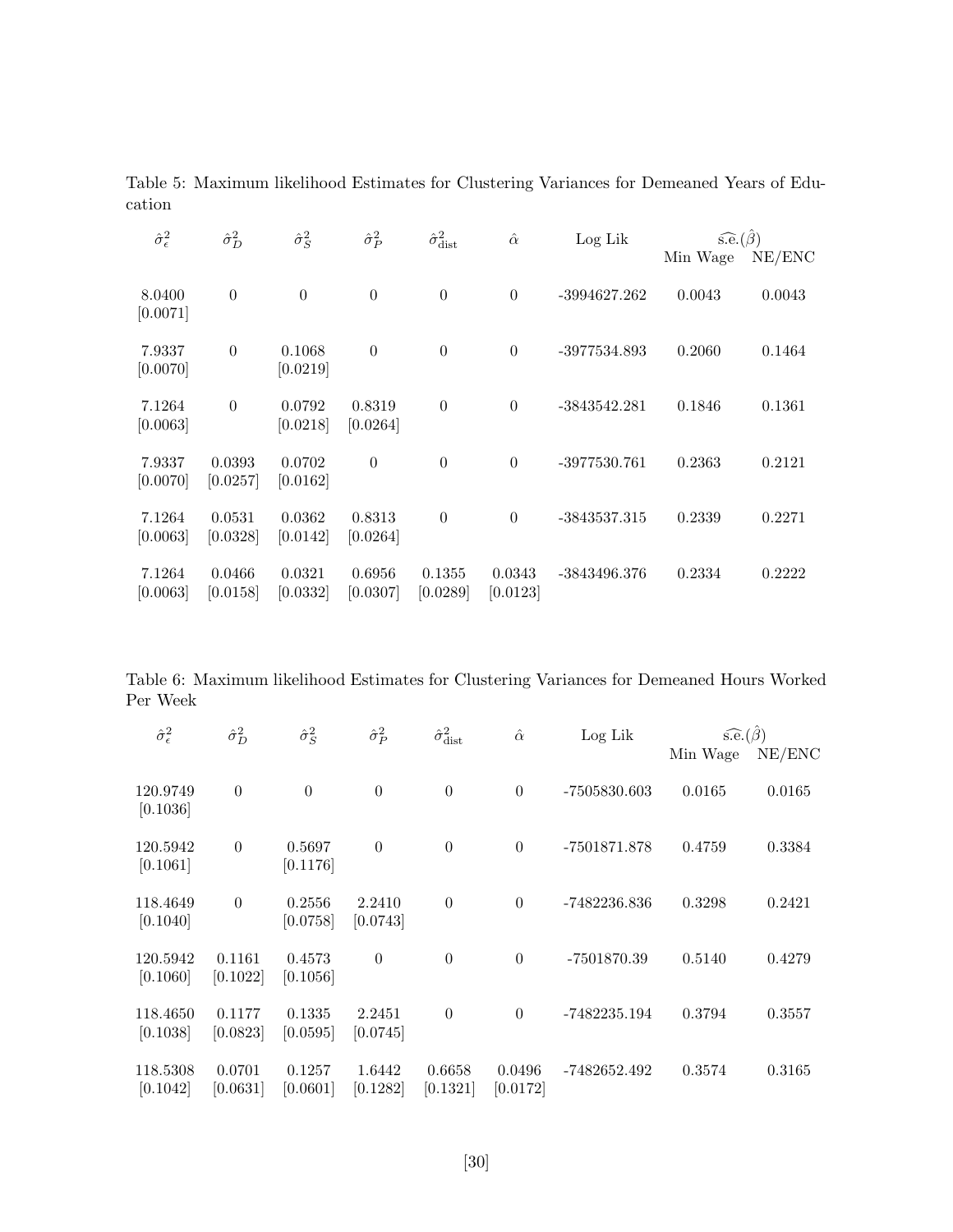| Proximity $\longrightarrow$ | Border   | Divison | $-d(Z_s, Z_t)$ |          | $\exp(-\alpha \cdot d(Z_s, Z_t))$<br>$\alpha = 0.00138 \quad \alpha = 0.00276$ | $\alpha = 0.00693$ |
|-----------------------------|----------|---------|----------------|----------|--------------------------------------------------------------------------------|--------------------|
| Minimum wage                | 0.0002   | 0.0032  | 0.0087         | 0.2674   | 0.0324                                                                         | 0.0033             |
| Log wage                    | 0.0005   | 0.0239  | 0.0692         | 0.0001   | < 0.0001                                                                       | < 0.0001           |
| Education                   | < 0.0001 | 0.0314  | 0.0028         | < 0.0001 | < 0.0001                                                                       | < 0.0001           |
| Hours Worked                | 0.0055   | 0.8922  | 0.0950         | 0.0243   | 0.0086                                                                         | 0.0182             |
| Weeks Worked                | 0.0018   | 0.5155  | 0.1285         | 0.0217   | 0.0533                                                                         | 0.3717             |

Table 7: p-values for Mantel Statistics, based on 10,000,000 draws and one-sided alternatives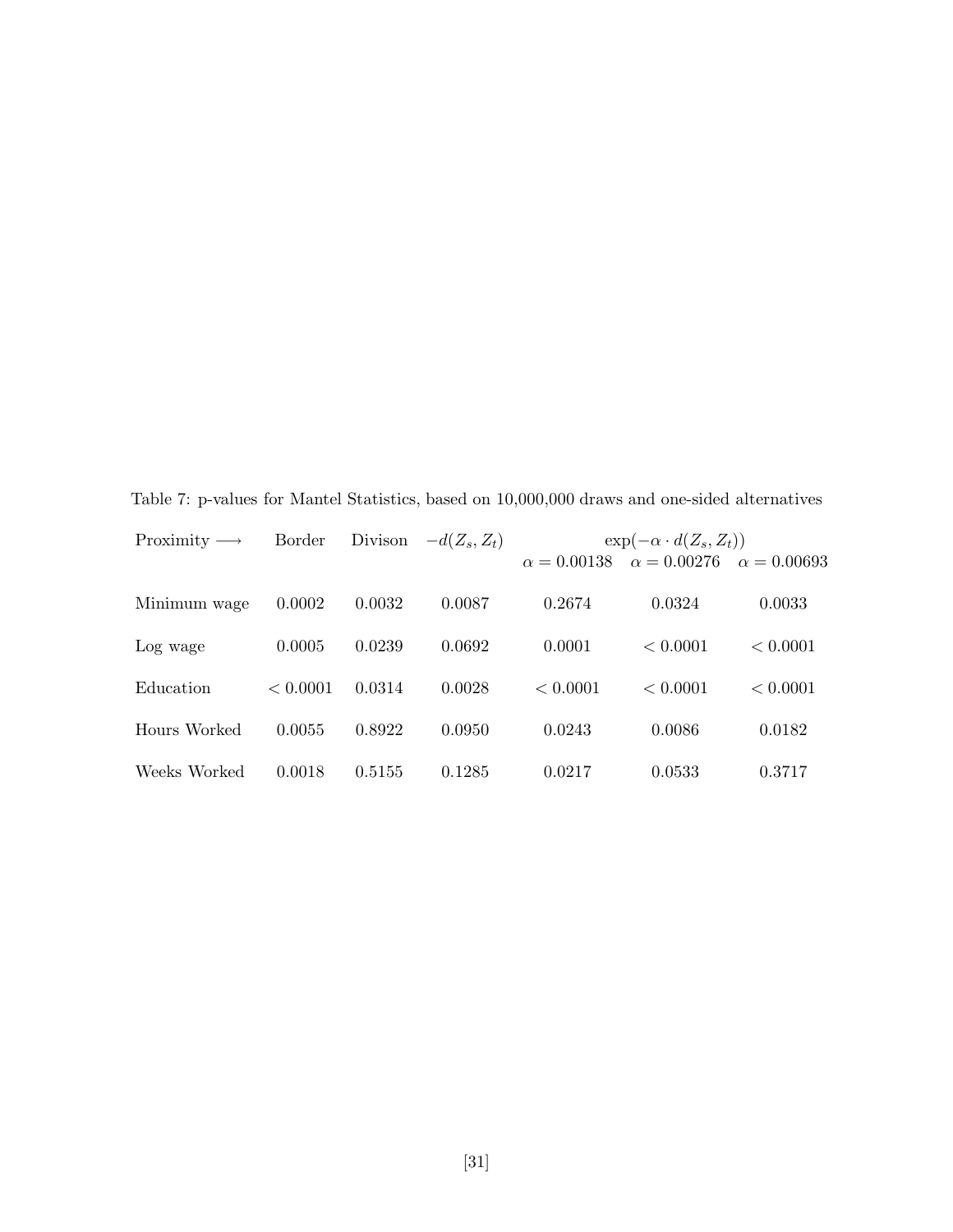